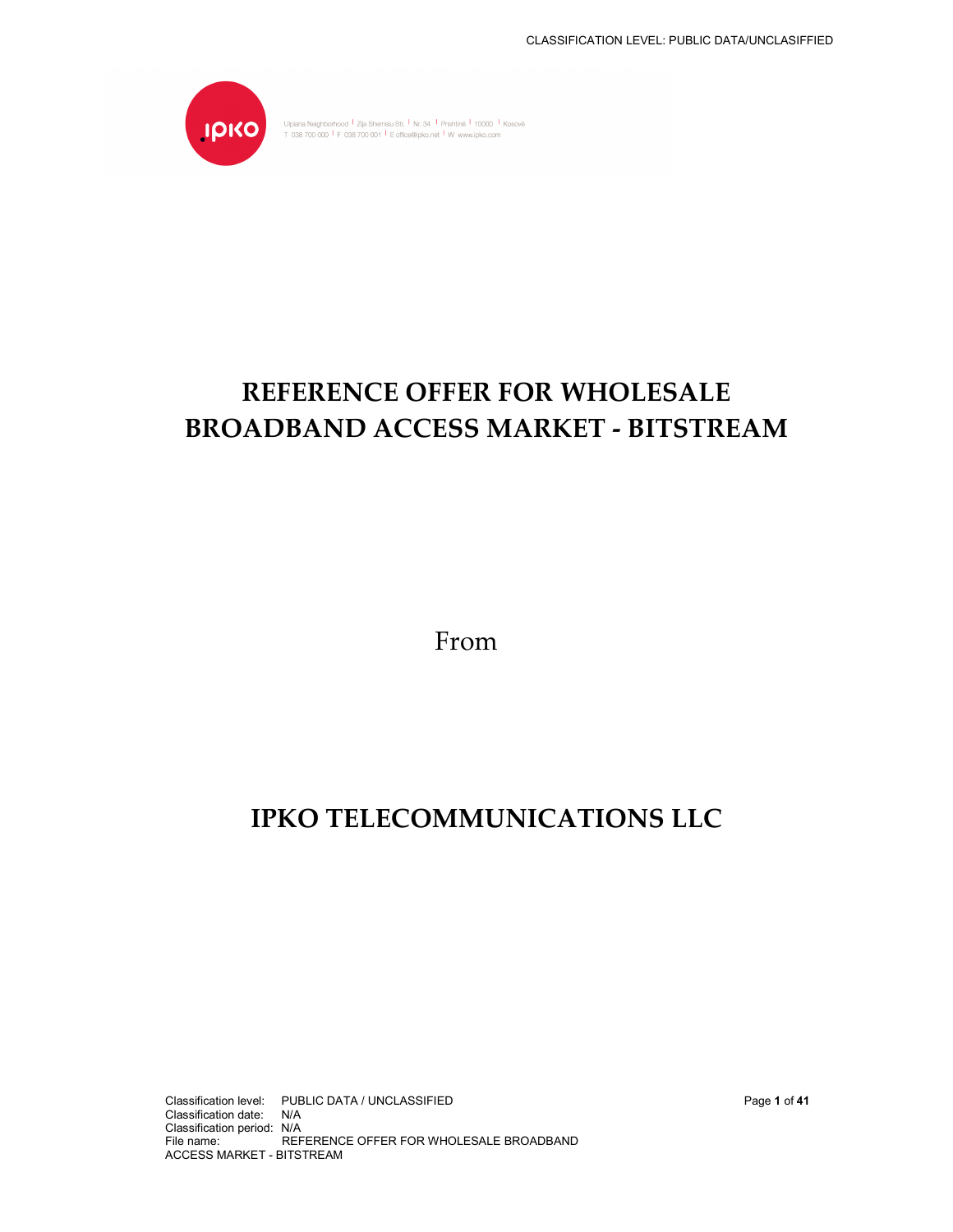

## **CONTENT**

**GENEGRAL PART** 1 PURPOSE AND SCOPE OF THE REFERENCE OFFER FOR BITSTREAM 2 LEGAL FREAMWORK 3 DEFINITION OF TERMS/ESPRESSIONS 4 GENERAL CONDITIONS FOR COOPERATION 5 ENTRY INTO FORCE AND DURATION 6 TERMINATION OF THE ACCESS AGREEMENT CONCLUDED ON THE BASIS OF THE RO 7 BITSTREAM SERVICE AND GENERAL DEMANDS 8 RIGHTS AND OBLIGATIONS OF IPKO 9 OPERATOR'S- USER'S OBLIGATIONS 10 OTHER RITHS AND OBLIGATIONS OF PARTIES 11 BILLING AND COLLECTION 12 ENSURING OF LIABILITES 13 TAXES 14 PREVENTING FRAUD 15 VALIDITY PERIODS AND WITHDRAWAL FROM AGREEMENT 16 VALIDITY AND MODIFICATION OF THE REFERENCE OFFER 17 PROTECTION OF CONFIDENTIAL INFORMATION 18 CONFLICT RESOLUTIONS 19 FORCA MAJEURE 20 LIMITATIONS OF LIABILITY 21 MANAGEMENT OF UNITERRUPTED OPERATIONS 22 ANTI –CORRUPTION 23MATERIAL AUTHORSHIP RIGHTS AND INTERLLECTUAL PROPERTY RIGHTS 24 TRADEARKS 25 SAFTY AT WORK 26NOTIFICATIONS 27 FINAL PROVISIONS

**APPENDIXES**  APPENDIX 1 REFERENCES APPENDIX 2 PRODUCT DESCRIPTION APPENDIX 3 LIST OF PRICES AND PAYMENT APPENDIX 4 PAYMENT PROCEDURE APPENDIX 5 SLA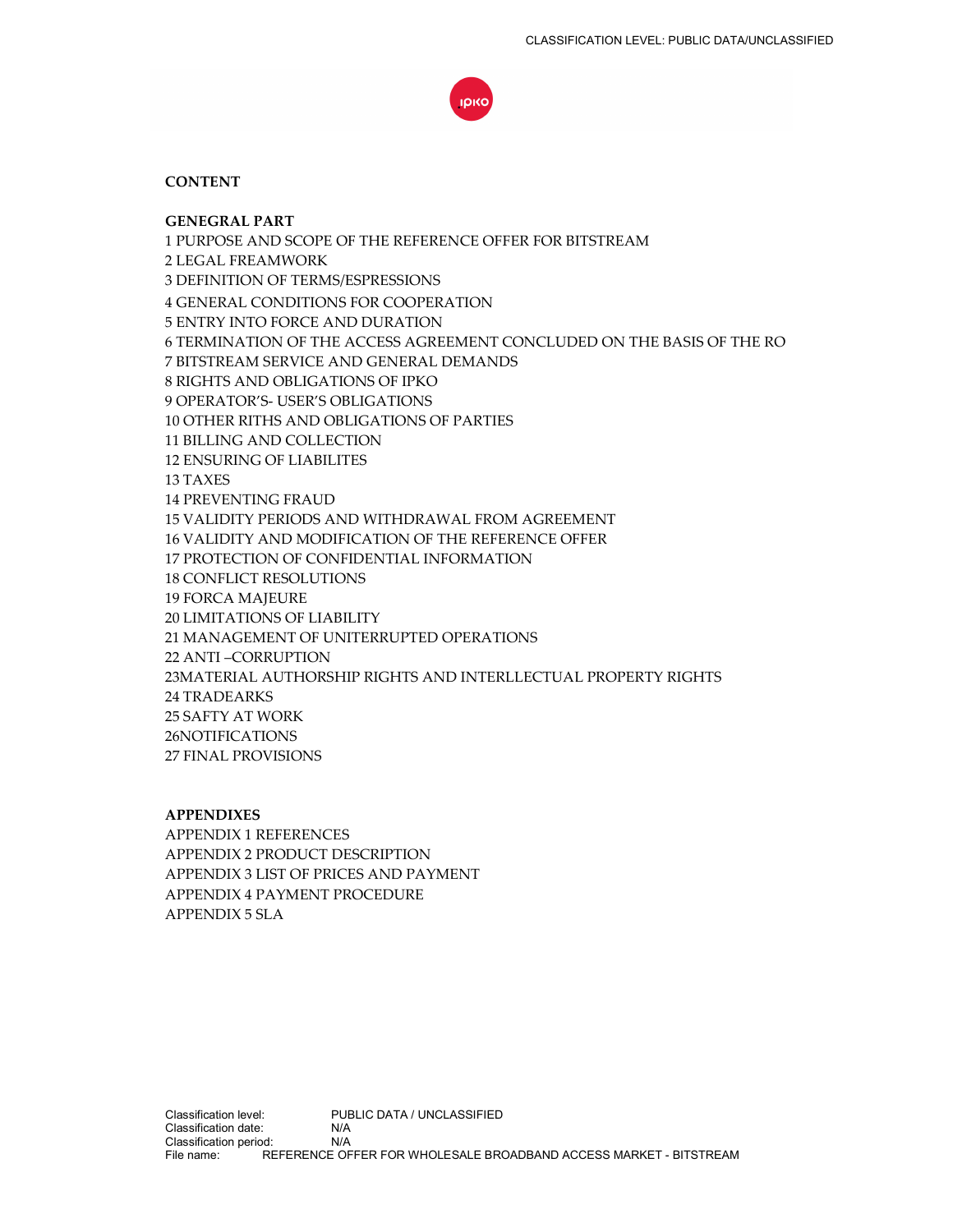

#### **1. PURPOSE AND SCOPE OF THE REFERENCE OFFER FOR BITSTREAM**

1**.**1The purpose of this Reference Offer ("RO") is to define the criteria and procedures for regulating the relationships between IPKO Telecommunications LLC ("IPKO") and the Beneficiary Operator regarding the provision of Bitstream Access, the Beneficiary Operator under the Authorization by ARKEP, as well as according to the definitions of Law No. 04 / L-109 "On Electronic Communications" and other regulatory acts in force.

1.2 The object of this Reference Offer is to provide Bitstream Access services to enable the Beneficiary Operator to offer end-users Internet services using access HFC network on IPKO's network infrastructure.

1.3**.** The Beneficiary Operator may have appropriate options for accessing the Bistreamin the IPKO network hierarchy specified in this Reference Offer, which may enable it to build economically viable business plans. Based on ARKEP's decision no. 1287, date 26.12.2018, IPKO has the obligation to provide broadband access (bitstream) in existing HFC network via cable.

1.4. On the basis of this IPKO will conclude an agreement on bitstream access Agreement through the HFC network and will provide for the operator-user services as described in Appendix 2 and the operator-user may purchase such services from IPKO at the wholesale level, in accordance with the prices defined in Appendix 3, so that they can use the IPKO's Network to provide retail services to its subscribers in Kosovo.

1.5. An access agreement concluded on the basis of this Refference Offer shall not be exclusive and both parties may enter into the same or similar type of cooperation services with third parties during the validity term of the concluded Agreement.

1.6 Pursuant to this access agreement concluded on the basis of this RO the operator-user may sell the services only to its registered subscribers, that is, to its own end users only, without the possibility of providing those services to third parties for the purposes of further commercial resale. Further, IPKO and the Operator-User can agree on the provision of additional services that are not subject to this RO, which will be provided on the basis of a separate commercial services agreement outside this RO.

#### **2. LEGAL FREAMWORK**

The provisions of this Reference Offer are designed in accordance with: Law No. 04/L-109 on Electronic Communications, Article 1, Article 10 paragraph 5), Articles 30, 31, paragraph 1) paragraph 3.3) and paragraph 4.2) and 4.3) and Articles 33, 34, 35, 36, 37, 40 and 79 paragraph 1) (hereinafter referred to as the Law); Regulation No. 27 on Market Analysis, (ARKEP Ref. Prot. No. 039/B/14), Article 3, paragraphs 1), 3) and 4), Article 4, paragraph 3.13) (hereinafter referred to as the Regulation on Market Analysis), Regulation on Provision of Access, Prot No. 012/B/11 (hereinafter referred to as the Regulation on Access); Regulation on Interconnection, Prot No. 033/B/11; Regulation on full and shared unbundling of the local loop and sub-loop, Prot. No. 024/B/11 (hereinafter referred to as the Regulation on LLU); Directive No. 2002/21/EC of the European Parliament and of the Council of 7 March 2002 for electronic communications networks and services (Framework Directive), Recommendation of the European Commission (2003/311/EC), as amended by Directive 2009/140/EC, in conjunction with the Recommendation (2007/879/EC) followed by the one dated 17 December 2007 on relevant product and service markets within the electronic communications sector susceptible to ex ante regulation; the European Commission guidelines on market analysis and the assessment of significant market power under the Community regulatory framework for electronic communications networks and services (2002/C 165/03); Decision No. 950 on Analysis of Markets of Wholesale Broadband Access and Wholesale Unbundled Access - LLU (including shared access) to metallic loops and sub-loops for the purpose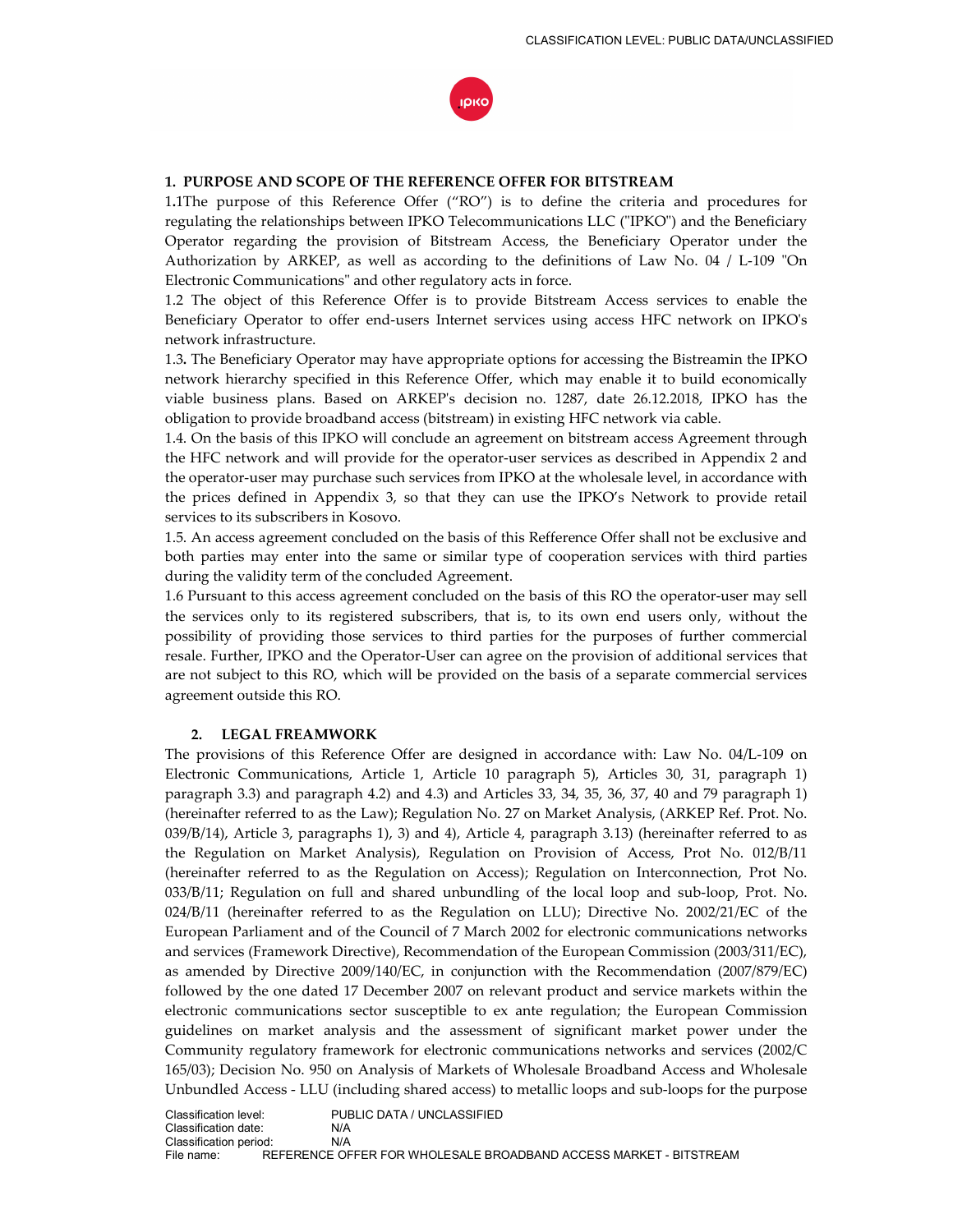

of providing electronic communication services and Definition of Operator with Significant Market Power, dated 15 March 2017 Prot No. 017/B/17, Decisions: No. 1033 Prot. No. 050/B/17,1061 Prot No. 061/B/17 and 1168 Prot. No. 013/B/18; Report on Analysis of Markets of Wholesale Broadband Access and Wholesale Unbundled Access - LLU (including shared access) to metallic loops and sub-loops for the purpose of providing electronic communication services and Definition of Operator with Significant Market Power (hereinafter referred to as the Report); in accordance with the provisions of Article 13 paragraph 1 and 5 of the Statute of the Regulatory Authority for Electronic and Postal Communications (RAEPC).

## **3. DEFINITION OF TERMS/ESPRESSIONS**

The following terms and expressions will have the following meaning: **Operator-**An undertaking providing or authorized to provide a public telecommunications network or an associated facility.

**Access-** means the making available of an telecommunications infrastructure (including buildings), networks and/or services to another undertaking under defined conditions, on either exclusive or non-exclusive basis, for the purpose of providing electronic communications services.

**Effective competition-**A situation in a market where no undertaking is designated as significant market power.

**Relevant market-** the market in terms of services/products provided in particular geographic area as defined according the rules set in this Regulation.

**Electronic communications service**- a service that is usually provided with a payment, which is fully or partially obtained from the transmission of signals through electronic communications networks, including telecommunications services and broadcasting services in networks used for radio-television broadcasting and cable television networks, but excluding services that provide content through networks and electronic communications services or which exercise editorial control over the content provided for the broadcast, using networks or electronic communications services. It does not include information society services, which do not consist, in whole or in part, of the transmission of signals in electronic communications networks.

**Interconnection-** the physical and logical linking of public communications networks used by the same or a different undertaking in order to allow the users of one undertaking to communicate with users of the same or another undertaking, or to access services provided by another undertaking. Interconnection is a specific type of access.

**Undertaking**-a natural or legal person or a group of persons linked by virtue of control or dependency who is engaged in a telecommunications activity in the Republic of Kosovo.

**Fixed public network-** a network in which termination points are places in fixed places; 1.30. Public mobile communication network- a network in which termination points are not placed in fixed places;

**Public mobile communication network-** a network in which termination points are not placed in fixed places;

Classification level: PUBLIC DATA / UNCLASSIFIED Classification date: N/A Classification period: N/A<br>File name: REFERENCE OF REFERENCE OFFER FOR WHOLESALE BROADBAND ACCESS MARKET - BITSTREAM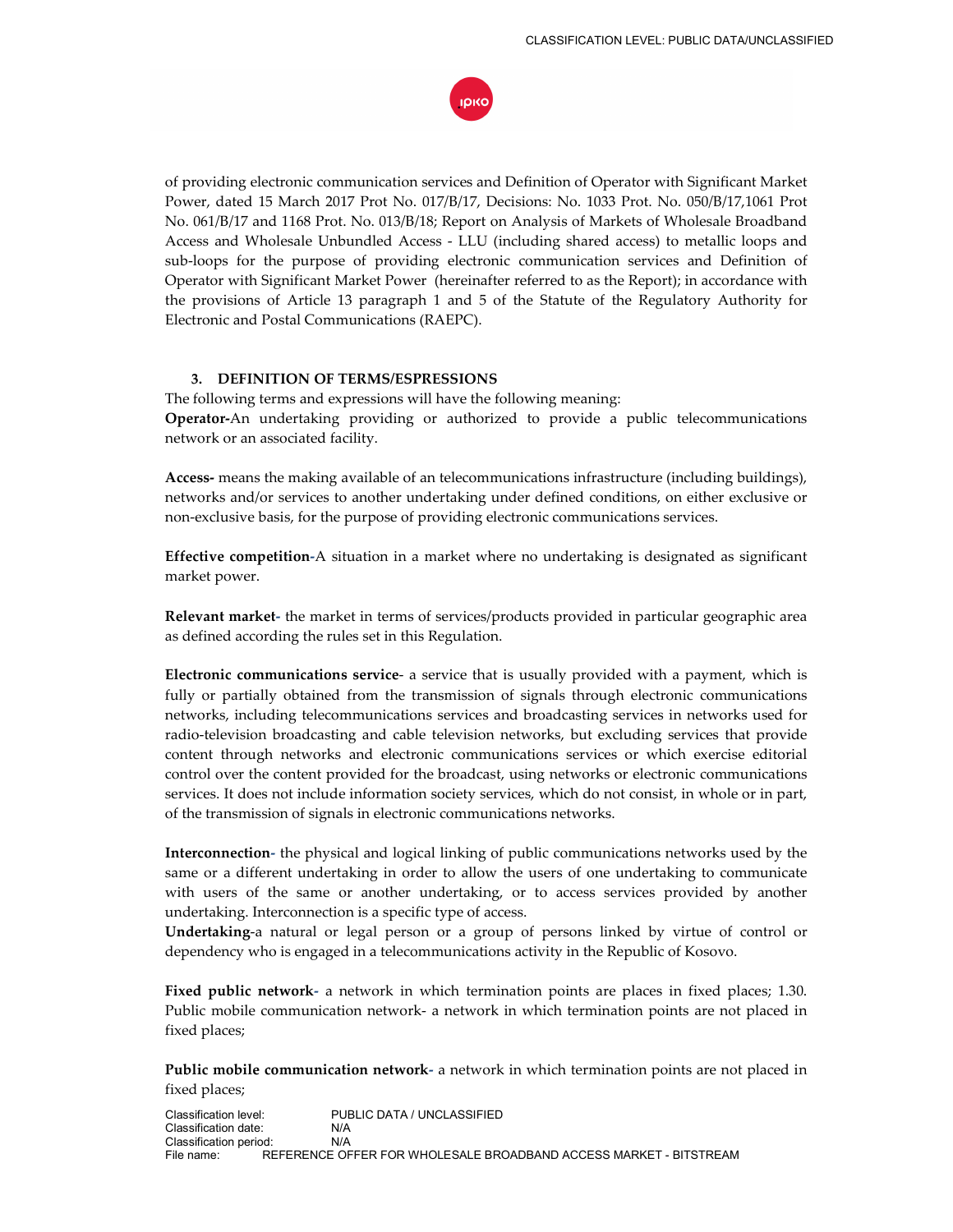

**Electronic Communications Network-**transmission systems and, where applicable, commutation and routing equipment and other resources which permit the conveyance of signals through transmitters ,by radio, by optical or by other electromagnetic means, including satellite networks, fixed networks(with circuit commutation or package commutation, including internet), land mobile networks, electrical cable systems in cases when they are used to transmit signals, networks used for radio television broadcastings and cable television, regardless of the type of the information transmitted.

**Reference offer-**the conditions made public by an operator, under which he makes a commitment to provide access to any undertaking requesting such access.

**Self-supply-**the hypothetical delineation of provision of wholesale services by one business activity of operator to other business activity of the same operator in the sense as it would be provided to third party (e.g. provision of wholesale inputs by the access network business activity of the operator to the retail arm of the same operator to create final retail services).

**Physical Collocation** - The type of equipment to be used by the beneficiary for access or bitstream access, which must be located in the territory or premises belonging to the SMP operator.

**Beneficiary** - electronic communications trader who has concluded a contract with the SMP operator for the use of wholesale services;

**Service element** - the provision of wholesale services included in the RO;

**Extra Service** - a part of the RO's wholesale service that includes collocation and backhaul;

**Applicant** - electronic communications enterprise wishing to obtain wholesale services;

**Device**- an electronic information system developed by the SMP operator, which is a list or database providing the applicant with the information required to request a wholesale service;

**Wholesale service** - electronic communications service included in RO and which the SMP operator provides to another electronic communication to enterprise/operator, such as local loop open access and/or bitstream access.

All other terms shall mean as stated in the Law and the Regulation on the reference offer for local loop open access and bitstream access and other related Regulations approved by RAPEC.

## **4. GENERAL CONDITIONS FOR COOPERATION**

4.1 Required licenses and documents issued by competent authorities

4.1.1. The operator-user requesting the provision of access or commencement of negotiation on conclusion of an agreement on bitstream through the HFC Network of IPKO on the basis of this RO (hereinafter referred to as the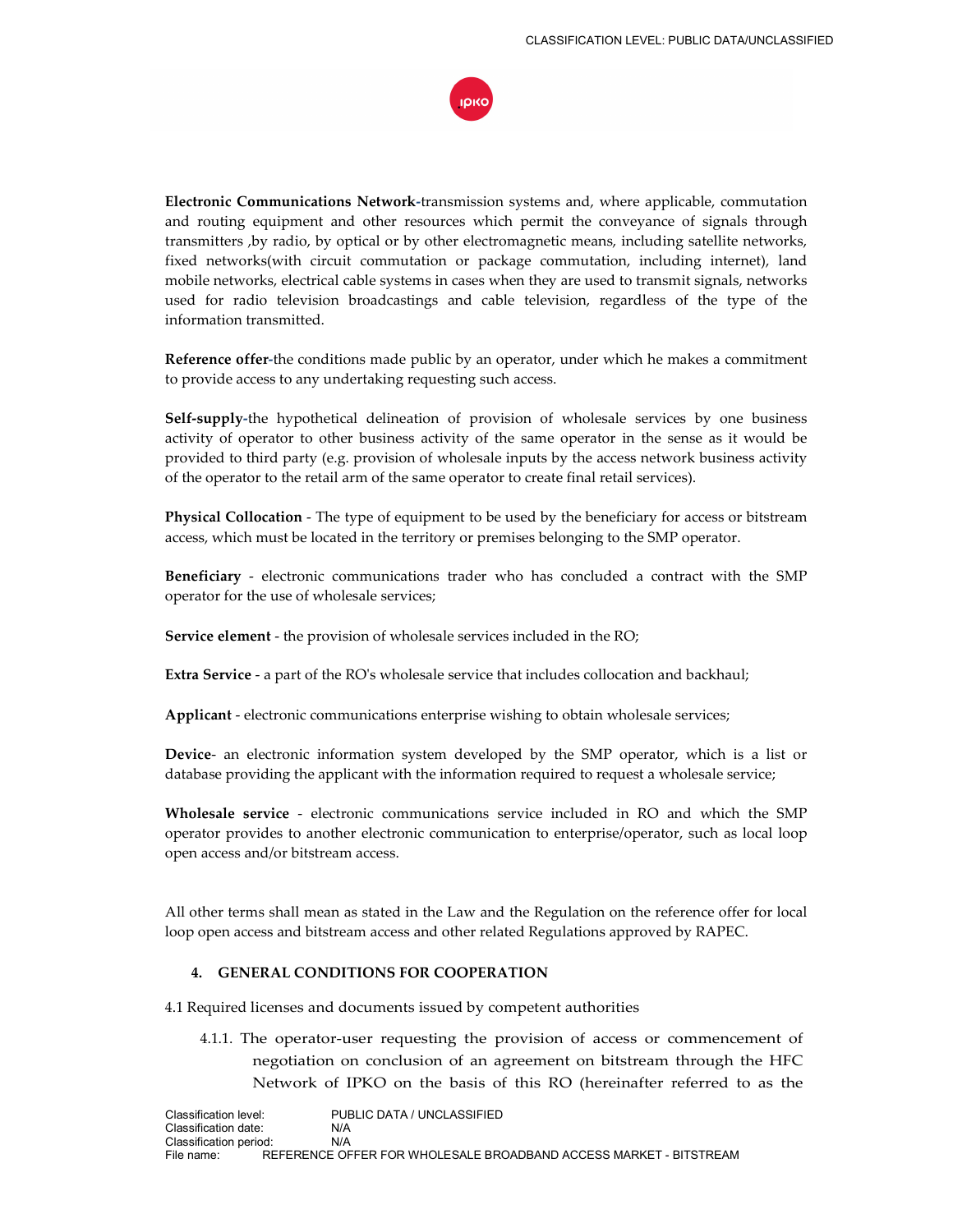

"Application") is obliged to obtain all permits and approvals from the competent authorities, in particular the certificate of registration upon a notice issued by the Agency.

- 4.2. Request for concluding an agreement on the Bitstream access via the HFC network
	- 4.2.1. The operator-user who is interested to conclude a Wholesale Access agreement based on this RO should submit to IPKO a written application.
	- 4.2.2. The operator-user prior to the negotiations for establishing the access in addition to the licenses referred to in item 4.1.1, is obliged to submit the following data along with the written application for negotiations submitted to IPKO:
		- а) Name and address of the operator- user;
		- b) Type of services provided through access;
		- c) Addresses of the access points from the reference offer for which the operatoruser is submitting the request for access;
		- d) Data on access points from the reference offer for which co-location and type of collocation is required
		- e) Planned traffic;
		- ѓ) The foreseen (planned) term of the contract duration, cannot be shorter than 2 years. The duration of the Agreement shall be specified in the Agreement, and be a subject to consent.
		- g) Signed agreement with the Operator on the non-disclosure of confidential information (Confidentiality Agreement) exchanged during the conclusion of agreement.
	- 4.2.3. The application shall be considered as a complete only upon submitting all necessary data and documents defined by the provisions under items 4.1.1 and 4.2.2.

 The request should be submitted to the following address: Ulpiana "ZijaShemsiu" No.34, Prishtinë 10000, Republic of Kosovo

- 4.2.4. Within 15 business days of receipt of the Request, IPKO will send a notice to the operator-user for the starting date of the negotiations in connection with the conclusion of an agreement on bitstream access through the HFC network on the basis of this RO. Simultaneously, IPKO will provide the operator-user with a draft agreement on bitstream access through the HFC network based on this RO, which will be used as a basis during the negotiations.
- 4.2.5. RO request can be rejected due to justified reasons, in such cases IPKO will provide a response wherein the reasons of the refusal shall be provided to the provider-user.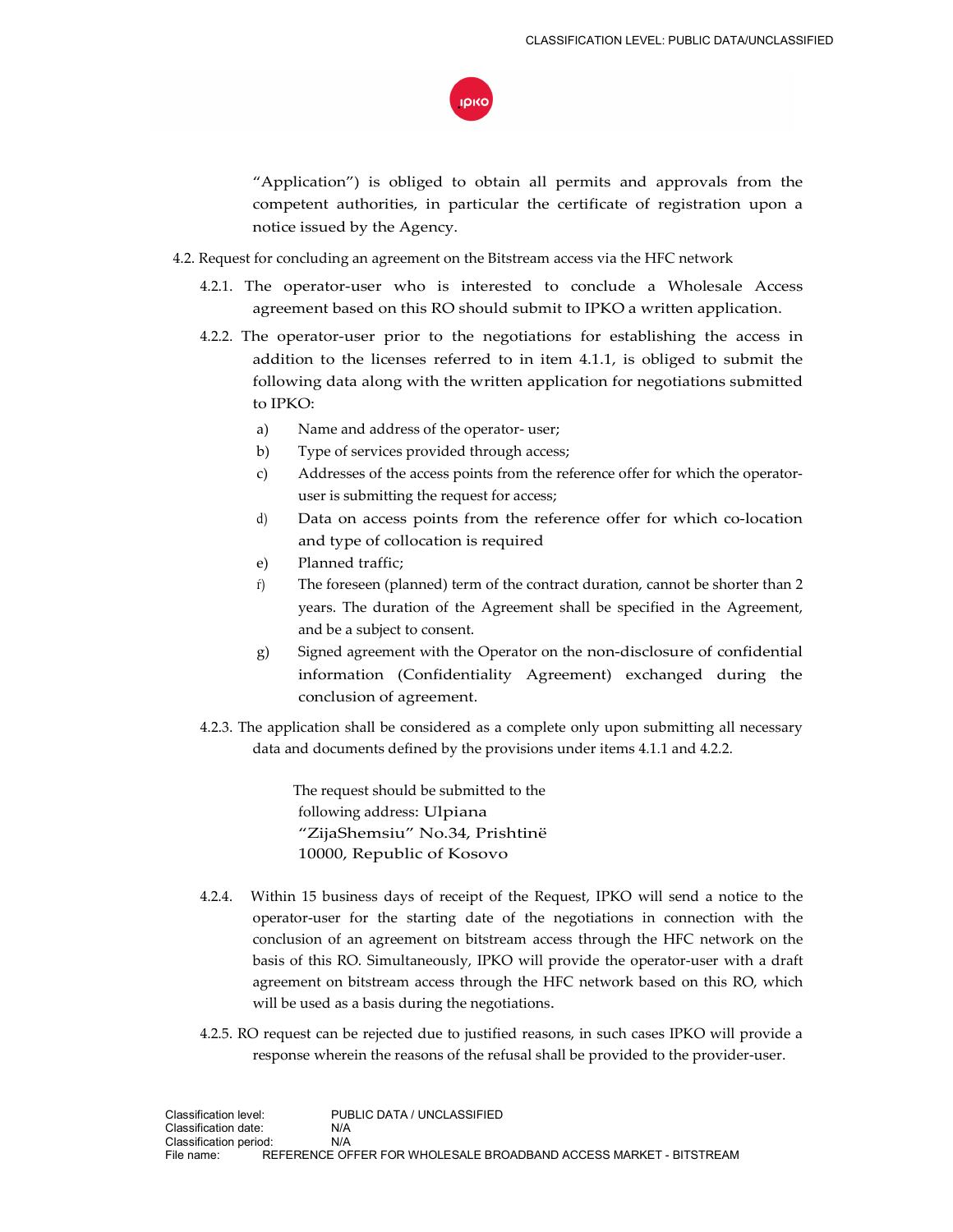

- 4.3. Conducting negotiations:
- 4.3.1. In the course of negotiations for concluding the agreement on bitstream access through the HFC network based on this RO, the terms defined in the Draft Accession Agreement on the basis of this RO may be amended only if the proposed amendment:
	- a) it is not contrary to the conditions defined in this RO;
	- b) does not violate applicable rules
	- c) is agreed upon by the two Parties.
- 4.3.2. The access agreement concluded on the basis of this RO should be concluded within 60 (sixty) days of the receipt of the request submitted by the operator-user on the condition that the request is not rejected for the reasons specified in this RO.
- 4.4. Basic principles of cooperation
	- 4.4.1. In order to achieve access in accordance with this RO, the operator-user shall make all reasonable efforts in order to:

а)to protect data that the Parties exchange with each other; b) to ensure the functionality of the services that are subject to access.

- 4.4.2. Cooperation will be developed in accordance with applicable regulations, and any technical issues that are not legally regulated will be managed in accordance with international specifications and standards. Any issue that is not covered by the regulations and is not regulated by technical specifications and standards will be agreed between the Parties on a caseby-case basis.
- 4.4.3. The Applicant will not allow, intentionally or through negligent or careless treatment, an act that would cause damage to the IPKO network.
- 4.4.4. The access shall be provided within 6 (six) months from the date of signing of the Accession Agreement concluded on the basis of this RO, provided that all the conditions provided for in this ROare met.
- 4.4.5. The implementation covers the activity and the deadlines set forth in the following table from the date of signing the Accession Agreement concluded on the basis of this RO until the beginning of the provision of wholesale services. Depending on the technical characteristics and operator's forecast, additional activities shall be harmonized during the negotiations for the signing of the general agreement. A part of activities shall be carried out simultaneously, so that if the operatoruser is implementing the activities according to the plan, the overall implementation would not have to last much longer than the foreseen deadline of 6 months.
- 4.4.6. Unless otherwise agreed between the Parties, upon successful completion of all the checks and tests specified in point 4.4.5 the Parties shall sign a protocol for the technical acceptance of the Services set forth in this RO. From the date of being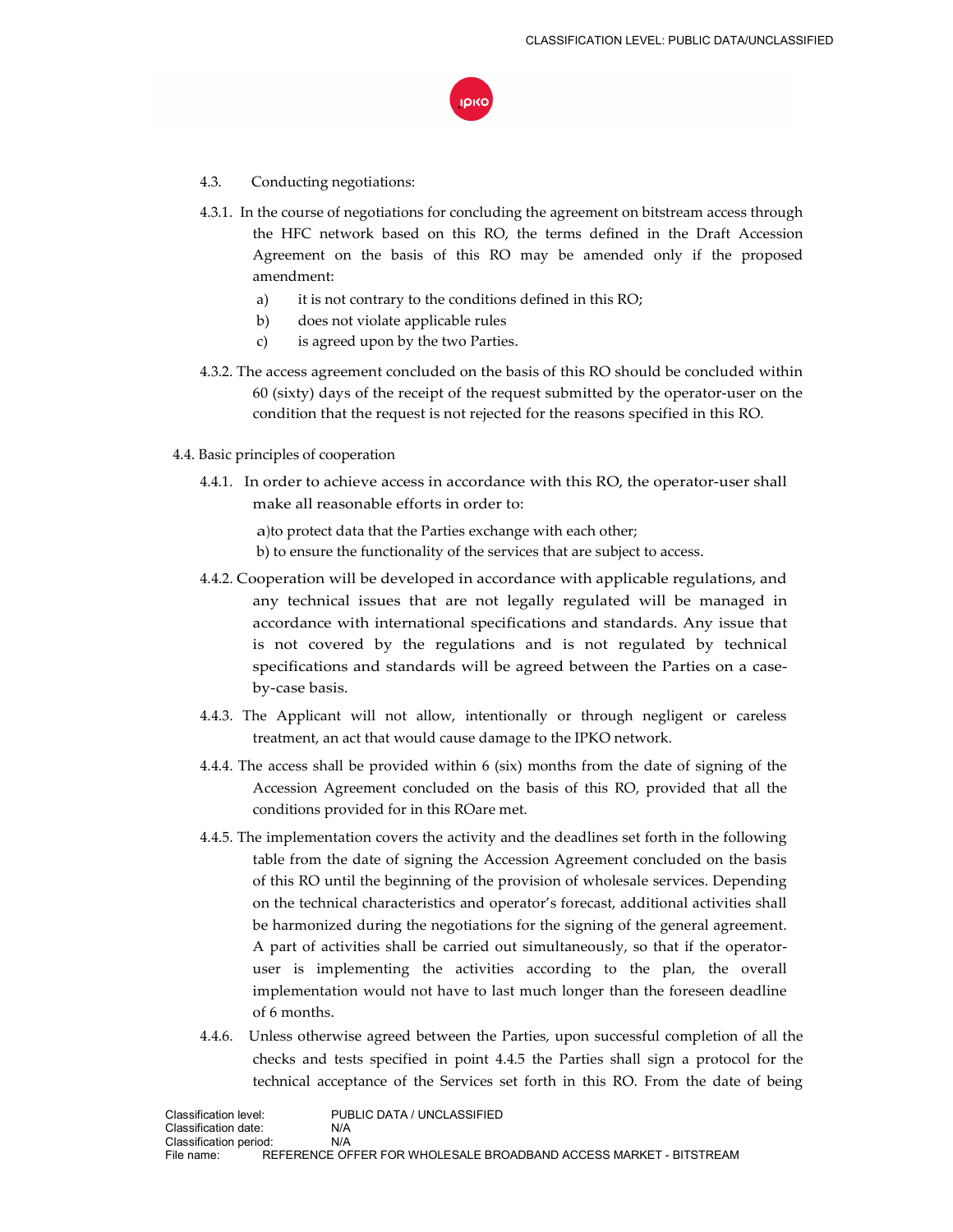

signed, the Protocol shall be deemed to have been carried out on the date for the provision of wholesale services.

## **5. ENTRY INTO FORCE AND DURATION**

5.1 The Bitstream Access Reference Offer shall take effect on the date published and shall be valid until:

5.1.1 At the time that the Beneficiary Operator has completed the term of the authorization, the Authorization is revoked and the Beneficiary Operator has not received any other substitute authorization for the provision of the network and / or electronic communications services for the provision of the network or electronic communications services;

5.1.2 In the settlement of the agreement according to the provisions of this Reference Offer in Article 6.

# **6. TERMINATION OF THE ACCESS AGREEMENT CONCLUDED ON THE BASIS OF THE RO**

6.1. The Agreement may be terminated by parties, if:

- 6.1.1. Each Party may terminate the Agreement concluded on the basis of this RO in the event that the other Party commits a substantive breach of the Agreement on the grounds provided in this article (and if such violation has not been eliminated within 30 days after the written notification sent by the Party which is not guilty, if the removal is applicable in the specific case).
- 6.1.2. Each Party may unilaterally terminate, on a one-sided basis, the Agreement concluded on the basis of this RO at any time, by sending a written notice to the other Party, if any of the following situations occur:
- (i) If the other party is facing a bankruptcy event;

(ii) The necessary Telecommunications Authorization (s) of the other Party has expired or has been terminated or seized in a procedure conducted by a competent state institution.

- (iii)The other Party stop to provide electronic communications services in the Republic of Kosovo; and / or
- (iv)The other Party does not provide security of funds as specified in article 12 after being given a grace period of at least fourteen (15) days for securing the finances through a written notification (in hard copy or by e-mail).
- 6.1.3. IPKO can unilaterally terminate the Agreement for any reason, with immediate effect at any time by submitting a written notification to the operator-user in case when any of the below defined situations occurs:

|                        |                            | The operator-user does not use the operator-user services for more than 3 |  |  |  |
|------------------------|----------------------------|---------------------------------------------------------------------------|--|--|--|
| Classification level:  | PUBLIC DATA / UNCLASSIFIED |                                                                           |  |  |  |
| Classification date:   | N/A                        |                                                                           |  |  |  |
| Classification period: | N/A                        |                                                                           |  |  |  |
| File name:             |                            | REFERENCE OFFER FOR WHOLESALE BROADBAND ACCESS MARKET - BITSTREAM         |  |  |  |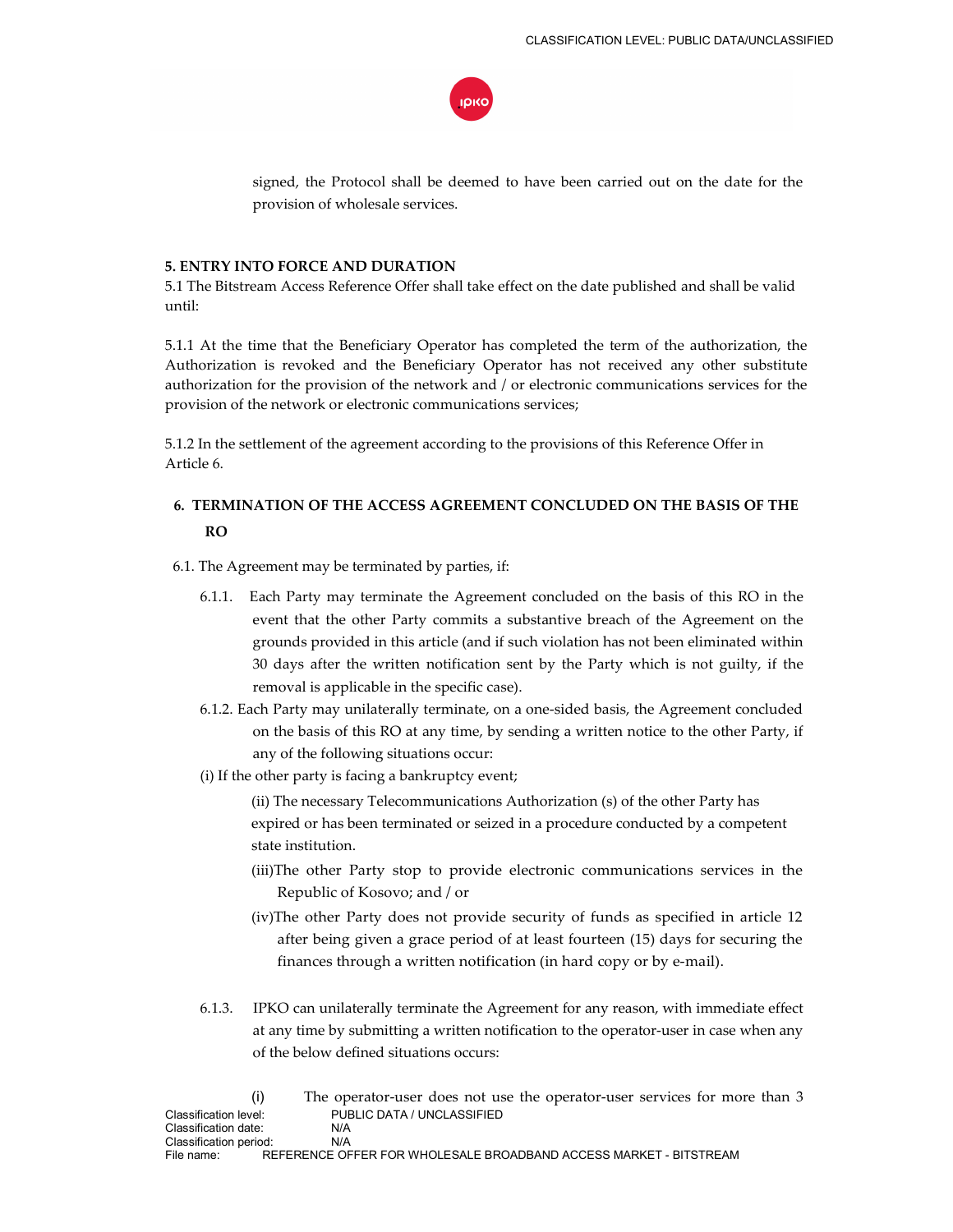

(three) months; or ii) the operator-user violates its obligations arising from this RO and Agreement for access on bistream services (for avoidance of doubt, this right of termination shall be added to other rights listed herein).

- 6.1.4. Termination for the untimely or incomplete payment or for failing to provide payment security:
- (i) If the operator-user has an outstanding debt that is not paid or fully paid within the payment deadlines, IPKO will submit written notices in accordance with the procedure for suspension of the Services stated in Article 11 of the RO. If the operator-user remains suspended for a continuous period of fourteen (14) days due to the outstanding debt and enforcement of the steps set forth in Article 11 and 12;
- (ii) IPKO has the right to unilaterally terminate the agreement without another notice period, by sending a written notice on termination of the Agreement. The same terms and conditions apply if the operator-user fails to provide a payment security within the meaning of Article 12.
- 6.2. Termination consequences
	- 6.2.1. The termination of the Agreement concluded on the basis of this RO does not affect the rights and obligations of any of the Parties that have been acquired or are due until the termination date, and the Parties will continue to be liable for payment of the amounts for the services provided until the termination date, regardless of whether the payments need to be made before or after the termination of the Agreement.
	- 6.2.2. All licenses granted to one Party of the other Party in respect of Intellectual Property Rights shall cease to apply on the termination date.
	- 6.2.3. The early termination does not limit the obligations of any of the Parties to pay for the Services received before the termination of the Agreement concluded on the basis of this RO.
	- 6.2.4. Upon receipt of full payment by the operator-user of the agreed open invoiced amounts, IPKO will immediately return any payment security, as provided for in the Agreement concluded on the basis of this RO.

## **7. BITSTREAM SERVICE AND GENERAL DEMANDS**

7.1 Broadband access means Digital data stream or bit-stream access, which makes possible the transmission of broadband data in both directions and other wholesale access provided on the basis of infrastructure, if and when it guarantees equal access services of digital data stream transmission.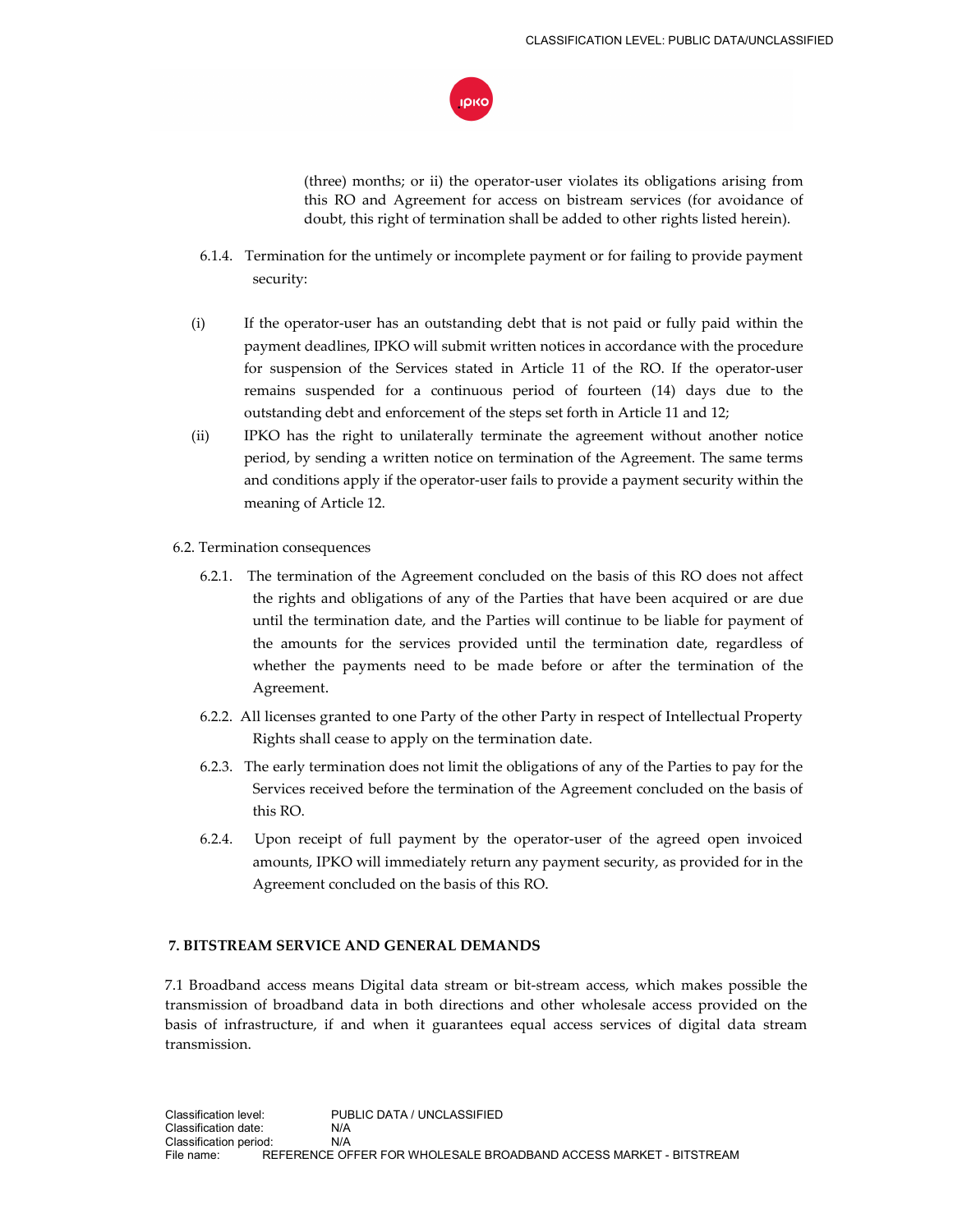

## **7.2 ACCES TO THE BISTREAM VIA CABLE NETWORK**

Data on the cable system use several frequency bands for the service of transmission of broadband speed data. Data from PC users are transferred via hybrid fibre-coax network (HFC) since they are modulated by cable modem. At the top 'headend', the upstream data are transferred to the Cable Modem Termination System (hereinafter CMTS) which acts as a concentration device and provides connection to the core network. At this point, data are processed and distributed over the Internet. This also applies to the downstream, regardless of the use of different frequency bands.

The interconnection point in the cable network of IPKOis presented in the following diagram.



## FIGURE 1): HAND-OVER POINT OF THE BISTREAM TRAFFIC IN THE CABLE INFRASTRUCURE

## **Bitstream products depending on the level of access to the network hierarchy are grouped as follows:**

**Interconnection at the collection point:** means that alternative operator will use the access network of "incumbent" cable operators, which will install the equipment by collocation within the IPKOaggregation network that would handle the traffic destined for consumers, originating from the certain Operator-user network. This solution also gives new entrants considerable skills to differentiate their offers from those of the incumbent cable operator.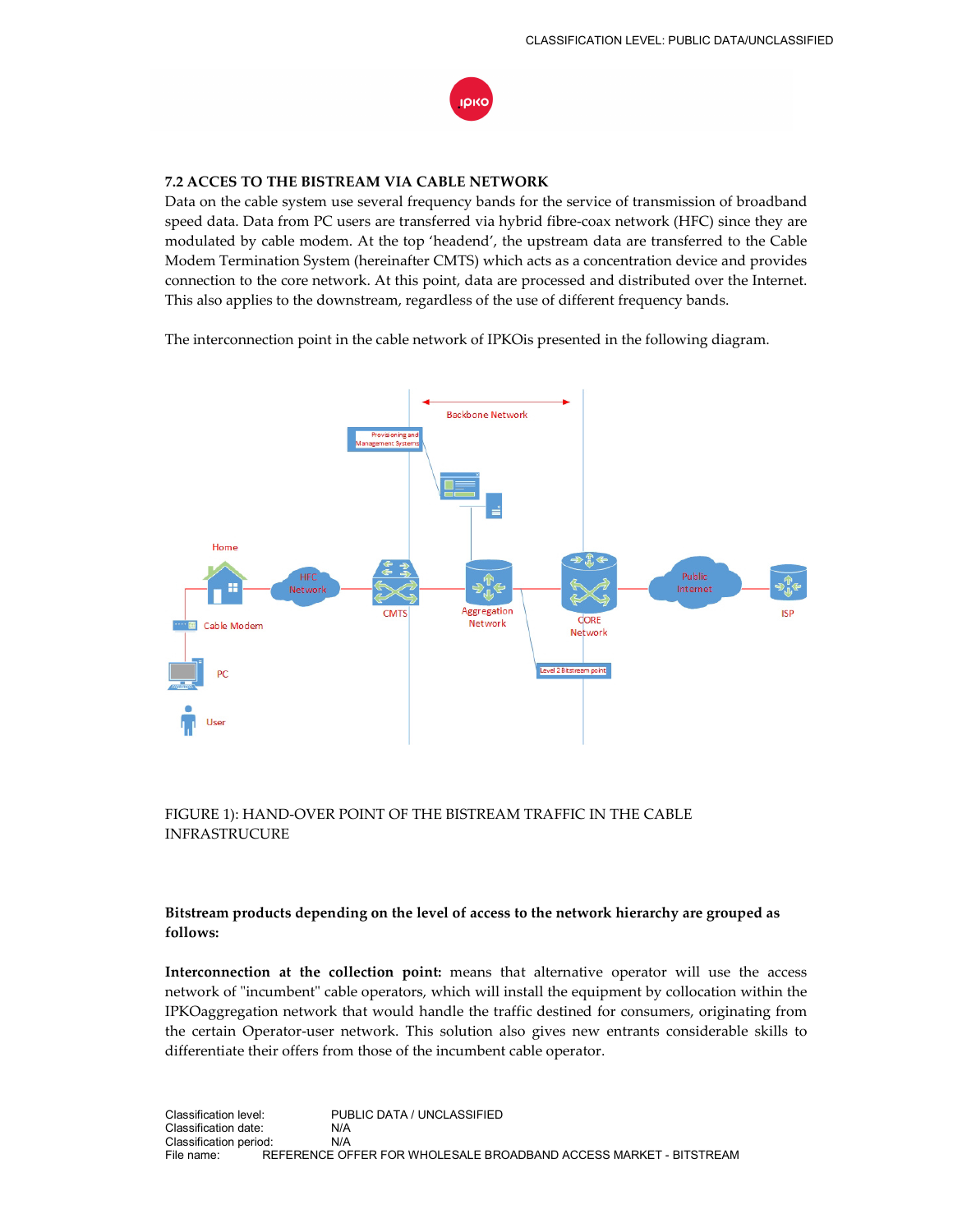

7.3IPKO will provide bistream access in accordance with the requirements and procedures adopted by RAEPC and in full accordance with article 5.2 and Appendix 2.

7.4 The Operator acknowledges and agrees that it is under its responsibility to the Operator to ensure, as required by the applicable legislation, that any Material of the Operator and the third party is in compliance with all applicable laws and regulations. In addition, the Operator agrees that IPKO has no responsibility with respect to these Materials of the Operator or the third party.

7.5 The Operator shall fully indemnify IPKO, its employees, its service providers and its agents, as the case may be, against any liability, loss, cost, damage and expense (including, but not limited to, eligible legal fees) incurred by him and arising directly or indirectly from any allegation or action filed or countered to IPKO by a third party which claims that:

7.5.1 the service has been used in violation of the provisions of this RO; or

7.5.2 resulting from the installation by the Operator of any equipment that is made with the Bitstream Services;

7.5.3 The Operator's service is defective or cannot be used by a third party;

7.6 Regarding the issues described above, IPKO reserves the right to be compensated by the Beneficiary Operator, with the following procedures:

a. Confirm in writing its intention to express a claim for redress within thirty (30) days of the receipt of the facts by IPKO or reasonably be aware of these facts and include a brief note on the relevant facts with this confirmation;

b. Take all necessary steps to alleviate any loss, claim, damage, costs, obligations and expenses as well as and will not increase, compromise, decide or accept such actions without prior notification to the Beneficiary Operator (not to be rejected in unmotivated);

c. Allow the Operator to be alone by these claims, claims, actions, damages, costs and expenses, and

d. Provide the entire Operator with the appropriate assistance and will not make any damaging interference with the protection of these claims, claims, actions, damages, costs and expenses.

## **8. RIGHTS AND OBLIGATIONS OF IPKO**

- 8.1. IPKO will provide the operator-user with services as described in Appendix 2, respectively, IPKO will:
	- 8.1.1. Provide access to the IPKO's HFC Network according to this RO.

8.1.2. Provide appropriate technical support for the provision of the Services.

8.1.3. It will provide billing for the services provided.

8.2. IPKO undertakes not to discriminate between its subscribers and the subscribers of the operator -user in terms of quality, availability, defects and capacity. In particular, IPKO will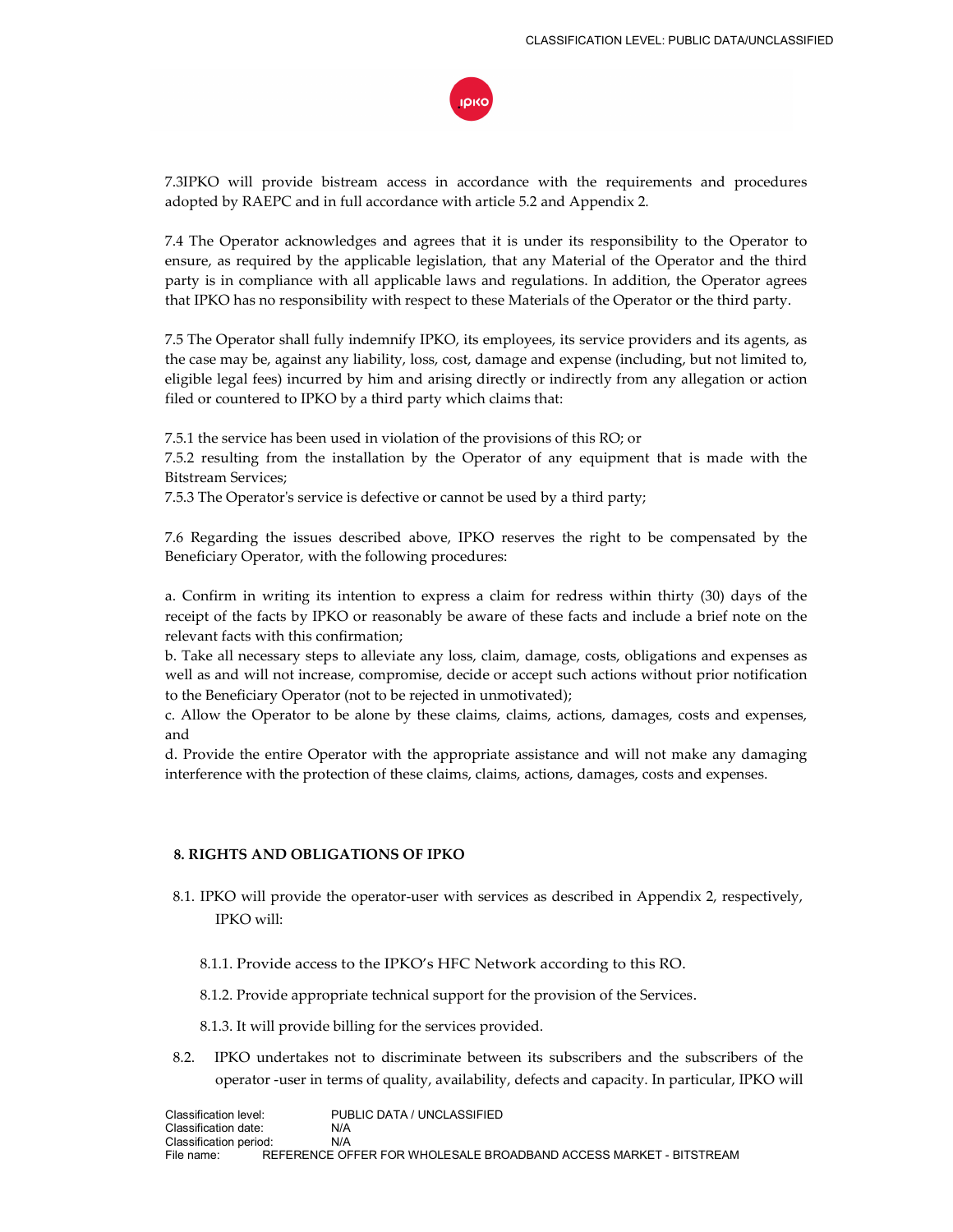

provide the same quality of services to the subscribers of the operator-user as it provides to its subscribers, including a same treatment with regard to the suspension of services for the purpose of performing maintenance work (including repairs, upgrades and modifications of the network of IPKO) and in emergency cases and in the events of force majeure. IPKO has the right to manage traffic through its network (including that of the subscribers of the operator- user) for the sake of protection against burdening or overloading of the network connection or for mitigating the consequences of the network connection burden or overload in accordance with general term and conditions related to the access and use of telecommunication services published by IPKO and the type and content of the data that will be published by the Authority. The situations of technical failures of the IPKO network infrastructure that simultaneously affect the use of electronic communications services and its users shall not be treated as discrimination.

- 8.3. IPKO is entitled to change the portfolio of services for its subscribers. The change in the portfolio of services provided by IPKO may also result in comparative restrictions on the services provided by the operator-user to its subscribers (if such services are part of the Agreement), provided that IPKO will provide notice to the operator-user in advance as it does to its subscribers.
- 8.4. IPKO confirms and agrees to provide Services level agreement (SLA) as described in Appendix 5.

## **9. OPERATOR'S- USER'S OBLIGATIONS**

- 9.1. The Operator-User will be responsible for the following technical elements:
	- a. Own service platforms;
	- c. Own Public IP addresses (assigned by RIPE).
	- d. Own equipment(router/switch)
- 9.2. The operator-user will be fully responsible for billing its Subscribers.
- 9.3. The operator-user is fully responsible for establishing and maintaining a direct relationship with its subscribers in accordance with the legislation of the Republic of Kosovo (subscribers' contractual data, etc.).
- 9.4. The operator-user will maintain its own Customer Care Services for its subscribers.
- 9.5. The operator-user shall be responsible for branding, packaging of products, distribution and marketing activities.
- 9.6. The operator-user shall be responsible for maintaining data on its subscribers, including, but not limited to, the name, address and subscriber's place of residence and all call records data (CDR) as applicable.
- 9.7. The operator-user shall be legally responsible for fulfilling the obligations for legal monitoring of communications and locating calls upon request of competent state authorities in accordance with the applicable law.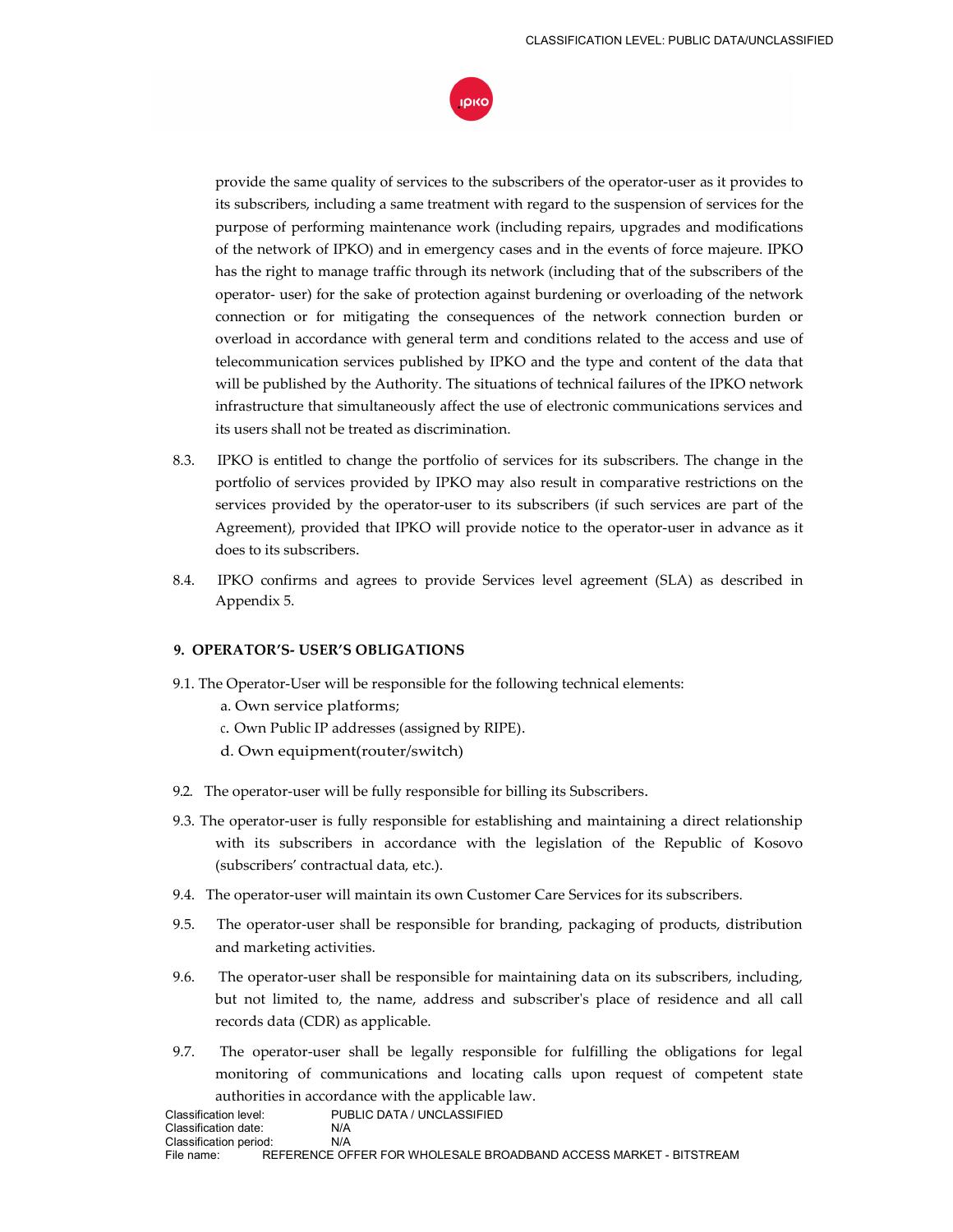

9.8. The operator-user shall comply with all laws and regulations (for example, installing switching , routing equipment, equipment for legal monitoring of communications and retention of prescribed data in Kosovo (if applicable for the services), sending personal data of subscribers that will be entered for the purposes of a telephone directory in the framework of the universal service, protection, processing and retention of data, etc.) and will receive, maintain and bear the appropriate costs for all licenses, permits, equipment and authorizations necessary for the provision of subscribers services subject to the agreement.

9.9. Subscribers of the user-operator- The parties confirm that the operator-user has the absolute discretion to determine the retail prices of the subscriber services provided on the basis of the services depending on the Agreement, the sale, promotion and distribution of its services to the end-users, their subscribers. The operator-user understands and acknowledges that it will be a contractual party in its contracts signed with its subscribers.

9.10 Customer care- The operator-user is exclusively responsible for customer care calls by its subscribers. The operator- user already shall inform its subscribers about all details of the Customer Care Center.

- 9.10.1If a subscriber of the operator- user reports a problem to the operator's-user's customer care center user which is related to the services of the operator-user, then the problem, upon an evaluation and justification, should be resolved by the support of IPKO. The operator-user shall be entitled to use the procedure for reporting and monitoring of defects as provided for in Appendix 5.
- 9.10.2 To avoid any misunderstanding, IPKO is not responsible and will not provide any customer care services to the subscribers of the operatoruser.
- 9.11.Prohibition of resale of Operator-User Services

The operator –user may not resale the services provided by IPKO to other operators as third parties without the prior written approval by IPKO. In order to avoid any misunderstanding, the Agreement concluded based on this RO does not restricted the operator-user to sell its resale services under its other brands.

#### 9.12 Reporting

 According to the Regulation on bitstream access and sale of a bitstream services, the operator-user shall submit a report on the number of users each month;

- 9.13 Suspension of Individual Subscriber Services
	- 9.13.1. In the event that there are detected activities of a subscriber of the operator-user which affect the integrity of the IPKO's network or represent a material problem, IPKO will immediately inform the operator-user of such material problem caused by the Subscriber, and will provide sufficient information so that the operator-user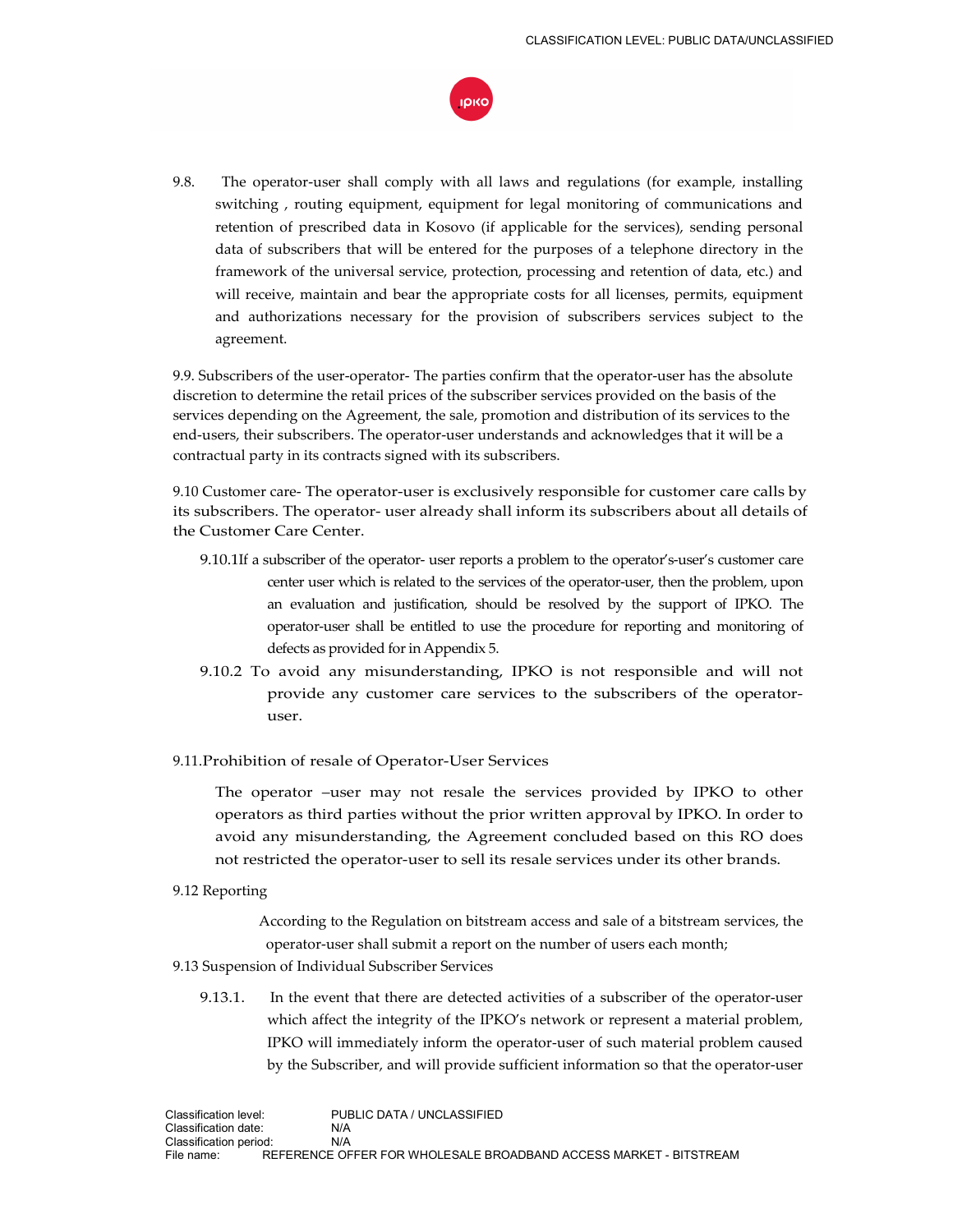

can identify the relevant subscriber(s) and request suspension of the subscriber of the operator-us who is committing the violation.

- 9.13.2 The operator-user shall make reasonable efforts to suspend subscriber services of the subscriber of the operator-user committing the violation without delay for as long as the subscriber(s) is/are causing trouble.
- 9.13.3 If the operator-user does not suspend such subscribers without undue delay, IPKO will no longer be obliged to provide the agreed service at the agreed service levels to those subscribers. In such a situation, the operator-user Beneficiary will indemnify and release IPKO of all the claims and losses arising from such restriction of Subscription Services.
- 9.13.4 The two Parties shall cooperate closely in order to avoid any suspension or disconnection and to resolve any material problem caused by the subscriber of the operator-user and the terminal devices used by the operator-user's subscribers as soon as possible and to reduce such suspension or disconnection to a minimum.
- 9.13.5 If operator- user breaches or fails to fulfill its obligations arising from this article 9.13 IPKO (in addition to the other rights listed herein) may suspend the services to overcome the problem.

## **10. OTHER RITHS AND OBLIGATIONS OF PARTIES**

10.1 IPKO shall be responsible for the supply, repair and maintenance of the Bitstream service of IPKO.

10.2 The Operator must ensure that the installation of its Bitstream services does not undermine the entire range of IPKO services. If the operator's subscriber is unsatisfied with the quality of IPKO services during or as a result of installing Modem and Services of the Beneficiary, the latter shall correct the service issues within a reasonable time agreed upon first or return the installation to its original condition.

10.3 Operator in compliance with IPKO's technical requirements for modem installation must prove that installation defects are outside its network.

10.4 Procedures for providing Bitstream Services as well as for continued operation and maintenance shall be specified in the Appendix on the Product Description and the Service Level Agreement.

## **11. BILLING AND COLLECTION**

11.1.The billing and collection procedures are set out in Appendix 4.

11.2. IPKO will invoice the operator-user for usage of bistream service on monthly basis, while for other fees in time / intervals under the Agreement concluded on the basis of this RO.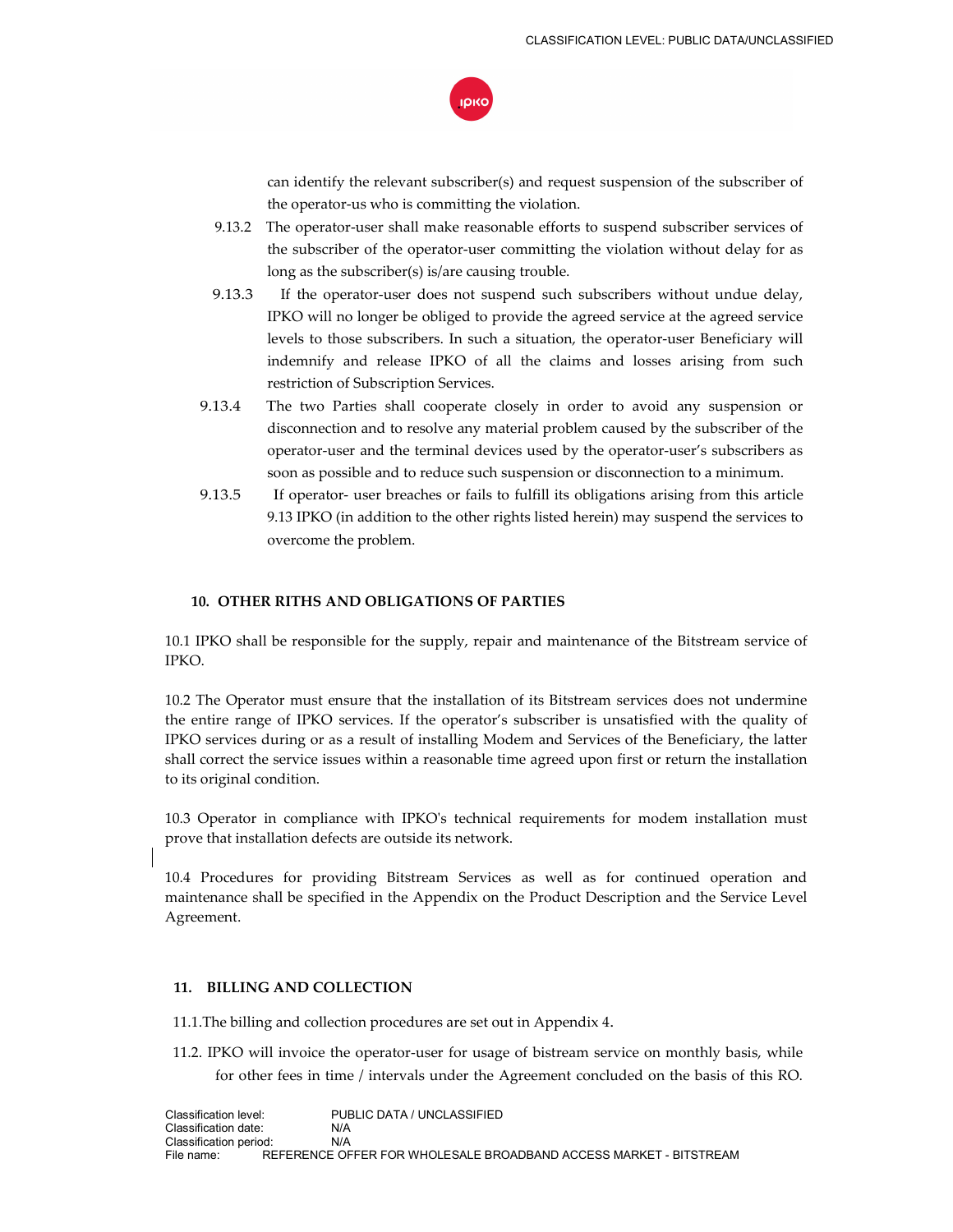

IPKO will make maximum efforts to invoice the service fees no later than on the thirtieth (30) day of each month (periodic billing).

11.3. Undisputed invoices are due for payment within thirty (30) days of receiving the invoice. IPKO will deliver invoices to the Operator-user electronically, on a previously defined email address. The date when the invoice is sent on the forwarded e-mail address will be considered as the day of the receipt. In addition to this, IPKO will deliver the invoice to the Operator-user in hard copy, as well, in accordance with the current legislation. All Fees (Tariffs) defined in the Agreement reached based on this RO (or its annexes) are net. The Value Added Tax (VAT) will be calculated and displayed on each invoice.

The Operators obliged to determine the e-mail address for receiving the invoices.

- 11.4. If an undisputed invoice is paid after the deadline, IPKO has the right to charge the legally allowed penalty interest as defined in the respective legislation which is applicable in the Republic of Kosovo.
- 11.5. If the Operator-user does not pay an undisputed billed amount, within the agreed time of payment, IPKO shall:
	- 1) sent a written breach notice to the Operator- user ("Misdemeanor Report") requesting payment of the undisputed amount by the Operator-user within 7 days of receipt of the Misdemeanor Report.
	- 2) if the undisputed amount that is the subject of the Misdemeanor Report remains unresolved even after the expiry of the 7-day period, IPKO will send a written notification to the Operator with an additional payment period of 3 days, since if the Operator does not pay the outstanding amount IPKO will be authorized to suspend the provision of the Operator-user services without further notice.
- 11.6. Such suspension will be lifted by IPKO in the shortest time as possible. The Operator shall pay the unpaid amounts subject to the suspension, if the terms for termination of the Agreement are not met.

## **12. ENSURING OF LIABILITES**

12.1 Before the agreement is signed, the beneficiary operator must provide immediate payment of prices in accordance to appendixes and depending from the request of the Beneficiary and one or more suitable forms of insurance for the total amount of at least his entire estimated liabilities to IPKO that are due immediately after the activation of the network interconnection, which will be stipulated in a written agreement. The exact amount is determined by IPKO based on the Appendixes of this reference offer and the operator's plans, as stated in the Appendix's to the letter of intention (standard request). If the prices or volumes of services increase in the subsequent period, IPKO has the right to request a higher insurance amount from the beneficiary operator, which must be provided within 15 days of the request. The beneficiary operator will provide IPKO with a suitable proof of insurance. The following forms of insurance are accepted: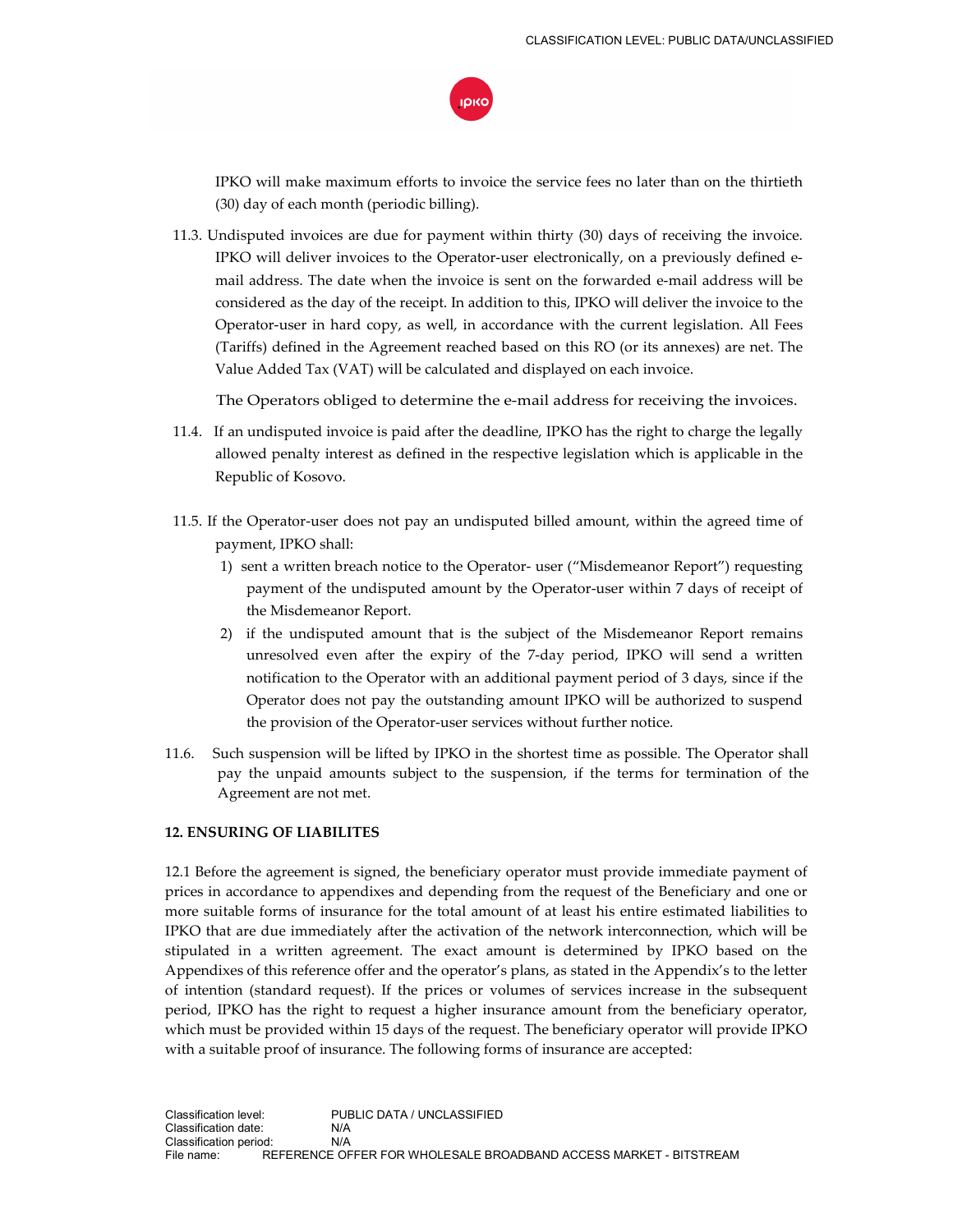

- a bank guarantee payable on first demand in the amount described below, based on cost and the beneficiary operators plan;
- an advance payment in the amount described below, based on cost and the beneficiary operators plan. The advance payment insurance requires a special agreement between the beneficiary operator and IPKO.

12.2 The first insurance form from the above list should have a validity of at least one (1) year. IPKO may ask for an extension of the insurance validity period. If late payments described below or clearly unfounded complaints occur in the subsequent periods, IPKO may request a new insurance.

12.3 IPKO may also request a new insurance in accordance with the first paragraph if late payments or clearly unfounded complaints regarding the beneficiary operator's liabilities occur once the advance payment, which was part of the advance payment insurance, has been exhausted.

12.4 IPKO may cash in the insurance in the following cases:

- within 24 hours if the Beneficiary operator does not pay his outstanding liabilities for bitsream services despite having received a payment reminder;
- if the Beneficiary operator does not pay his outstanding contractual penalties from the reference offer or the agreement within 15 days of receiving the request;
- if the Beneficiary operator does not pay the damages incurred to IPKO by his violation of contractual obligations or technical standards within 24 hours of the damage appraisal date.

12.5 The amount of a bank guarantee and/or advance payment in euro currency, will be calculated, decided in precise amount with justification and requested by IPKO in accordance to the evaluation of IPKO. This evaluation will take into consider the implementation plan to be provided by the Beneficiary operator, as described in this reference offer.

12.6 The Bank Guarantee to be submitted by the Beneficiary Operator in favour of IPKO will have validity of minimum 12 months, starting from the date of signature of the written agreement and shall renewed (submission of new bank guarantee) one months prior to the extension of the determined period with the written agreement. The beneficiary Operator is obliged within 15 days from the date of signature of the agreement to submit within IPKO the bank guarantee deposited in one of the commercial Banks in the Republic of Kosovo.

12.7 The value of the bank guarantee will be reviewed in the case of the signing a new agreement or in case of sensitive change of services with 30% of net obligations in the last three months, compared with the net obligations on which the last calculation of the bang guarantee was done.

## **13. TAXES**

13.1. All fees provided for in the Agreement concluded on the basis of the present RO are given in net value. VAT will be additionally calculated and presented as a special item in each issued invoice, and will be paid by the Party responsible for the payment of the invoice pursuant to this Agreement.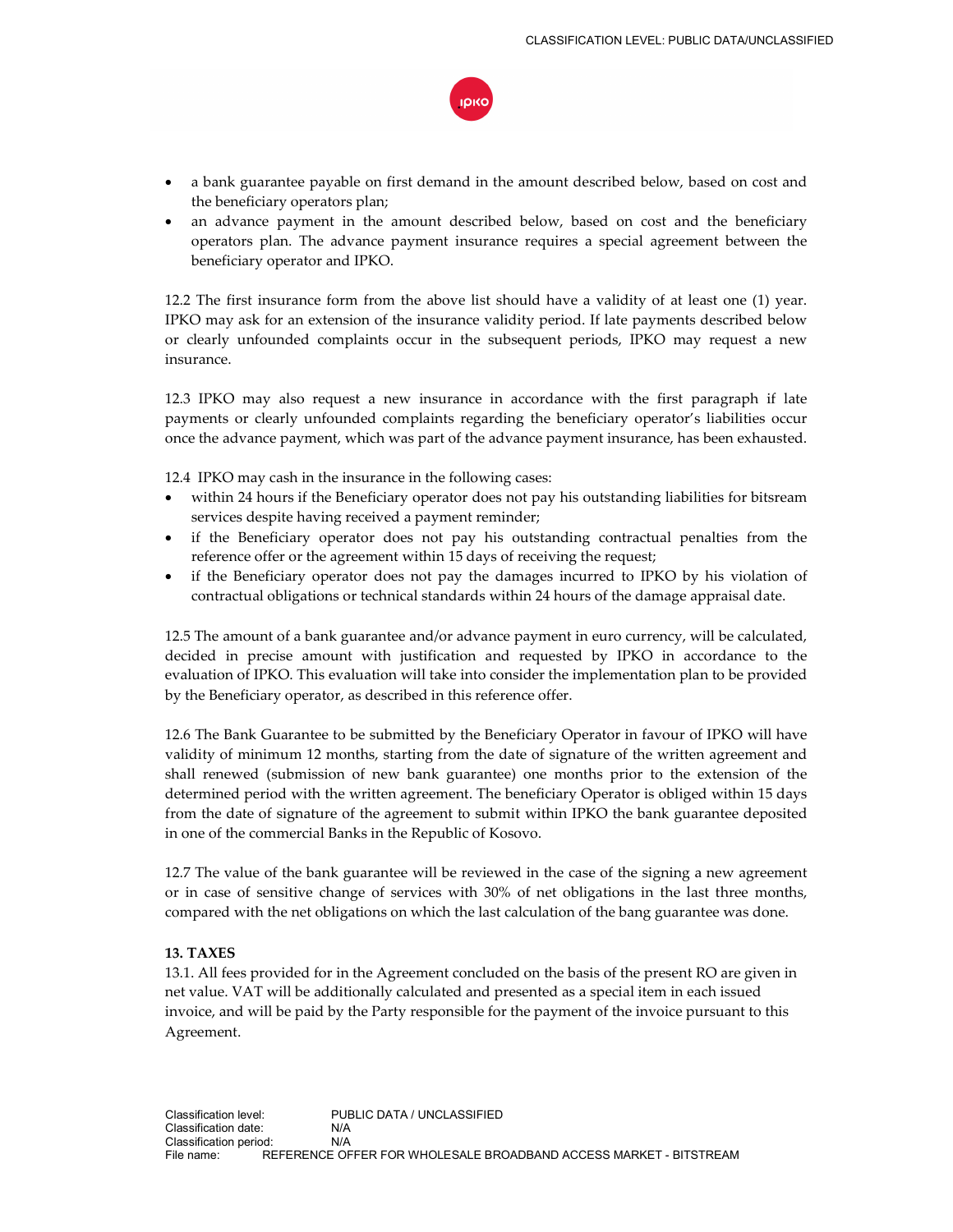

## **14.PREVENTING FRAUD**

- 14.1.The Parties shall continuously cooperate endeavor to minimize fraudulent and / or unauthorized use of their network or the network of the other Party.
- 14.2. No Party shall act, consciously, negligently or recklessly by allowing or enabling others to act or not to act in a manner that would threaten, infringe or impair the work of the other Party's network.
- 14.3. No Party shall be involved, or shall not allow or tolerate others to be involved in any fraudulent or unauthorized use or an attempt to use the network of the other Party in unauthorized manner.

## **15. VALIDITY PERIOD AND WITHDRAWAL FROM AGREEMENT**

15.1The agreement will be signed for the mutually agreed period, but not less than 1 year. After this period, unless one of the parties wishes to withdraw from the agreement by sending the other party a written notice with advice of receipt at least three (3) months before the expiration date of individual validity periods, the agreement will be automatically renewed for additional one-year periods.

15.2 IPKO and the Beneficiary operator may also terminate the agreement:

- following a three (3) months' notice, in case a party loses its legal position as a operator with significant market power, or if its obligation to sign a network interconnection agreement with the beneficiary operator ceases to exist;
- without prior notice, if IPKO or the beneficiary operator are involved in a solvency proceeding or a compulsory settlement;
- without prior notice in all cases of fraud or attempt of fraud, misuse, not paying or refusing to pay the invoices within 15 days, not being able to submit and or renew bank guarantee and/or advance payment and any other grave violation of this reference offer.

15.3 The agreement is terminated by law if any of the beneficiary operators lose their right to provide the services which are of vital importance for the execution of the agreement. If necessary, the network interconnection written agreement may also be terminated in order to ensure the safety of network operations, maintain the integrity of the network, protect data, comply with the rules of network safety, or ensure a rational use of the frequency spectrum.

## **16. VALIDITY AND MODIFICATION OF THE REFERENCE OFFER**

16.1 The reference offer enters into force on the day following its publication on IPKO's website. IPKO will modify and update the network based on its business operations and according to internationally accepted standards and recommendations. For these and other important reasons, IPKO may modify the terms of this reference offer at any time.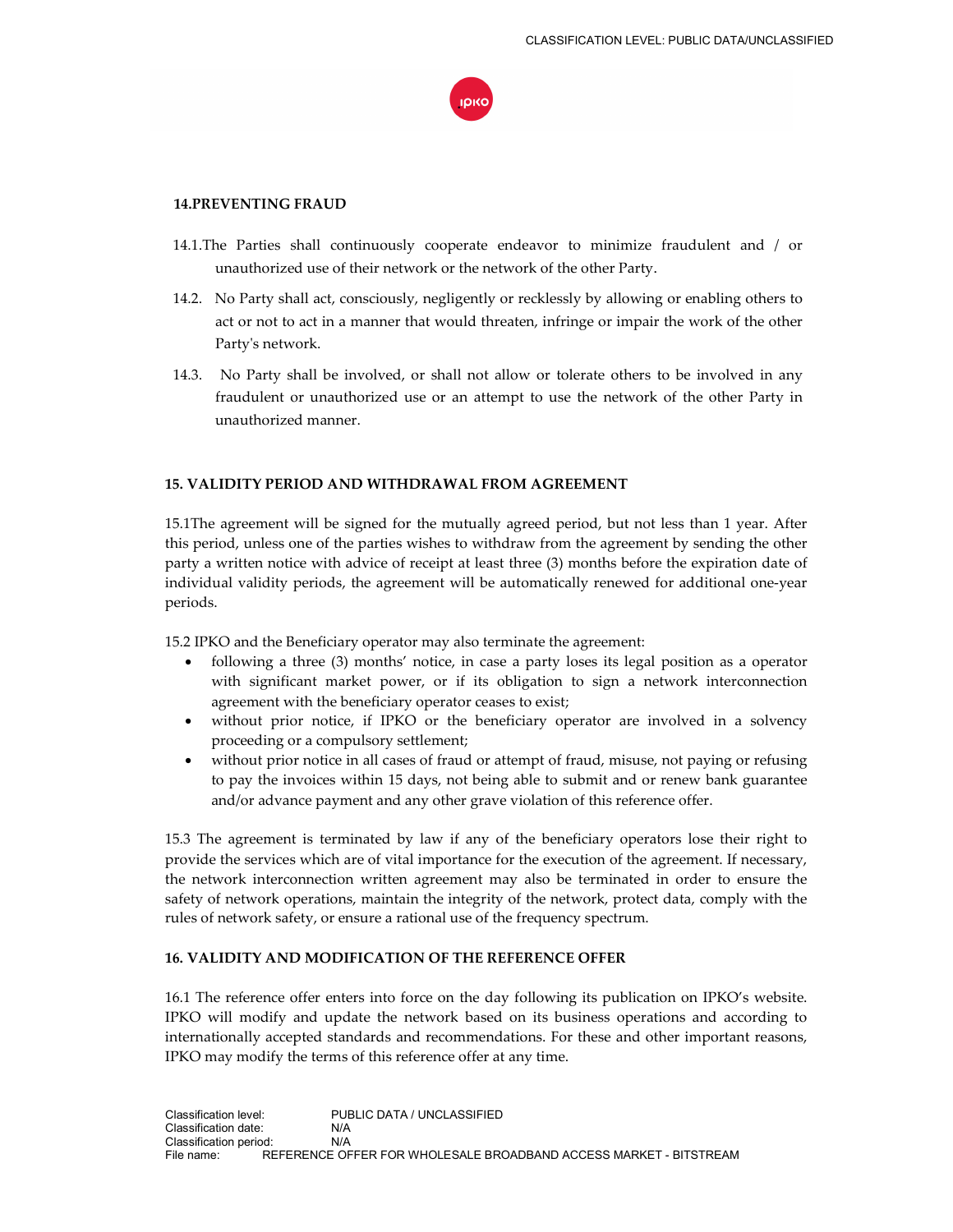

16.2 IPKO shall give the beneficiary operator a 15 days' notice of any plans for major infrastructure modifications that could affect the services to the beneficiary operator. This reference offer may change according to RAEPC decisions, final judgments by the court, or the requirements of applicable regulations. Any modifications of the reference offer will be published on IPKO's internet pages.

## **17. PROTECTION OF CONFIDENTIAL INFORMATION**

17.1 The beneficiary operator is obliged to use information obtained in connection with the reference offer only for purposes for which the information was obtained. All information regarding IPKO's network, services, equipment, or business strategy, or other information from IPKO's range of operations that becomes known to the Beneficiary operator during negotiations, inquiries, the signature or the execution of the agreement or by any other means, is considered IPKO's trade secret unless otherwise agreed by the parties based on a written statement applicable for specific cases.

17.2 For each based doubt of the violation of the trade secret and confidentiality mentioned above committed by the beneficiary operator, its employees, subcontractors or other interrelated persons, IPKO has the right to stay immediately the agreement and services, while informing RAEPC immediately and the Kosovo Police with the aim of resolving the issue in accordance to the applicable law.

17.3 The beneficiary operator as well as his employees and subcontractors are obliged to preserve IPKO's trade secrets in accordance with the civil and criminal liability regulations; the beneficiary operator has to make sure that his employees and subcontractors are informed of this duty. For each proven violation of the above trade secrecy committed by the beneficiary operator, his employees, subcontractors, or other connected persons, the beneficiary operator shall pay IPKO a contractual penalty in the amount of 10,000 EUR per each violation and the right to terminate the agreement/services, depending on the nature and extend of the information disclosure.

17.4 Both parties are obliged to preserve the secrecy and confidentiality of electronic communications as well as the personal data of users and subscribers, in accordance with applicable legislation. Persons listed above must preserve the trade secrecy throughout the entire duration of the agreement and this obligation remains even after all activities ended.

#### **18. CONFLICT RESOLUTION**

18.1 Any eventual disagreements related to this reference offer will be subject of resolving by both parties, and in case no solution acceptable for parties may be found, competent for resolving of the disagreement will be the Arbitrage Tribunal of the American Chamber of Commerce. The Arbitrage Tribunal shall resolve the conflicts in accordance with its procedural rules and the applicable laws in the Republic of Kosovo.

18.2 The Tribunal shall consist of an Arbitral body of three arbiters. Each party will appoint one arbiter and the third arbiter (chair) will be appointed by the two first arbiters. The language to be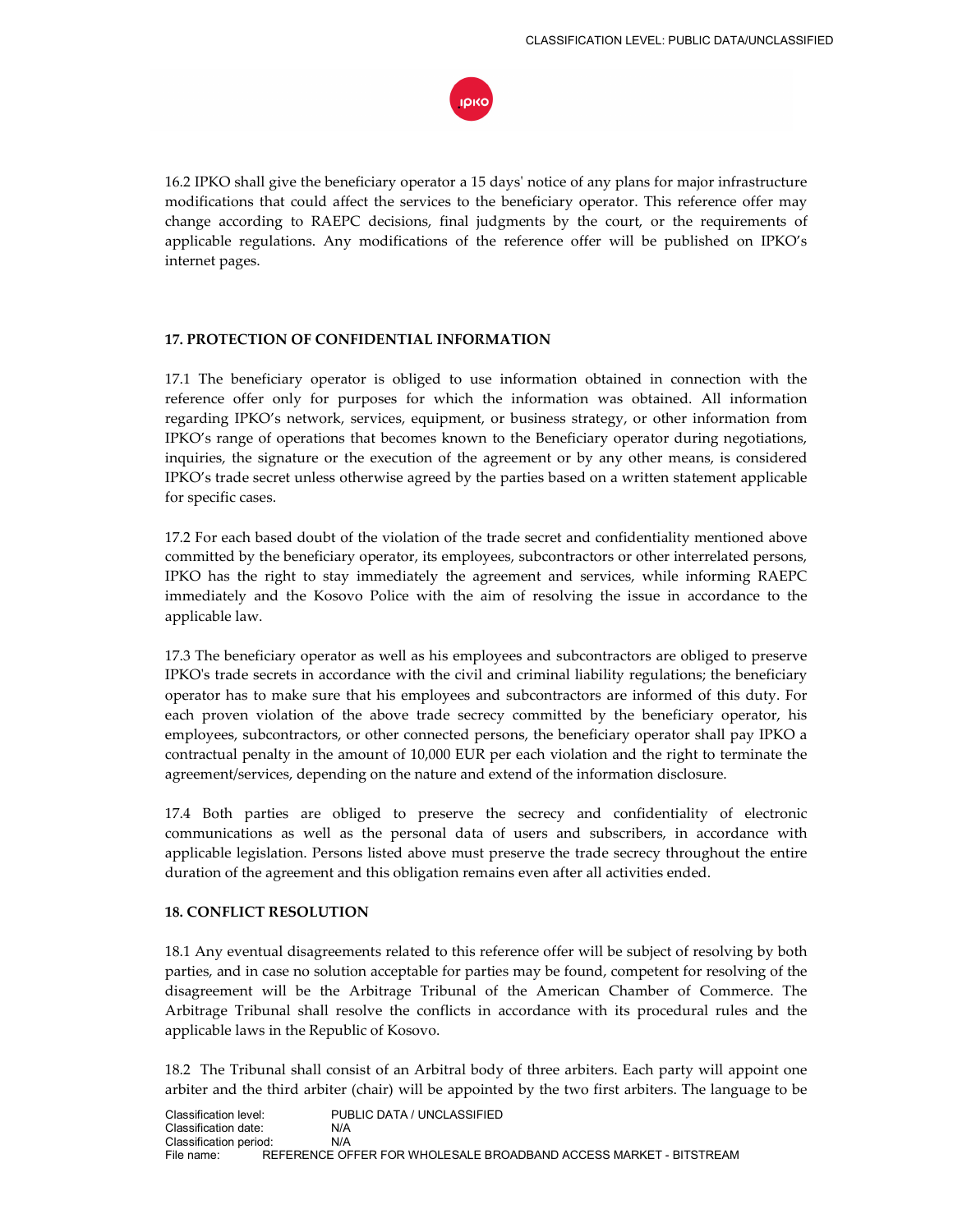

used during the procedure shall be the Albanian language. All procedures shall be confidential, including presented documents by the parties in the procedure. The decision of the Tribunal will be final.

18.3Legal succession is regulated by provisions of the Applicable Law in the Republic of Kosovo.

## **19. FORCA MAJEURE**

19.1 Neither Party shall be liable for any delay in performing its obligations under this reference offer if such delay is caused by force majeure. The Party who is unable to fulfil its obligations due to the force majeure shall promptly notify the other Party of such force majeure event, wherein the above notice shall include detailed reasons of force majeure.

19.2 Force Majeure is considered any unforeseen and unexpected events which are not dependent on the contracting parties' will and the parties were not or should not be in the position to expect them, prevent them or avert them.

19.3 Either Party may request from the other Party to agree to an amendment to the agreement due to a force majeure. Agreement terms shall be extended at least for the duration of the force majeure event and parties shall agree about the new terms in a form of a written annex attached to this agreement.

## **20. LIMITATIONS OF LIABILITY**

20.1 Unless stated otherwise in this Contract, parties shall not be liable for any incidental, consequential, or any other indirect loss or damage (including but not limited to lost profits or revenues, costs of standstill or delay, loss or mutilation of data, discounts and all payments to third parties) nor for exemplary or punitive damages. These limitations of liability shall apply regardless of the form of action, whether in contract, tort, strict liability, or otherwise, as long as the party in breach has not been advised in writing as to the possibility of such damages.

20.2 The Parties agree that the prices and penalties reflect this allocation of risks.

# **21. MANAGEMENT OF UNITERRUPTED OPERATIONS**

21.1 Operator guarantees to implement the uninterrupted operation management procedures for the case of exceptional situations on their part into their business processes and to prepare a uninterrupted operation plan prepared for such cases within 1 month of the signing of this agreement.

21.2 Operator shall regularly update its uninterrupted operation plan, and shall during the period of validity of this agreement, test and approve such plan jointly with IPKO upon the IPKO request once a year. In case of changed circumstances that may significantly affect the supply of the subject matter of this agreement in case of an exceptional situation, the Beneficiary Operator shall immediately inform the IPKO thereof and in cooperation with the latter appropriately adapt its uninterrupted operation.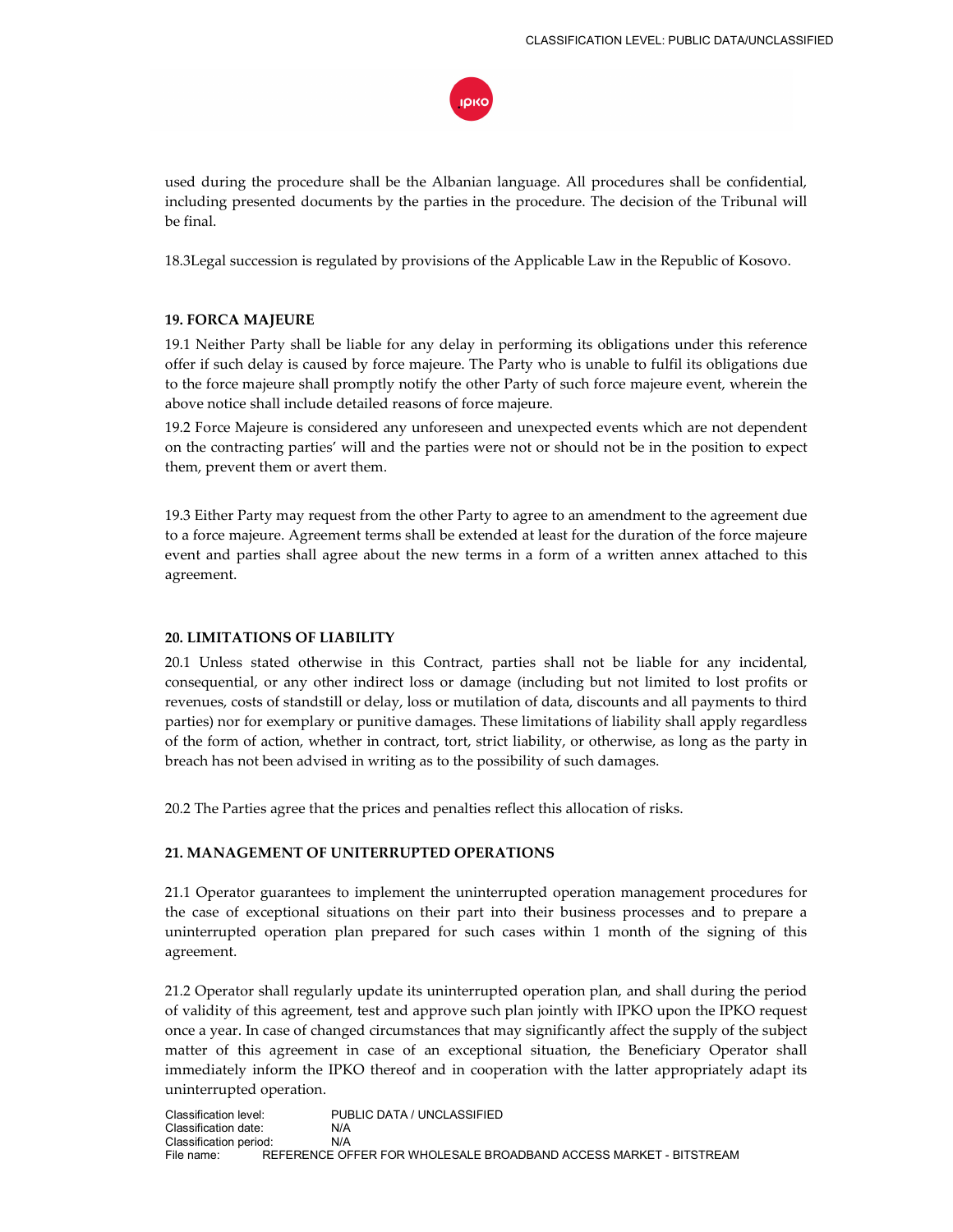

21.3 Determining and removing obstacles related with the provision of bitstream access shall be carried out in accordance with the conditions set out in the Appendix 5 (Service Level-SLA)

21.4 For the purpose of implementing the procedure for reporting and removing an obstacle, the operator-user is obliged to appoint a responsible contact person and to inform IPKO in writing in that respect.

21.5 IPKO shall not be liable for any damage caused due to improper operation of the system equipment owned by the operator-user, as well as for any damages for which the operator-user/or any third party is responsible.

21.6 The Beneficiary is obliged to inform its end-users on timely manner about possible obstacles related to the provision of the Services, if they have information and can influence the provision of certain retail services.

21.7 The technical maintenance of the services and eventual changes to their technical parameters and adjustments are performed exclusively by IPKO. The technical maintenance does not include the work and spare parts that IPKO will specifically calculate if the defect occurred as a result of improper operation or failure of the end user terminal equipment provided by the operator-user.

21.8 The Operator-user shall be liable for all damages incurred for the purpose of incorrect or unauthorized use or misuse of the equipment in the ownership of IPKO that occurred with his intention or due to complete negligence.

## **22. ANTI –CORRUPTION**

22.1 PARTIES herewith declare that they have not and will not, in any phase of the conclusion and/or execution of the Order/agreement, offer, grant or promise any kind of unlawful gain to any employee or member of the management or supervisory body or the representative, agent of the body or organization from the public sector of the other party, in particular in relation to the following:

- granting of the business transaction or

- entering into the business transaction under more favorable conditions or

- omitting any due control over the execution of the Order/agreement or

- any other action or omission which causes or could cause the other party damages or enables the acquisition of the unlawful gain to any employee or member of the management or supervisory body or the representative, agent of the body or organization from the public sector of the other party.

22.2 In case of any breach or attempted breach of this clause the Order/agreement which has already been concluded shall be null and void. In the event the Order/agreement is not yet valid, it shall be deemed as if the agreement has not yet been concluded or the Order has not yet been issued.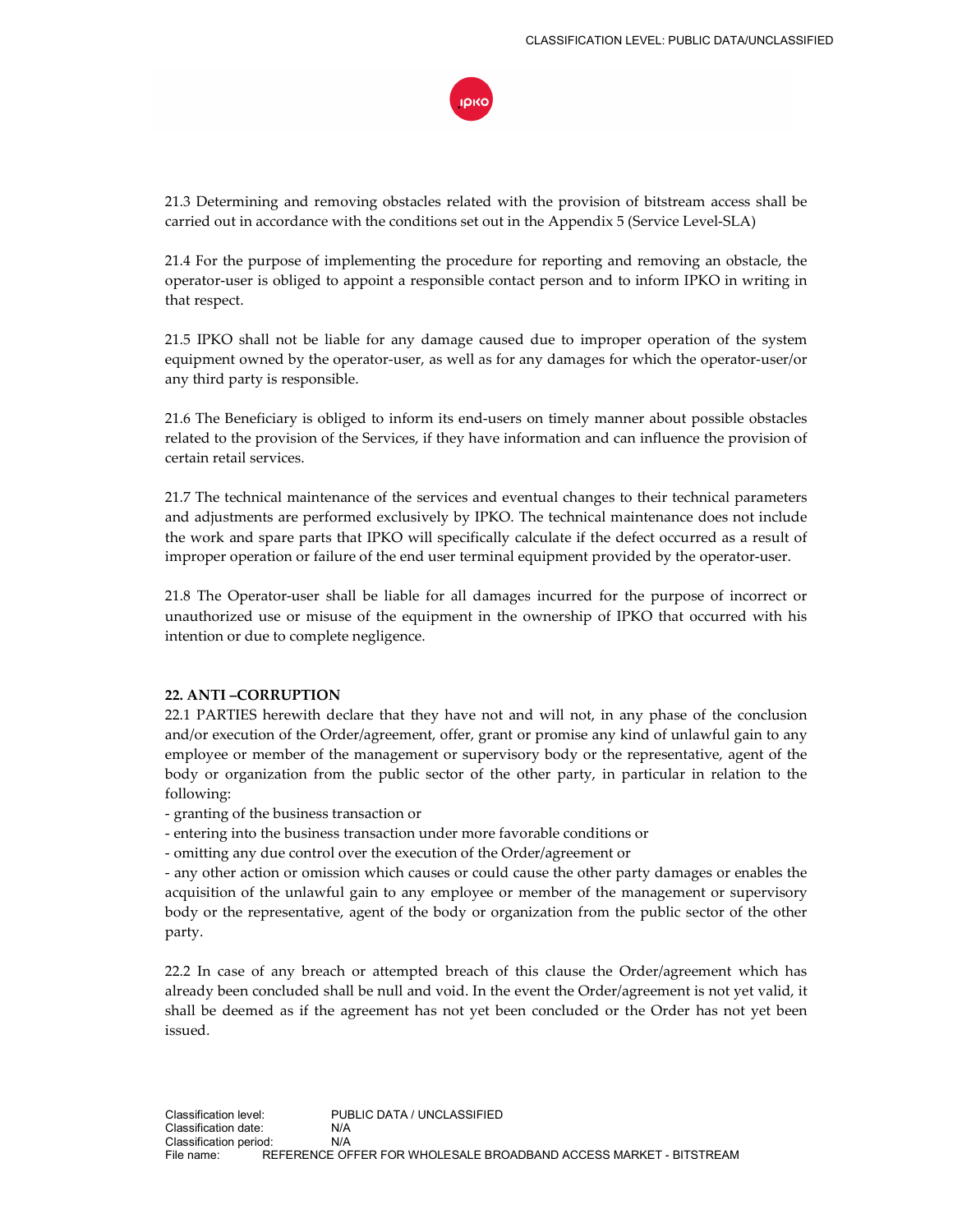

## **23. MATERIAL AUTHORSHIP RIGHTS AND INTERLLECTUAL PROPERTY RIGHTS**

Except as otherwise provided in the Bitstream Access Agreement, Intellectual Property Rights shall remain the property of the party that has created or possessed these rights, and no provision of the Bitstream Agreement shall be deemed to be accorded by one Party to the other Party any right, title, or licensing of Intellectual Property Rights and no provision of the Agreement shall be deemed to be a restriction of the rights of the other Party to possess, use, enjoy, license, assign or transfer its Intellectual Property.

## **24. TRADEMARKS**

24.1 Parties shall not without the prior written consent of the other parties use the trademarks or the name of the party.

24.2 Unless parties agree otherwise, they may use the trade marks and names of the other party for the purposes which are needed for the Bitstream Agreement. When using such trademarks or names the the other party shall follow all reasonable instructions, but in any case act in a manner which shall not damage the reputation and goodwill of the party.

## **25. SAFETY AT WORK**

 Operator shall take care for its safety at work by itself. IPKO shall have no obligations concerning injury and pay no compensation for an accident or injury of a Beneficiary Operator's employee except in case when accident occurred solely by fault of the IPKO.

#### **26. NOTIFICATIONS**

26.1 Further requests for information concerning the present Reference Offer can be made in writing by interested parties at the following IPKO contact point. In particular, in the event of doubt as to the interpretation of the provisions of this Reference Offer, IPKO should be contacted. In the event of doubt, contacting IPKO is without prejudice to any clarification of the reference offer given by the IPKO.

26.2 Any notices or request exchanged by the parties in the course of executing this Reference Offer shall be provided in a written form and shall be sent via electronic mail or by registered mail to the addresses referred to in Article 21.3. The notices or requests shall have the effect between the parties once the receiving party receives the notice or request. In case the notice or request sent has a bigger meaning the party sending such notice or request shall demand the confirmation of receipt from the receiving party and the party receiving such notice shall issue the confirmation ofreceipt from the receiving party.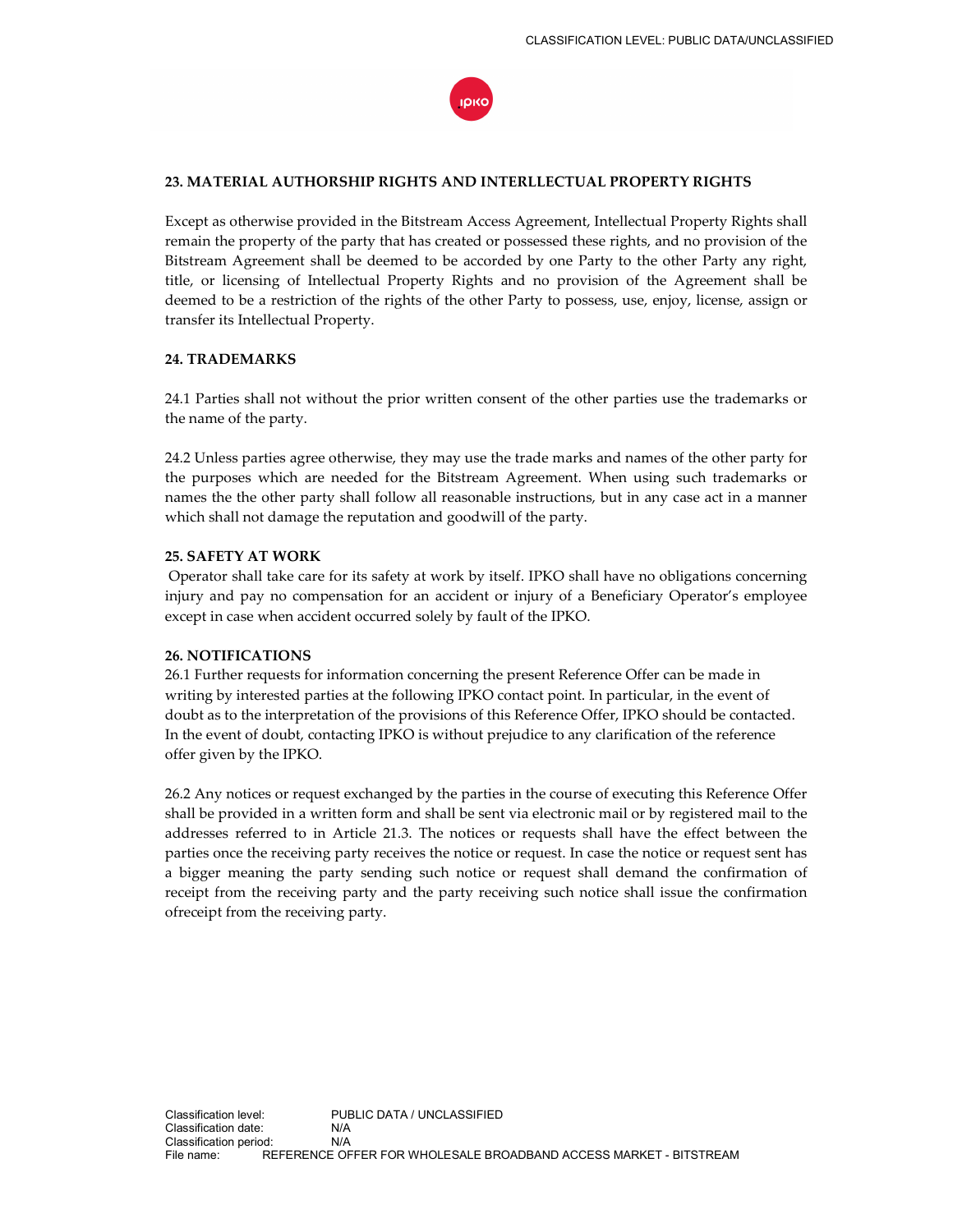

26.3 All notices between the Parties shall be in writing, by facsimile (receipt acknowledged), by registered mail or similar communication, and shall be addressed as follows:

# **IPKO**

Adress: Lagjja Ulpiana, Rruga "ZijaShemsiu", Nr. 34, Prishtinë 10000 Republic of Kosovo Phone: 038/049 700 700 Email: info@ipko.com

## **27. FINAL PROVISIONS**

27.1 Invalidation or impossibility to implement any part of the Bitstream Access Reference Offer will not affect or affect the validity or application of the rest of this Offer, unless this fact comes about as a consequence of any decision in form cut by the competent court or legally justified decision of ARKEP.

27.2 No modification, removal or extension of the provisions of the Bitstream Access Offer Reference and its Annexes shall not be valid unless an amendment by the Parties that is an integral part of the Access Agreement, except as provided for in automatic update against the respective notice of the parties according to the Bitstream Access Agreement for the implementation of this RO.

27.3 The Bitstream Access Reference Offer and its annexes are drawn up in Albanian, in three copies, one for each party and one for depositing with RAPEC.

## **IPKO TELECOMMUNICATIONS LLC**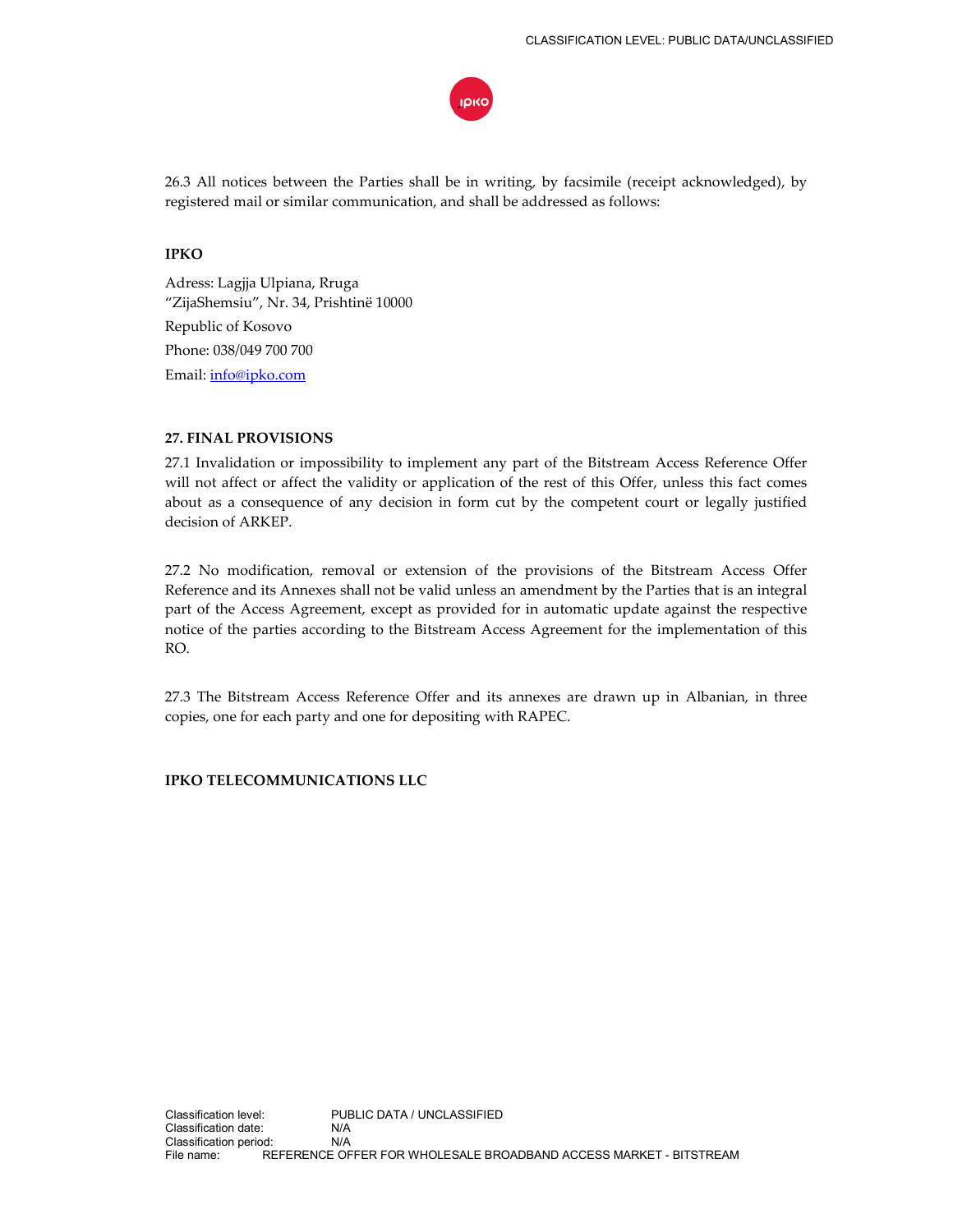

# **APPENDIX 1- TERMS AND EXPRESSIONS**

In this Reference Offer the following terms and expressions will have the following meaning: **Operator-**An undertaking providing or authorized to provide a public telecommunications network or an associated facility.

**Access-**means the making available of a telecommunications infrastructure (including buildings), networks and/or services to another undertaking under defined conditions, on either exclusive or non-exclusive basis, for the purpose of providing electronic communications services. **Effective competition-**A situation in a market where no undertaking is designated as significant market power.

**Relevant market-** the market in terms of services/products provided in particular geographic area as defined according the rules set in this Regulation.

**Electronic communications service**- a service that is usually provided with a payment, which is fully or partially obtained from the transmission of signals through electronic communications networks, including telecommunications services and broadcasting services in networks used for radio-television broadcasting and cable television networks, but excluding services that provide content through networks and electronic communications services or which exercise editorial control over the content provided for the broadcast, using networks or electronic communications services. It does not include information society services, which do not consist, in whole or in part, of the transmission of signals in electronic communications networks.

**Interconnection-** the physical and logical linking of public communications networks used by the same or a different undertaking in order to allow the users of one undertaking to communicate with users of the same or another undertaking, or to access services provided by another undertaking. Interconnection is a specific type of access.

**Undertaking**-a natural or legal person or a group of persons linked by virtue of control or dependency who is engaged in a telecommunications activity in the Republic of Kosovo.

**Fixed public network-** a network in which termination points are places in fixed places; 1.30. Public mobile communication network- a network in which termination points are not placed in fixed places;

**Public mobile communication network-** a network in which termination points are not placed in fixed places;

**Electronic Communications Network-**transmission systems and, where applicable, commutation and routing equipment and other resources which permit the conveyance of signals through transmitters ,by radio, by optical or by other electromagnetic means, including satellite networks, fixed networks(with circuit commutation or package commutation, including internet), land mobile networks, electrical cable systems in cases when they are used to transmit signals, networks used for radio television broadcastings and cable television, regardless of the type of the information transmitted.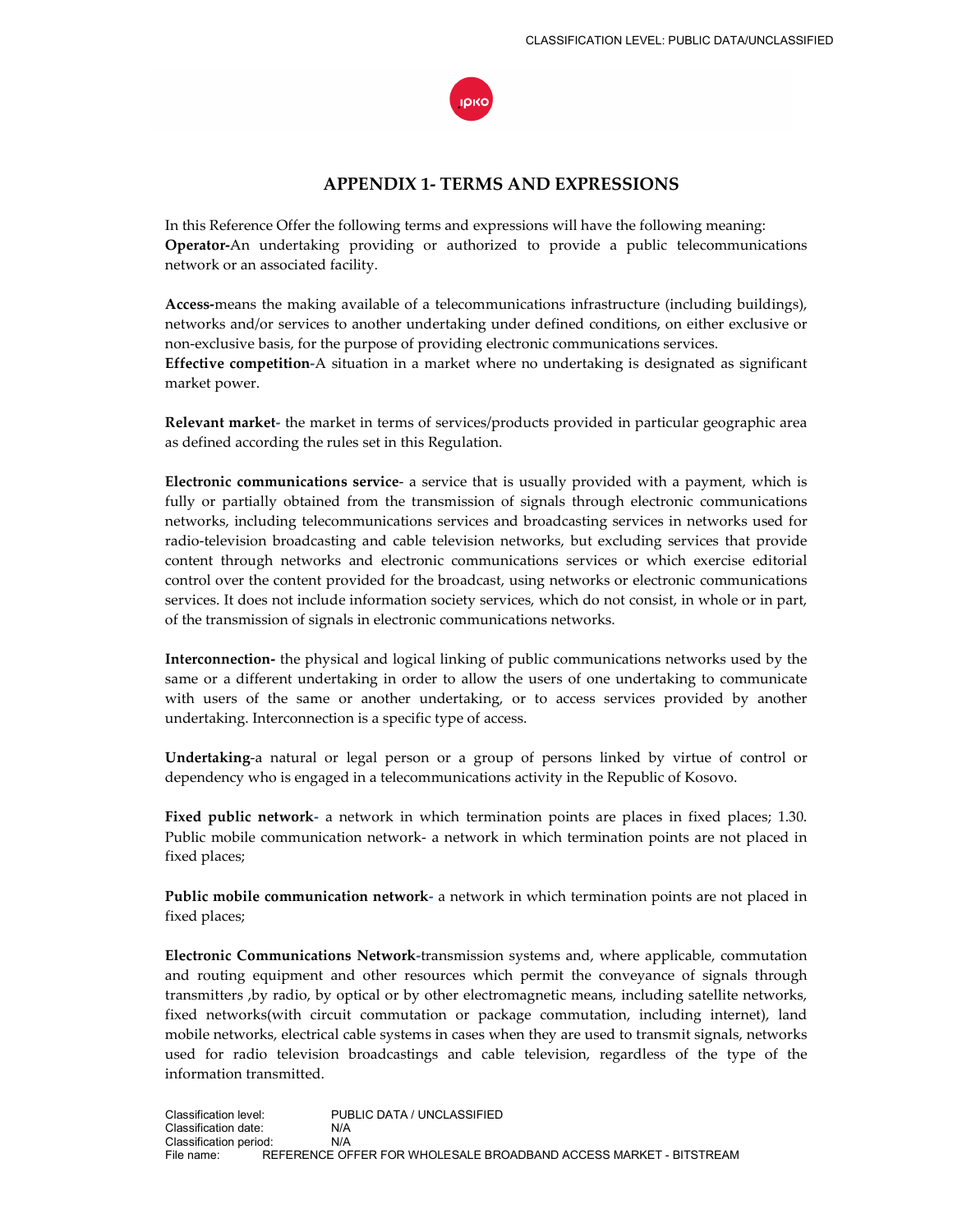ιρικο

**Reference offer-**the conditions made public by an operator, under which he makes a commitment to provide access to any undertaking requesting such access.

**Self-supply-** the hypothetical delineation of provision of wholesale services by one business activity of operator to other business activity of the same operator in the sense as it would be provided to third party (e.g. provision of wholesale inputs by the access network business activity of the operator to the retail arm of the same operator to create final retail services).

All other terms shall mean as stated in the Law and the Regulations approved by ARKEP.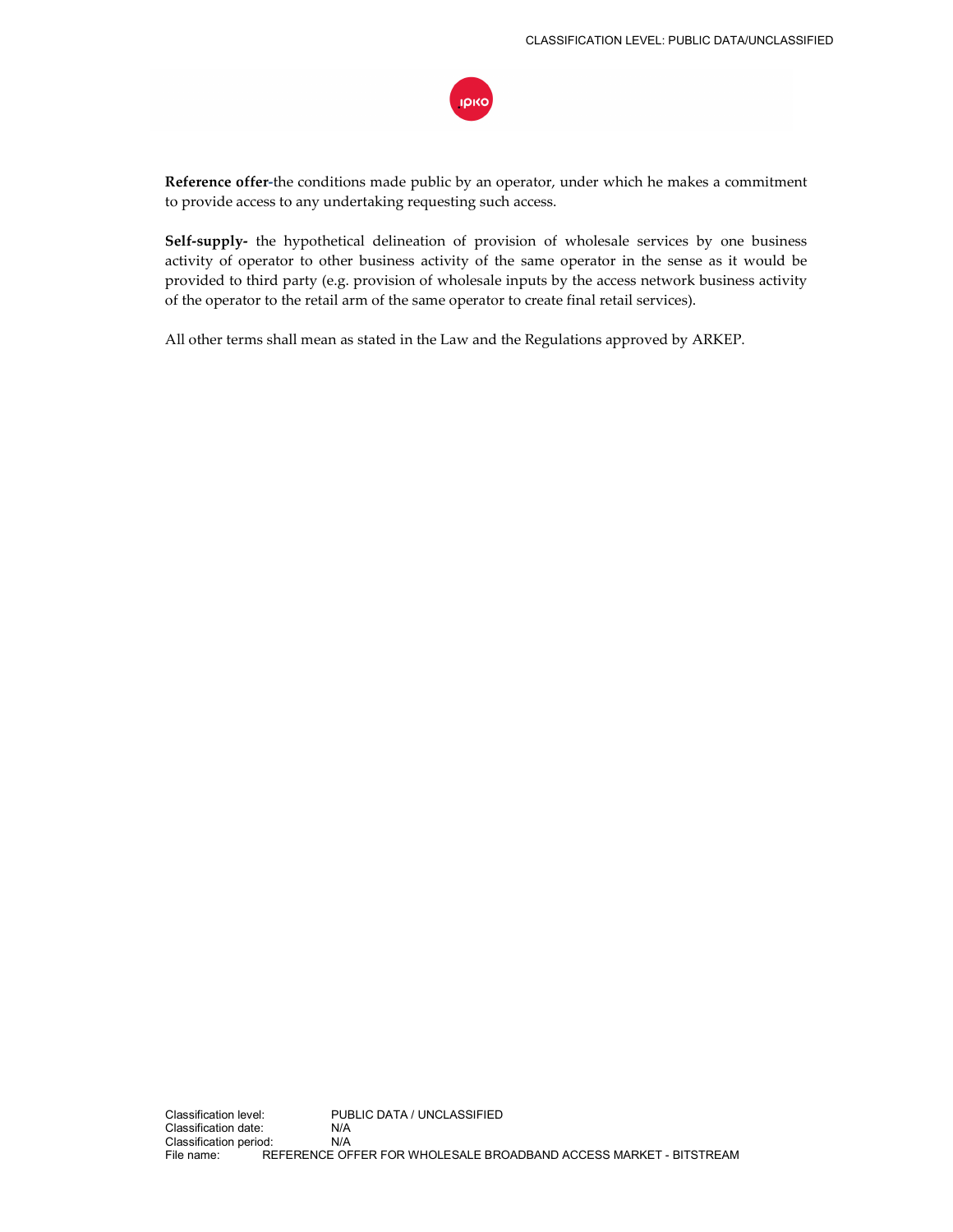

# **APPENDIX 2- DISCRIPTION OF THE SERVICE**

### **1.1 General**

The Beneficiary Operator may have appropriate options for accessing the Bistreamin IPKO network specified in this Reference Offer, which may enable it to build economically viable business plans. Based on RAPEC's decision no. 1287, date 26.12.2018, IPKO has the obligation to provide broadband access (bitstream) in its HFC cable network.

#### **1.2 Object of Service**

Operators in the territory of Kosovo can offer broadband access to its customers (the alternative operator), by using IPKO's access and core network technology. The service (including support, bug fixing, etc.) provided to the end user is the responsibility of the alternative operator. The Bitstream access service will be offered from aggregation segment in IPKO IP/IMPLS network.Bitstream access service is based on high availability of service, high quality of AT network service, nationwide network presence, and broad bandwidth available capacity.

#### **2. DETAILED DESCRIPTION OF THE SERVICE**

The Bitstream access service is a service offered to end users for which the alternative operator pays IPKO. An alternative operator may, through the Bitstream access service, select access to the IPKO network and resell the end-user service package of the alternative operator's Internet service. An alternative operator may also sell in the future through access to IPKO some value-added services that will be offered in the future.

The Bitstream service will only be available in areas where IPKO has fully migrated to NGN technology. In cases where the alternative operator requires services in the uncovered areas by NGN, this will be considered as a special case from its development plan, and the infrastructure cost will be shared between IPKO and the alternative operator according to the capacities purchased by the alternative operator.

Alternate Operators (or ISPs) are responsible for end-user service.

Bitstream service will be offered to all Alternate Operators / ISPs who have the respective Authorizations. For Operators who purchase IPKO's Internet access service, they may be offered to negotiate more convenient terms for elements of this reference offer or this service provided that are not subject to regulatory obligations under RAPEC respective decision.

#### **2.1 Bitstream service options offered by IPKO**

The bitstream service to the alternative operator will be provided as described further and referring to the following scheme and obligation of IPKO, below are provided details of service delivery:

**Interconnection at the collection point:** means that alternative operator or ISP will use the access network of "incumbent" cable operators, which will install the equipment by collocation within the aggregation network segment, and that would handle all traffic destined for consumers, originating from the certain ISP network. This solution also gives new entrants considerable skills to differentiate their offers from those of the incumbent cable operator.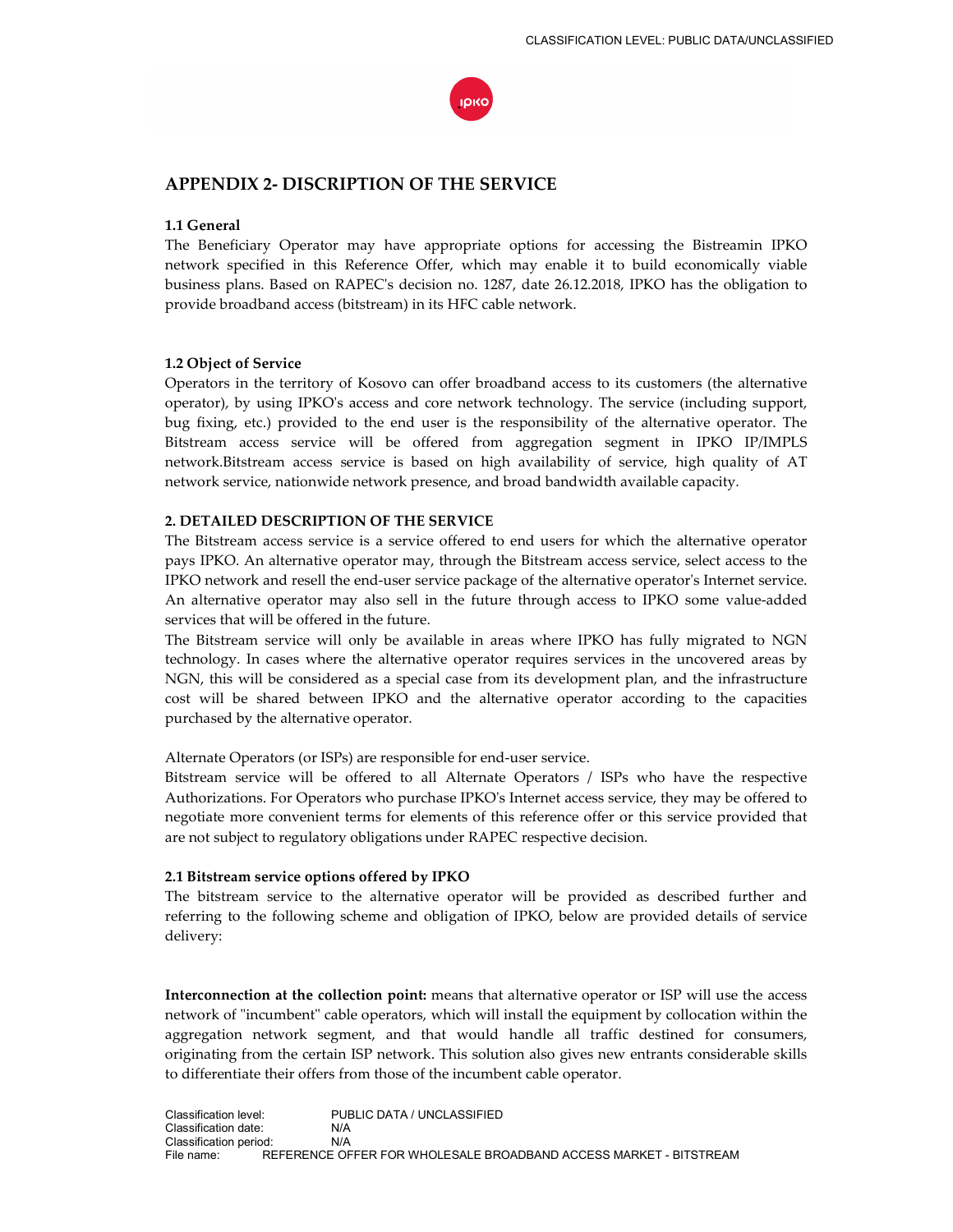

## **2.2 Service Features:**

## **1. SERVICES OF THE OPERATOR-USER AVAILABLE FROM THE DATE**

Starting from the DPU Date IPKO date will provide to the Operator-user services as specified in the below table:

| Type of service                           |
|-------------------------------------------|
| Wholesale bitstream service,              |
| - setting up a user profile               |
| - stand-alone Wholesale Bitstream service |
| - bitstream access link                   |

#### **2. Customer care**

2.1. Exchange of information among the customer care departments of the Parties

If the Customer Care Department of the Operator-user requires information beyond the information provided in this Appendix it can directly contact the IPKO Customer Care Department (only the responsible personnel). For this purposes, each Party shall appoint a contact person within its Customer Care Department.

IPKO will respond to these requests without undue delay, on Working days, from 08.00-17.00hrs.

#### 2.2. IPKO emergency call line

In addition to the contact person given above, who can be contacted during the working hours, there is a IPKO duty line, available 24/7, which the Operator-user can contact in an emergency cases.

2.3. The Operator-user should be the only point of contact for the subscribers of the Operator-user regarding the questions and complaints of the Subscriber. In case when a Subscriber of the Operator- user mistakenly contacts the Customer Care Center of IPKO, the IPKO agents will refer the Subscriber to the Customer Care Center of the Operator-user.

3. Requests for changes in relation to technical design and engineering

The Parties shall indicate the names of the contact persons and shall be competent to act upon the Parties' requests for a change in technical design and engineering.

#### **2.3 Technical requirements:**

IPKO access points- Locations of IPKO points of presence that can provide bitstreamaccess through the HFC network.

|                          | $\cdot$         |
|--------------------------|-----------------|
| <b>Point of Presence</b> | <b>CMTS</b>     |
| Pristina                 | CMTS-Ulpiana    |
| Mitrovica                | <b>CMTS-MIT</b> |
| Peja                     | <b>CMTS-PE</b>  |
| Gjakova                  | CMTS-GJK        |
| Prizren                  | CMTS-PZ         |
| Ferizaj                  | <b>CMTS-FE</b>  |
| Gjilan                   | CMTS-GJIL       |

IPKO provides network access points to the following locations: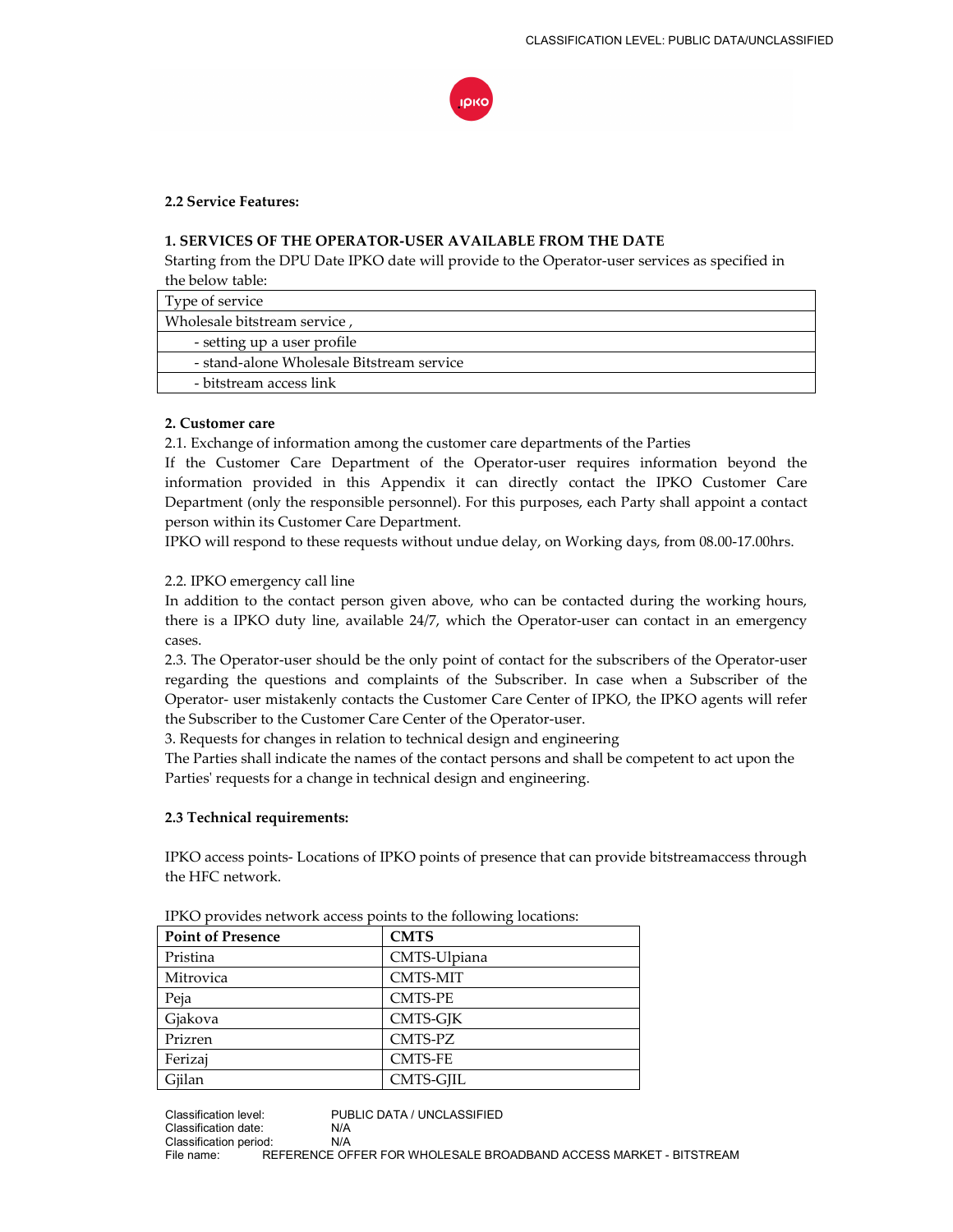

| FusheKosove | <b>CMTS-FKS</b> |
|-------------|-----------------|
| Haivali     | CMTS-HAJ        |
|             |                 |

The Operator-user will extend its optic to the network access points listed in the above table (i.e. the nearest locations) or at locations as requested by the operator-user wherein exist technical possibilities, and for doing this IPKO will charge the Operator- user, as follows:

- One-time fee for the provision of the bitstream access link to the active equipment of IPKO, specifically in accordance with Appendix 3;

- Monthly fee for maintaining a bitstream access link to the active equipment of IPKO, specifically in accordance with Appendix 3.

Location of the point of presence of the IPKO for the needs of providing bitstream access through the HFC network. IPKO provides the network access point at the below location:

| <b>Point of Presence</b> | CMTS                           |
|--------------------------|--------------------------------|
|                          | Regional $C_{\ell}$<br>overage |

## 2.3.3 Collocation

If the Operator-user needs collocation of equipment at this point of presence, if there is a technical possibility, IPKO will conclude a special agreement on co-location within an implementation deadline of 60 days.

The prices for this service are given in Appendix 3 of this RO.

In order to accommodate the equipment of the Operator-user, IPKO will prepare Rackspacefor collocating Operator-user's equipment, if possible IPKO can determine the space for placing the equipment of the Operator-user in another premises within the same facility.

IPKO will provide the following architectural and construction-engineering services as a part of design of premise:

- power supply;
- air-conditioning;
- Protection against fires (fire detection, fire alarm and fire extinguisher);
- Possibility to connect to the grounding system;
- Entrance control;
- installation of cables from the outside to the collocation unit of the operator-user;
- work services in the building.

IPKO will provide in each collocation unit a frame of size (in  $\times \times \times$  d) 2200  $\times$  600  $\times$  600mm with security locks to accommodate 482.6mm (19 ") transmission equipment needed for the interconnection implementation within 30 days after the collocation unit being provided by IPKO.

The Operator will attach to the frame, in a visible and lasting manner, the data for identification of frame as well as the contact details necessary for emergency interventions.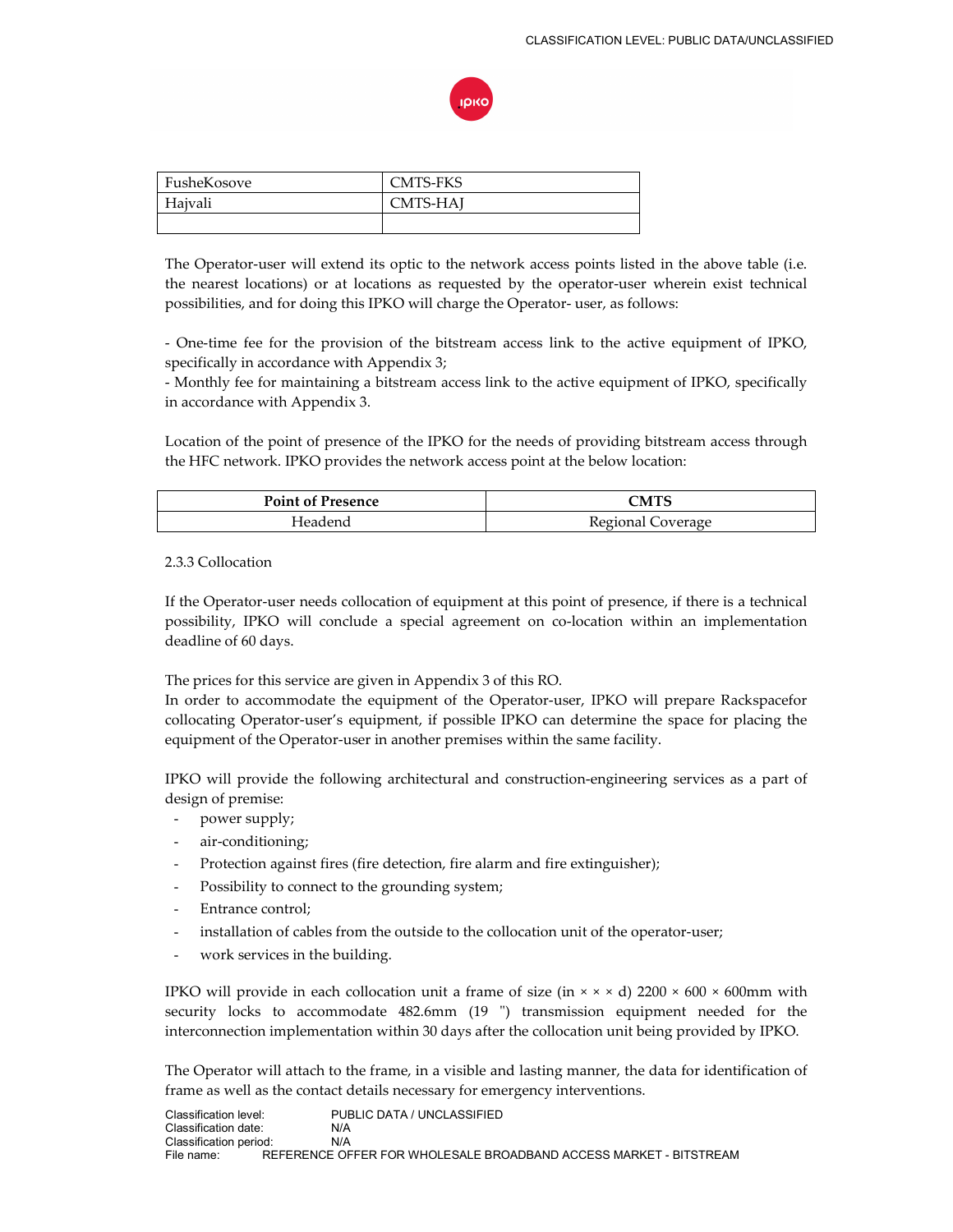

For the collocation units there will be provided electric power supply with voltage of 220V and current limitation of 10 A, and power of 2kVA supplied by public electricity networks and/or a diesel power generator.

In the event of an interruption to the power supply from the public electricity network, the diesel generator supplies the above parameters within 15 (fifteen) minutes after the power supply interruption. IPKO does not provide uninterrupted power.

IPKO will provide environment conditions having the temperature range of 19-25 ° C using air conditioning or 5-40 ° C without air conditioning and relative humidity of 5-85%.

The equipment of the Operator-user located in the collocation unit may have a total maximum consumption of 1200W per frame.

The frame placed in the collocation unit includes a grounding rail connected to the equipotential network (EPN) of the grounding system of the building. The parts of the metal structure of the frame will be connected to the grounding rail on the frame by IPKO.

IPKO shall provide:

- -Eliminating errors from the structures of buildings and construction- engineering elements;
- -connected with the collocation space;
- -regular maintenance and removal of the fire alarm system defects related to the collocation room;
- -regular annual maintenance and removal of air conditioning equipment defects;
- Monthly cleaning of the collocation room and of joint premises;
- use of restroom;
- collection and delivery of waste exclusively to the Municipal Waste Services.

The connection handover point is the optical splitter, which terminates the optical fiber.

The entry point is the connection point at the end of cable:

- non-metallic drawn cable, or
- non-metallic outer / inner cable with solely wire mesh on the halogen free cable from the gallery to IPKO channel, which can be constructed in the adjacent window directly connected to the input cable or channel. The entry point can be constructed also in other points specified in a contract between the Parties, if technically feasible.

The costs for the cabling activities performed by IPKO, if they are at the expense of the Operatoruser, shall be determined by IPKO according to real costs. Optical cables, fiber optic connectors, polyethylene (PE) hoses and terminal optical boxes must be provided by the Operator-user. PE hoses and terminal optical boxes must be of a type as used by IPKO regularly. The Operator-user must provide IPKO with technological specifications which should be applied to the cabling activities performed by IPKO.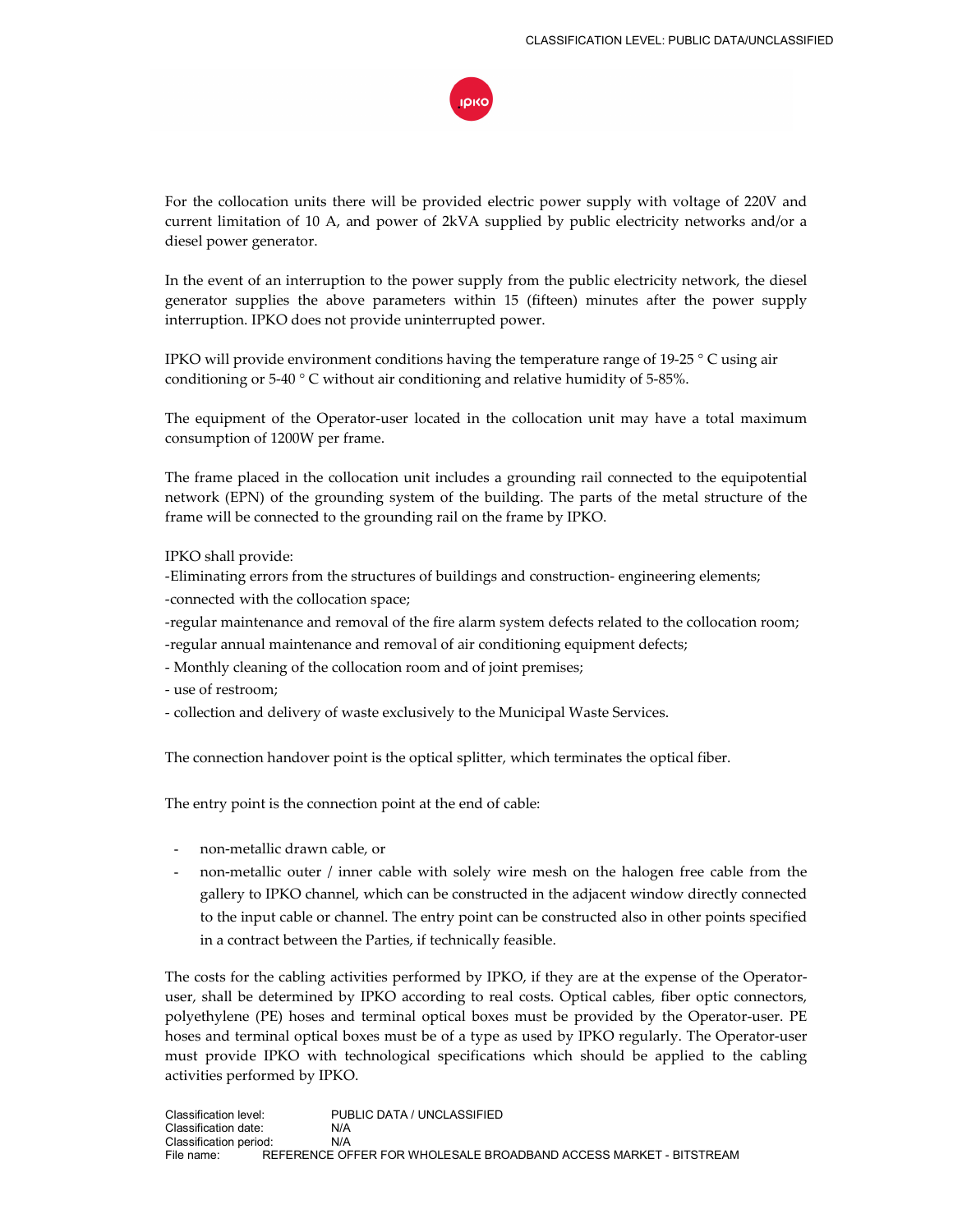The equipment and accompanying materials of the Operator-user must comply with the safety specifications and the EN 60950 standard.

The Operator-user must construct a security system for its equipment according to the specifications set out in IEC 172-1. The Operator-user must provide IPKO with one copy of the certificate confirming the above.

The operator's-user's equipment powered by the 220V network must have a minimum nominal effective voltage of 187V and a maximum nominal effective voltage of 242V.

Network terminals and sockets used in the equipment of the operator- user must comply with the specifications of the standards EN 60320-1.

The Operator-user must submit to IPKO a certificate of conformity EMC and testing documentation confirming the compliance with ETS300 386 and EN 300 386 standards.

The equipment installed in the collocation unit of the Operator-user operating on the power supply provided by IPKO must comply with the specifications of the ETS 300 132 standard series.

The equipment of the Operator-user must have a degree of protection pursuant to IEC 529 in accordance with the place of application. A warning sign must be attached to the parts and areas that are subject to a dangerous voltage, as specified in IEC 453.

The parties shall prepare a handover note for the collocation room indicating the status of the collocation room, the technical configuration details required for co-location, the acceptance of the rules applied to entry control and rules of conduct and security by the Operator-user. The Beneficiary cannot change the collocation room in terms of architecture.

IPKO has the right to relocate the collocation room, by informing the Operator-user at least 1 month before the planned transfer. All measures necessary in connection with the relocation shall be coordinated by IPKO with the Operator-user, taking into account the interests of the operation. In this case IPKO will bear the costs arising from the relocation of the premise.

IPKO may require the Operator-user to immediately repair or replace equipment or device of the Operator-user in the collocation unit which impede the operation of the IPKO or other parties' equipment. If the Operator-user fails to do it within 24 (twenty-four) hours, IPKO has the right to exclude the equipment that causes troubles without any obligation to pay compensation. IPKO can immediately disconnect the equipment of the Operator-user causing troubles and jeopardizing the safety of the IPKO equipment, the security of the collocation room or the provision of a service provided with IPKO equipment or other equipment. In this case, IPKO must, as soon as possible but not later than 24 (twenty) hours, inform the Operator-user of exclusion and provide the reason for such exclusion.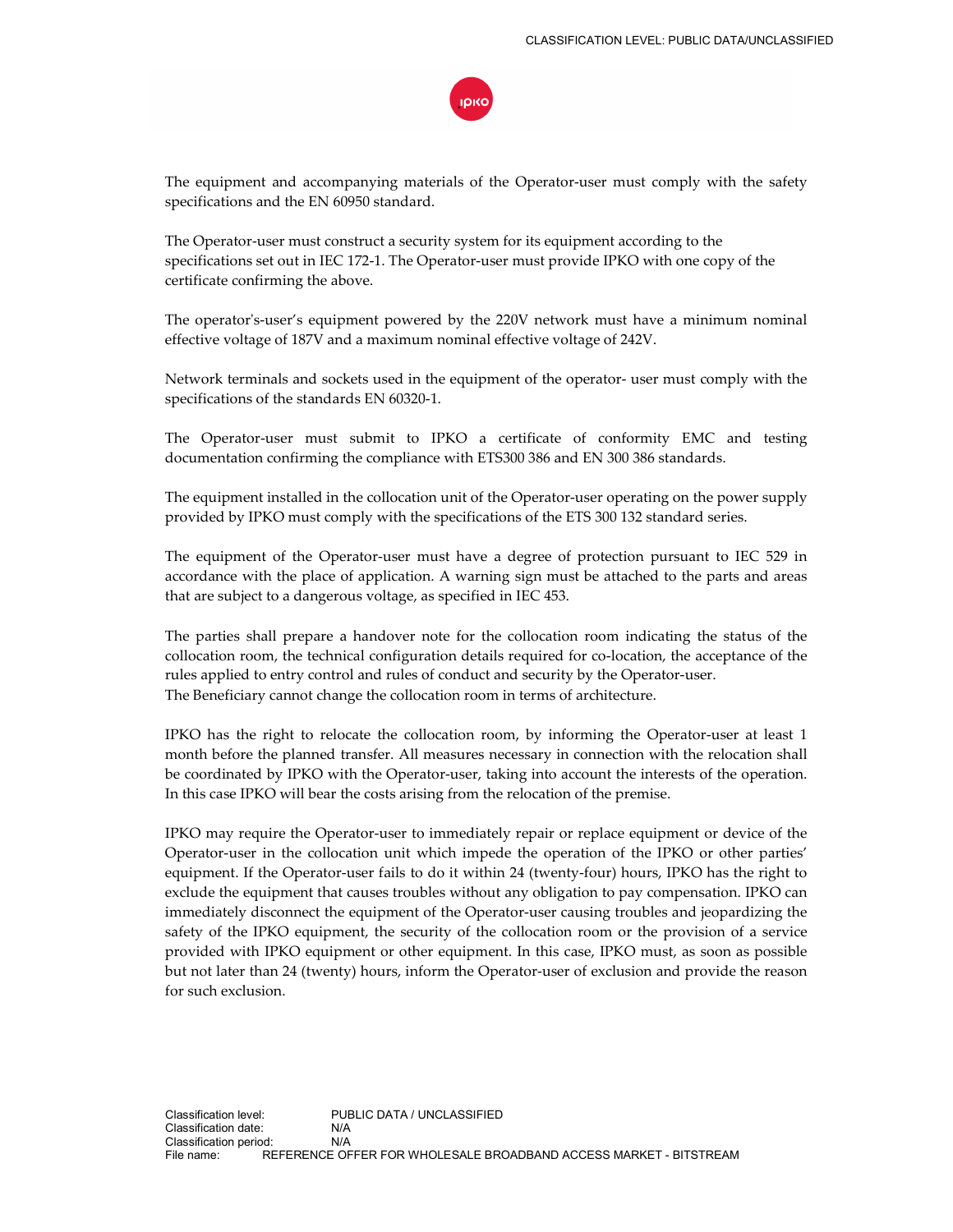

## **Description of the bitstream access service through the HFC**

1. Description of service

1.1 The local access service through a virtual connection bitstream access service over the HFC network. The Operator-user is connected via 1Gbit /s up to 10Gbit / s optical and links with the aggregation equipment of IPKO, **aggregation device at the local level**, for providing services to its subscribers.

2. Technical description

2.1 The technical description is provided in the below diagram:



2.2. The network resources of the VPN used for the local access service through virtual connection include:

- Part of the main splitter (ODF)
- Line map (direction to end-user) of CMTS equipment
- QAM modulator
- Optical splitter
- Optical node
- Amplifiers
- Coaxial splitter
- Transmission through the aggregation network, to the point of presence of the Beneficiary

Classification level: PUBLIC DATA / UNCLASSIFIED<br>Classification date: N/A Classification date: Classification period: N/A<br>File name: REFERENCE OF REFERENCE OFFER FOR WHOLESALE BROADBAND ACCESS MARKET - BITSTREAM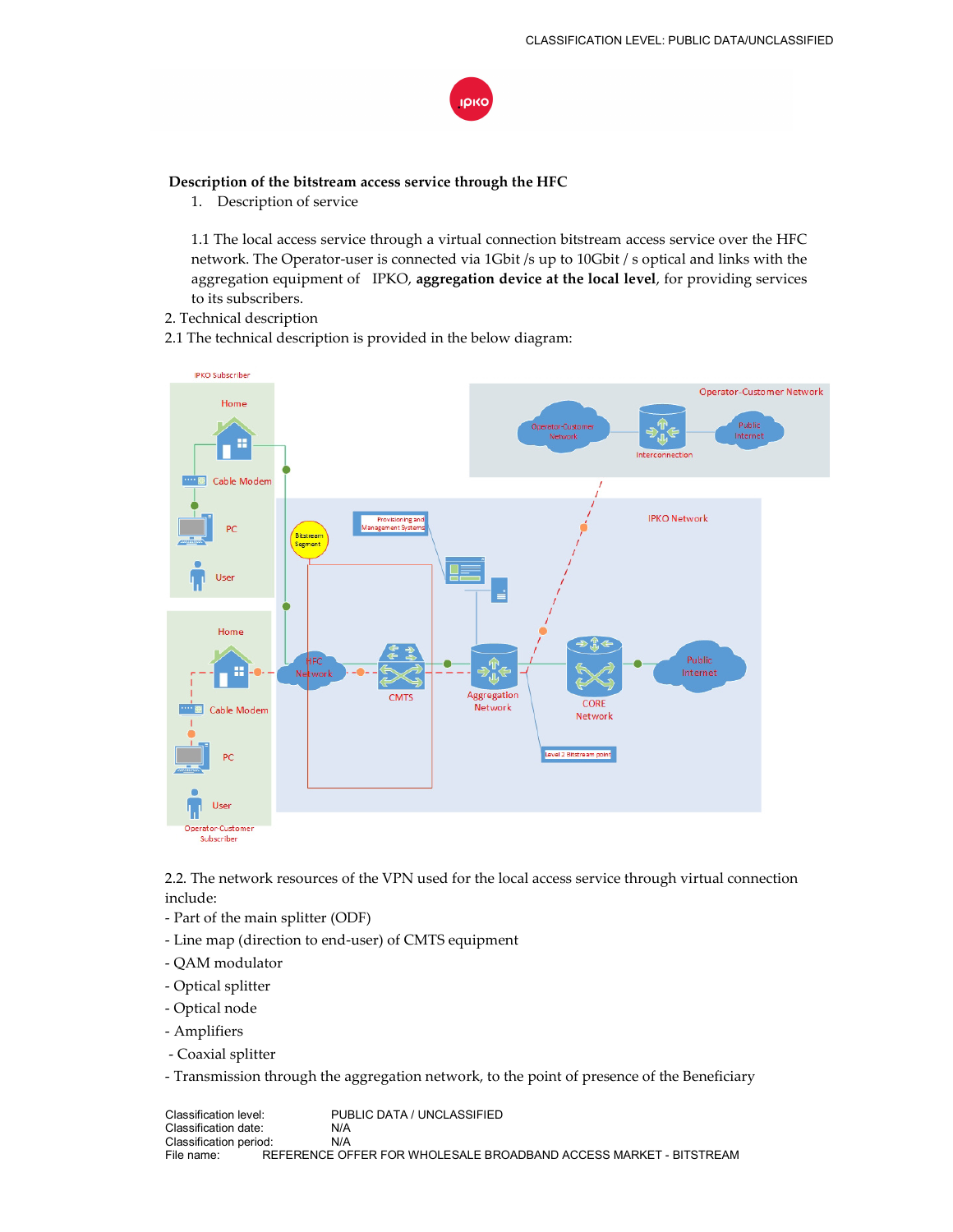

2.3. The foregoing does not include, the part of the service- access provided via virtual unbundling:

- Additional WiFi Router/Gateway;

- Personal Computer.

2.4. The local access service via virtual connection is implemented through the access to the HFC active hybrid optical-coaxial (HFC-Hybrid Fiber Coaxial) network infrastructure of IPKO (with the scenario p2mp -> point to multipoint). Thus, the users of IPKO and the users of the Operator-user will share the same resource.

2.5. Usage of local access service through virtual connection is provided to the end-users only by one operator-user and the same service cannot be provided through other Operators-users.

2.6. The Operator-user can provide access services using the local –virtual access based service, only to the end-users located in the area covered by the local point of presence of IPKO to which the Operator-user is connected.

2.7. For the virtual bitstream access service via the HFC, the new VLANs and post-service is required to be created and released within the technical specifications and in accordance with the available resources. The number of VLANs to be allocated per operator-user will be only one, and that is used for internet connection.

#### **3. The Operator-user must fulfill the following conditions:**

3.1. The Operator-user provides the terminal equipment (modem) to its customers, the modems are provided by IPKO to Operator-user.

3.2. The Operator-user provides classes of IP addresses that would be assigned to end users in agreement with IPKO. The provision of IP addresses is done for each CMTS separately. The data for the end-users are in the competence of the operator-user.

3.3. Prior to activating the service, the Operator-user must forward documentation of the location and configuration of the router (hardware and software configuration)

#### **4. Standard service security:**

In accordance with the technical capabilities and capabilities for maintaining the IP network, the Bitstream Access service consists of:

4.1. Setting up the access and data transfer

4.2. IPKO provides access to its IP network and it enables data transfer with access speeds of 1Gbit /s up to 10Gbit / s from the operator-user (network access point) to its point of presence.

4.3. The access link is a "point-to-point" nature in an IP-level. The speed of the access link will be subject to agreement when exchanging technical information.

4.4. Data transmission - Data transfer takes place via an IP connection in which DATA packets from end users are transmitted to the Operator-user.

4.5. The Beneficiary should access the IP network at a particular point of presence of IPKO in the territory of which it wants to provide wholesale bitstream service to end users.

Classification level: PUBLIC DATA / UNCLASSIFIED Classification date: N/A Classification period: N/A<br>File name: REFERENCE OF REFERENCE OFFER FOR WHOLESALE BROADBAND ACCESS MARKET - BITSTREAM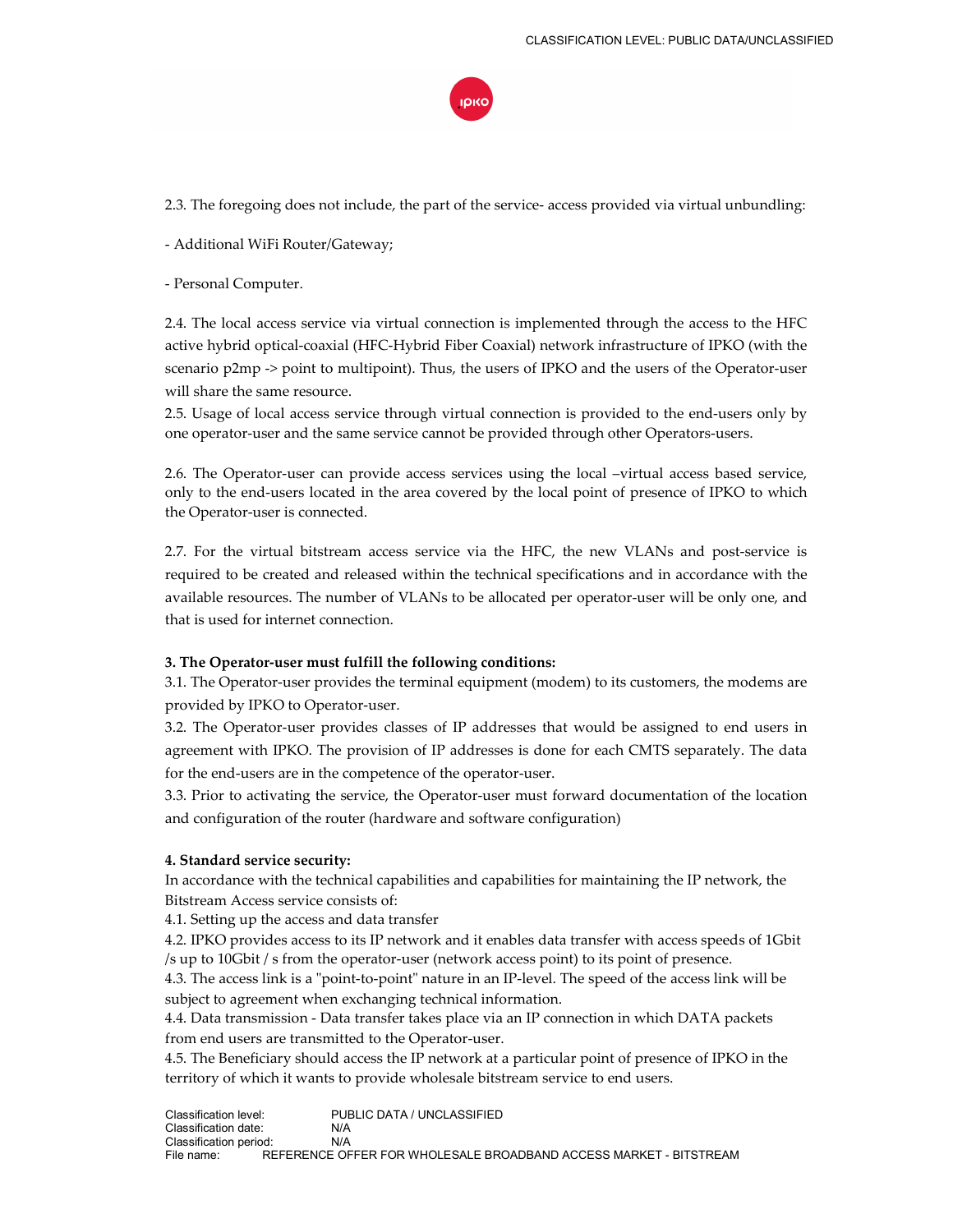

4.6. At the request of the Operator-user, IPKO will submit the necessary descriptions of the interfaces that include the necessary routing information and for the communication of the router of Operator- user with the aggregation device of IPKO at the local level.

4.7. Provision of all services to users of the Operator-user provides one through its system for provisioning.

4.8. The volume of internet services traffic data of the end user will be exposed through web services, and will provide by IPKO for the needs of the Operator-user.

#### **5. Bitstream access parameters**

**5**.1. The Bitstream access service provides transparent data transfer between the network endpoint and the network access point of the Operator-user.

5.2. The Bitstream access service can be requested for network termination points in the territory of the Republic of Kosovo using the current network resources of IPKO if IPKO has that technical possibility, for the needs of the Operator-user and its end users.

5.3. The Operator-user must use the Bitstream access line service pursuant to its purpose.

#### **6. Management**

6.1. The parties do not provide access to their own network management functions.

#### **7. Description of the bitstream access service link**

7.1. Access-bitstream service is an IP-technology that implements the access of both networks to one network access point.

| Setting up the connection<br>Transfer speed |                                                | System according to ITU |
|---------------------------------------------|------------------------------------------------|-------------------------|
|                                             |                                                | recommendation          |
| 1GB <sub>ps</sub>                           | LC-PC; $1000$ Base-Lx (up to $10 \text{ km}$ ) | Optical interface       |
| 10Gbps                                      | LC-PC; HFP $(up to 10 km)$                     | Optical interface       |

7.2. Technical characteristics of the bitstream access link are:

7.3. The optical splitter to which the Operator-user should be connected should be of the SC / APC type.

7.4. Basic conditions for using the service

- Bitstream access link service can only be used for the purpose of setting up a bitstream access.

- The network access point is the ODF service handover point located on the operator's-user's side, or on the side of the IPKO, depending who is providing reciprocal connection to the points of presence of IPKO and of the Operator –user, which is also the service access point.

- The use of a bitstream access service link cannot be shorter than 2 (two) years. After the expiration of this period, the use of a Bitstream access service link may be renewed or extended for the period for which it was initially concluded.

- interfaces of 1Gbit/ up to 10Gbit/s at the point of presence of the operator-user are part of the operator-user's network and must be provided by the operator-user.

- The operator-user cannot transfer the rights and obligations relating to the bitstream access service to any third party.

-The operator user must use the Bitstream access service link in accordance with its purpose.

7.5. Bitstream access control link

The parties do not provide access to their own network management functions with respect to the bitstream access link.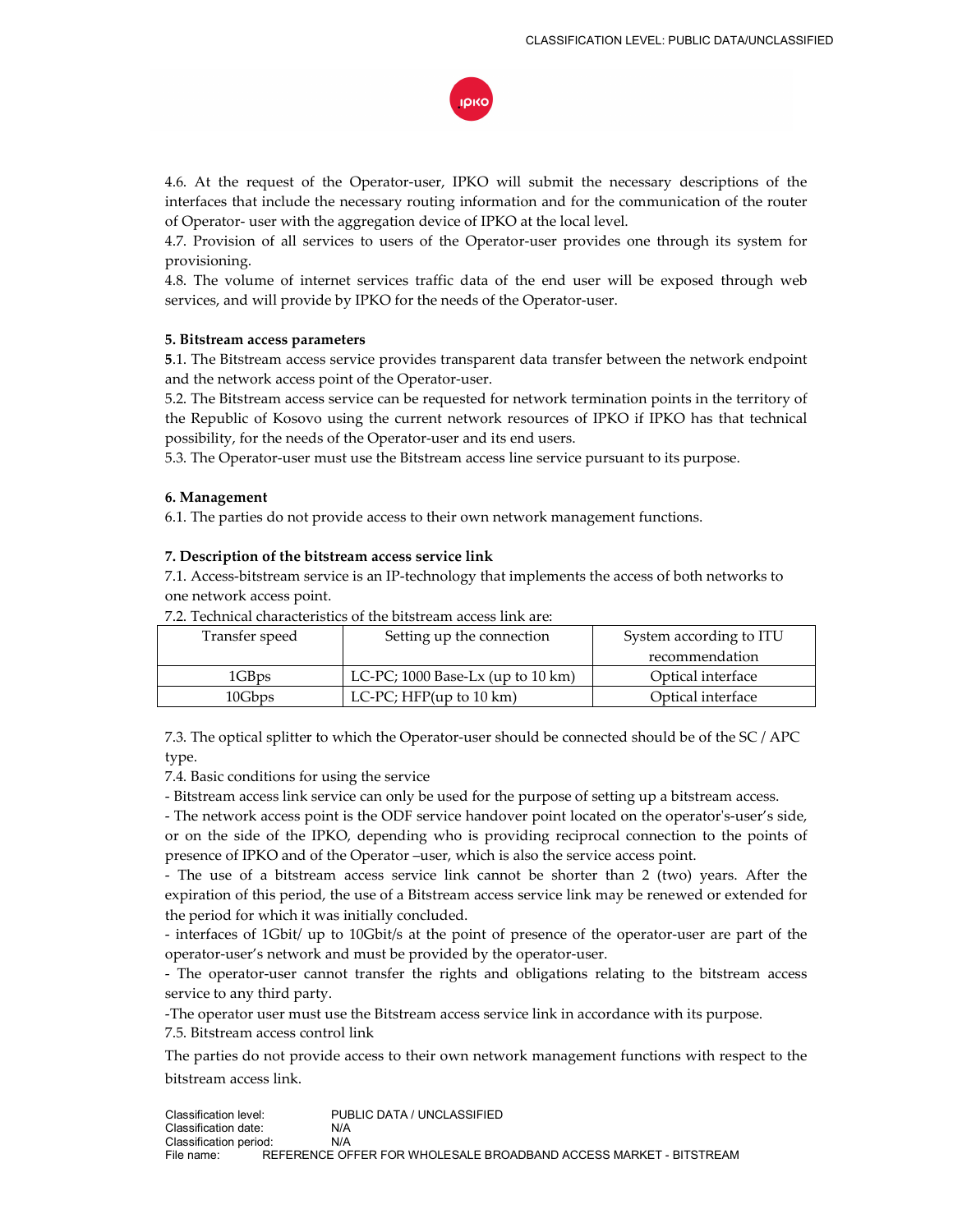

## **8. Terminal equipment for end users (CPE / Modem)**

8.1. End-user Terminal Equipment (CPE) is provided by IPKO and it remains a property of IPKO. The Terminal Equipment (CPE / Modem) minimal requirements must meet exclusively Docsis 3.0 technology with minimum 16DS/4US channels. The user operator will get terminal equipment from IPKO according to commercial conditions with the appropriate models that IPKO can offer for use.

8.2. The Operator-user will be able to choose from a predefined list of approved / certified terminal equipment of IPKO, having specified software (SW) and firmware (FW) version.

## **9. Management of Terminal equipment**

9.1. Terminal equipment for end users (CPE / Modem) will be managed by IPKO using the Docsis Management System, to which direct access is not permitted to the Operator-user. Through the Web service, the Beneficiary will be enabled his access only to its users. Web service communication between the operator-user and IPKO will be asynchronous.

9.2. For the management of the terminal equipment of the Operator-user, IPKO will provide the following functionalities:

a) View profile and service for all types of services: Internet

b) Status of the modem

I) operational status: whether the client is active or suspended;

II) configuration status: status of the user line.

## **10. Restrictions**

10.1. The Operator-user has the right to provide classes of IP addresses previously agreed in the Agreement with IPKO.

10.2. The Operator-user should take all necessary measures to prevent abuse of the use of public electronic communications services and to take all necessary measures to have the users of the Operator-user use the services for which the contract is concluded.

10.3. The maximum number of VLANs that can be assigned for Operator-user's services is limited.

10.4. IPKO defines the service profiles (speeds) that will deliver end user services due to the technical characteristics of the medium split for the optical fiber and coaxial cable.

10.5. All conditions and restrictions, if applicable, are subject to non-discriminatory conditions under the non-discriminatory conditions applicable to users of the Operator-user, including the quality levels, general and special conditions for using public electronic communications services.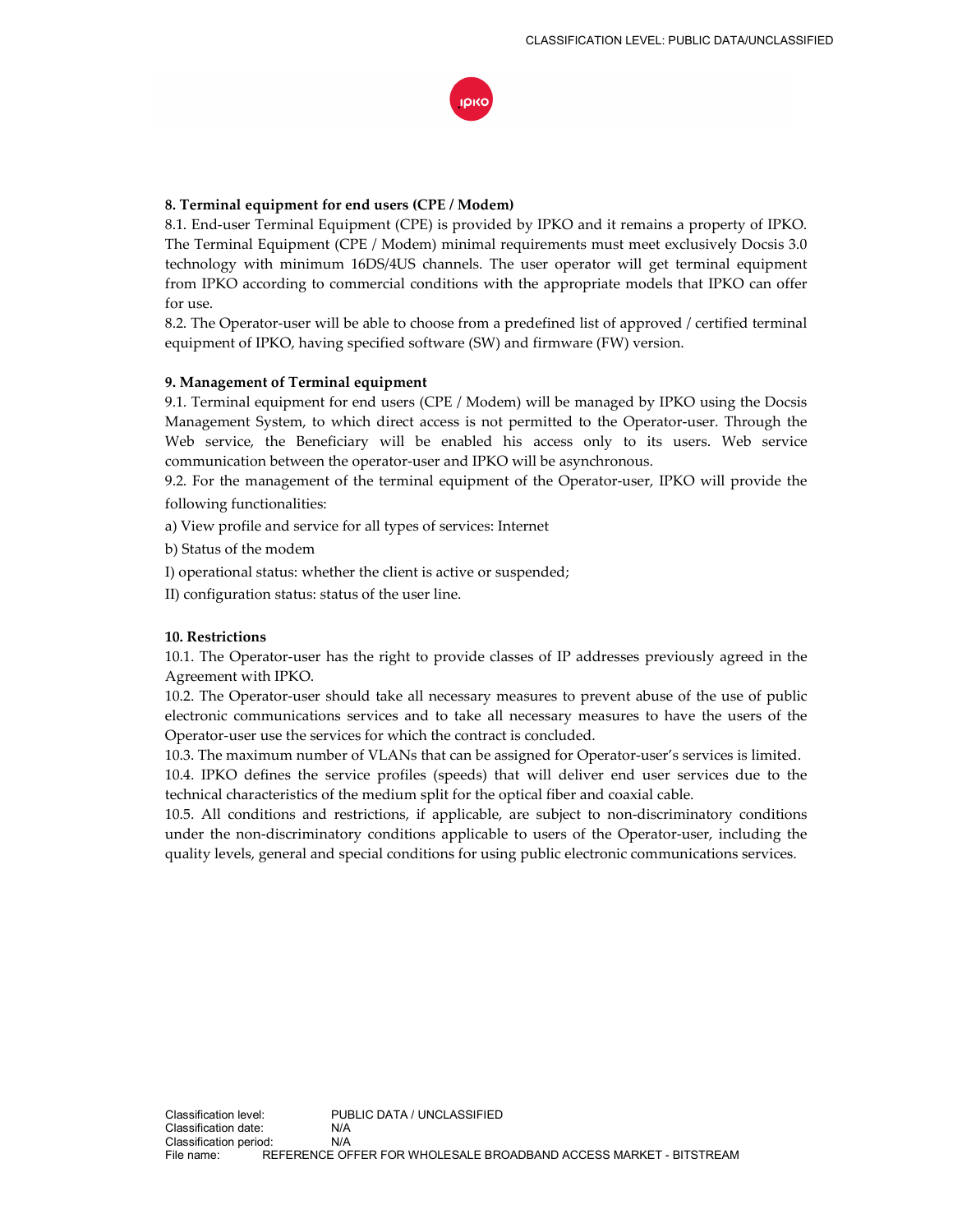

# **APPENDIX 3- LIST OF PRICES AND PAYMENT**

1. The Beneficiary may request from IPKO to be allowed to pay a one-time fee for the services for which the Parties have concluded the Agreement for 2 (two) or more years in 24 equal monthly installments.

2. The request from the Beneficiary for payment of the one-time fee in 24 equal monthly installments shall be submitted in the form of a statement by the Operator-user along with a further bank guarantee, including the one-time fee that is subject to payment of equal monthly installments in the request to conclude the General Agreement for Bitstream Access Service.

3. Fees applicable to the Wholesale Bitstream,

3.1 One-time Fees

3.1.1 One-time fee for setting up the Operator-user profile

The one-time fee for setting up an Operator-User profile includes the costs for administrative wholesale activities, the setting up of the Operator-user's profile, activities for testing the parameters with the Operator- user, providing the calculation and costs for delivering wholesale service invoices.

| One-time fee for setting up an Operator- user profile | 3.320Eur |
|-------------------------------------------------------|----------|
|                                                       |          |

3.1.2 One-time fee for Stand-alone Wholesale Bitstream service

The one-time fee for Stand-alone Wholesale Bitstream service includes the cost of connecting a Docsis Subscriber Line

| One-time fee for Stand-alone Wholesale Bitstream service contract   37Eur |  |
|---------------------------------------------------------------------------|--|
|---------------------------------------------------------------------------|--|

3.2 Monthly Fees

Table 1: Monthly fees for a Wholesale stand-alone bitstream service:

A) Predefined packages:

| Capacities | Net Price per Active Modem |
|------------|----------------------------|
| 20 Mbps    | 8.88E                      |
| 40 Mbps    | $9.30 \epsilon$            |

B) Predefined packages with Wholesale Capacities:

C)

| Range (Mbps) Downstream |              | <b>Upstream</b> | <b>Price/Mbps</b> |
|-------------------------|--------------|-----------------|-------------------|
| $\pm 1$ to $10$         | 1 to 10 Mbps | 1 to 10 Mbps    | 12.00             |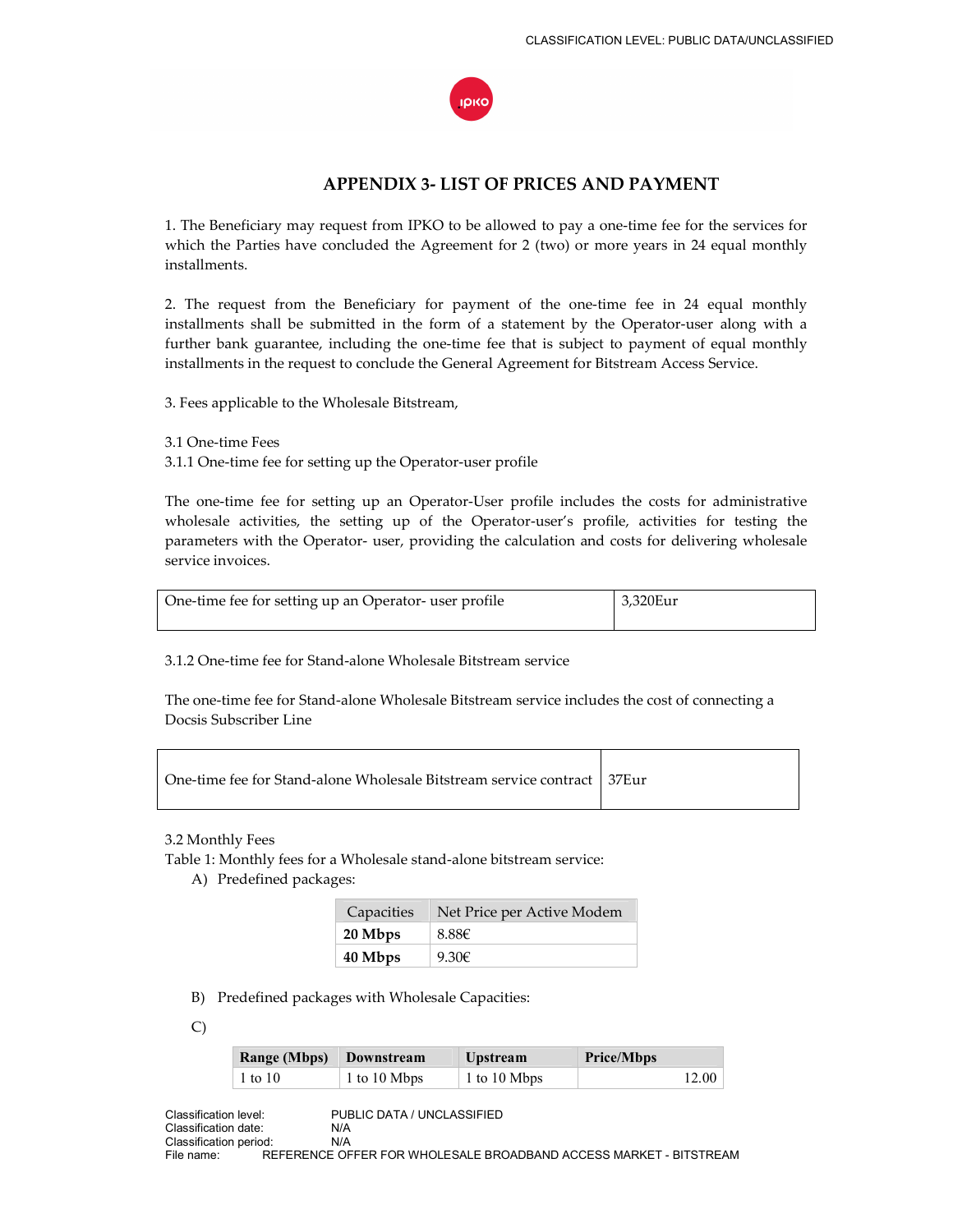

| 11 to 20   | 11 to 20 Mbps   | 11 to 20 Mbps   | 8.00                 |
|------------|-----------------|-----------------|----------------------|
| 21 to 50   | 21 to 50 Mbps   | 21 to 50 Mbps   | 6.00                 |
| 51 to 100  | 51 to 100 Mbps  | 51 to 100 Mbps  | 5.50                 |
| 101 to 200 | 101 to 200 Mbps | 101 to 200 Mbps | 5.00                 |
| 201 to 300 | 201 to 300 Mbps | 201 to 300 Mbps | 3.00                 |
| 301 to 400 | 301 to 400 Mbps | 301 to 400 Mbps | 3.00                 |
| 401 to 500 | 401 to 500 Mbps | 401 to 500 Mbps | 3.00                 |
| Above 500  | Above 500 Mbps  | Above 500 Mbps  | Tailor-made Contract |

#### Table 2

3.3. Fees applicable to the Bitstream Access link service:

- One-time fee for access l;ink setup
- Additional configurations on access link

One-time fee for Bitstream Access Link Service includes installation costs for installing 1 (one) bitstream access link including an assessment of technical capabilities and administrative wholesale activities.

| Distance                               | $L3-1GB(MCD)$ | $L3-10GB(MCD)$ |
|----------------------------------------|---------------|----------------|
| From IPKO system<br>room up to Optical |               |                |
| closet outside the IPKO<br>building.   | 855 Eur       | 1055 Eur       |

Fee related to additional configurations required after provision and activation of service for the operator-user.

If the Operator-user does not come with its own optical infrastructure to the location of the point of presence of IPKO, IPKO shall provide the optical infrastructure to the location of the Operatoruser, and consequently the operator-user will be charged the price according to real costs.

3.3.2 Monthly Fees

Monthly fee for bitstream access service

The monthly fees for the Bitstreamservice are based on the costs Bottom-Up LRIC modeling services.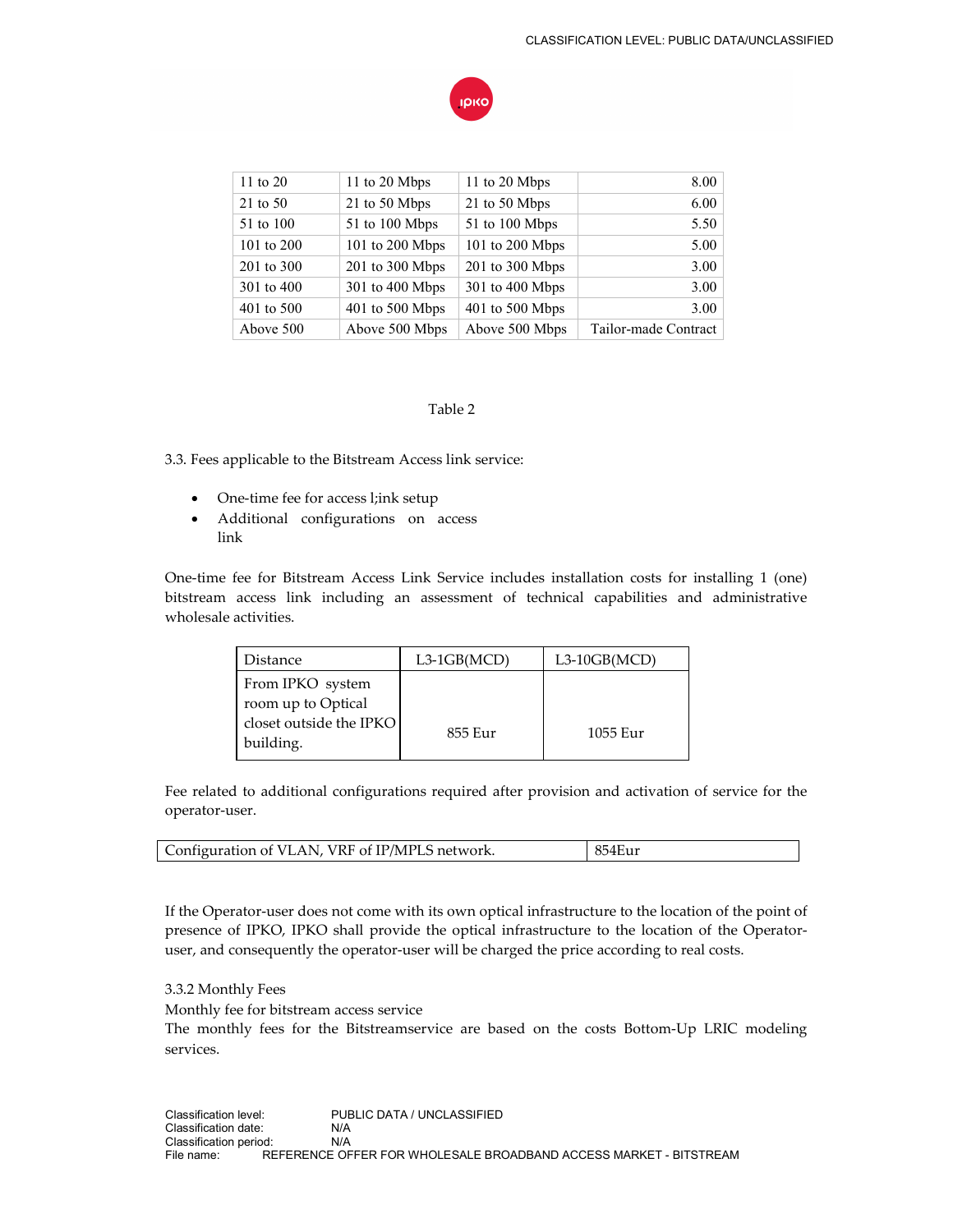

## **APPENDIX 4- PAYMENT PROCEDURE**

#### **1. Invoices and Payment**

IPKO will prepare a monthly invoice for the Service Fees occurred during the invoicing period.

The billing period shall cover one calendar month starting on the first day of the month at 00:00 hrs lasting until the last day of the month at 24:00hrs. However, an event that encompasses the end of the months begins with the heir to be divided into two months' invoices.

IPKO will deliver invoices to the Operator user in hard copy and copies of the data in the invoice in electronic form at the latest by the end of the month following the invoicing period for all fees referring to the service for that month.

Each invoice sent from IPKO to the Operator shall contain at least the following information and shall enable the Beneficiary to check the compliance of received invoices with the agreed fees:

The invoice will be in compliance with all the requirements of the stipulated provisions that are applicable in the Republic of Macedonia, including but not limited to the unique invoice identification (e.g., invoice number) and billing period.

#### **2. Extrapolation in the case of undetermined fees**

In order to determine the amount of the Invoice for Service Fee, where there are no available amounts (even when all available funds are taken into account), IPKO will request relevant data from the Operator-user to determine such usage.

In the event that no Party has the necessary data, the following procedure shall apply: If at least 50% of the invoice data from the relevant billing period is available, an average daily fee for working days, Saturdays, weeks and national holidays will be determined. The amount of the monthly invoice will be linearly extrapolated based on these average daily fees.

When less than 50% of invoice data is available from the invoicing period, the data from the previous month will also be taken into account for the linear extrapolation.

#### **3. Various fees**

Basically, invoicing of different charges takes place after the delivery of the service. However, the Parties may agree on different payment terms with respect to the services that do not refer to traffic.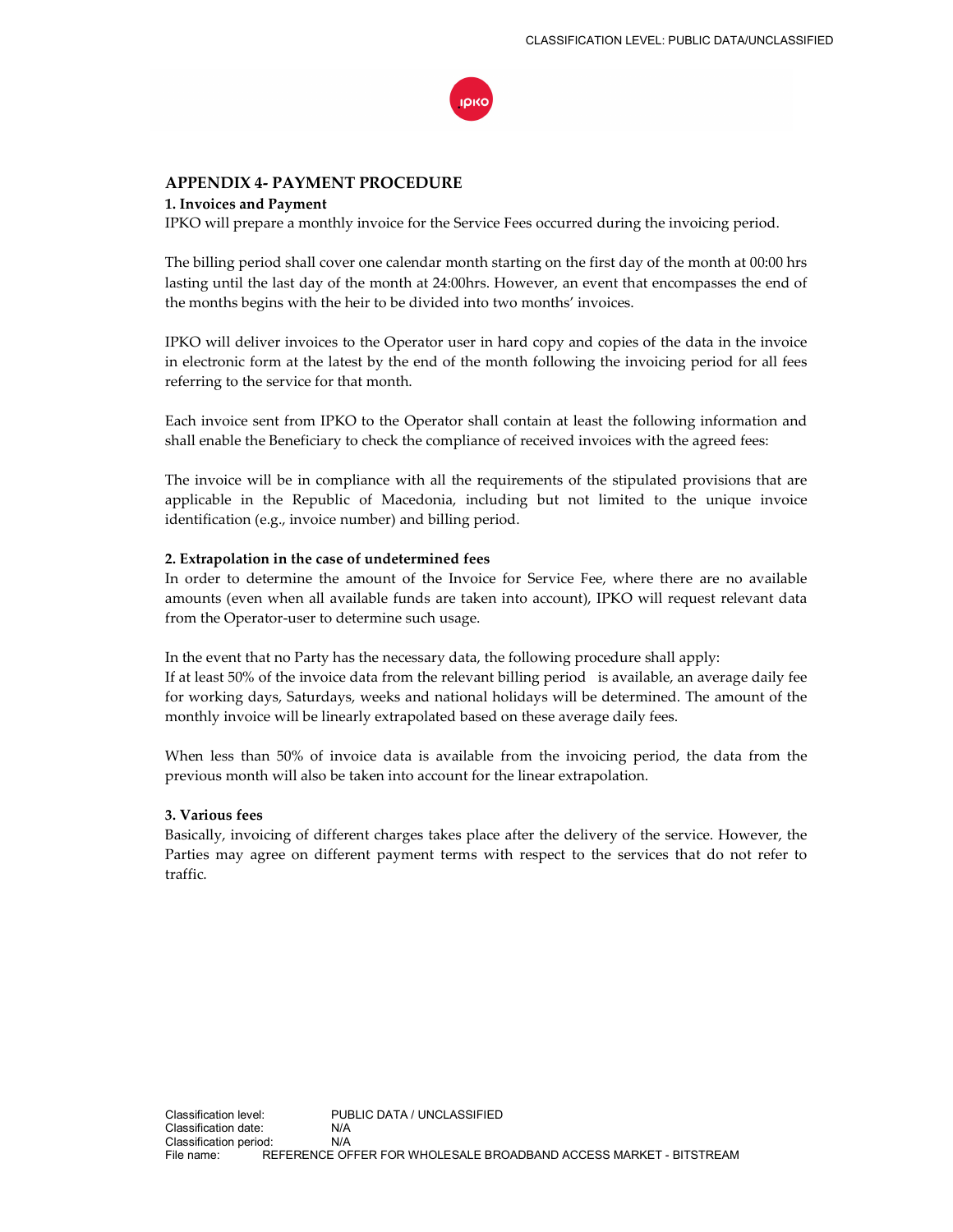

# **Appendix 5- Service Level Agreement (SLA)**

Service level agreement (SLA) is a commitment on how service delivery is defined between IPKO, as the service provider, and the client, and how particular aspects, that are integral part of the service, like quality, availability, responsibilities etc, are agreed between the service provider and the service user. The goal is to obtain mutual agreement for the services provision and delivery, ensuring clear reference to service ownership, accountability, roles and/or responsibilities, clear presentation, concise and measurable description of service provision and delivery to the customer and that there is a match perceptions of expected service provision and delivery with actual service support and delivery.

The Service Level Agreement contains:

 Definitions and abbreviations; The requirements, obligations, duties and responsibilities of the parties involved; Type and scope of the service provided; The service's performance level, availability and reliability; Monitoring process and service level reporting; The steps for reporting issues with the service; Response and issue resolution time-frames; Repercussions for Ipko not meeting its commitment/breach of SLA and

compensations/refund

#### **Definitions and abbreviations:**

- **"IPKO Telecommunications"** is telecommunications service provider operating under applicable laws in Kosova and shall be referred to as "IPKO" through-out this agreement.
- **"Customer"** is the receiver of the service(s) (as mentioned in the Contract) delivered by IPKO and shall be referred to as "Customer" throughout this agreement.
- **"Parties" (Stakeholders?)** are "Customer" and "IPKO" and together shall be considered as the "Parties" (Stakeholders) to this agreement.
- **"The Internet"** (portmanteau of interconnected network) is the global system of interconnected computer networks that use the Internet protocol suite (TCP/IP) to link devices worldwide. It is a network of networks that consists of private, public, academic, business, and government networks of local to global scope, linked by a broad array of electronic, wireless, and optical networking technologies. The Internet carries a vast range of information resources and services, such as the inter-linked hypertext documents and applications of the World Wide Web (WWW), electronic mail, telephony, and file sharing.
- **Internet access** is the ability of individuals and organizations to connect to the Internet using computer terminals, computers, and other devices; and to access services such as email and the World Wide Web – as defined in Wikipedia.
- **"Communication Channels"** are the means and ways by which parties communicate among themselves, report issues/problems, arrange activities, report and notify each other etc, which include, but are not restrained to, telephone calls - from and to agreed persons/numbers; emails - from and to agreed e-mail addresses; through customer web-portals etc.
- **"Points of contact"** person(s) set by the parties (stakeholders) that will initiate, carry and followthrough any and all of the communication between the parties regarding the service, using the communication channels.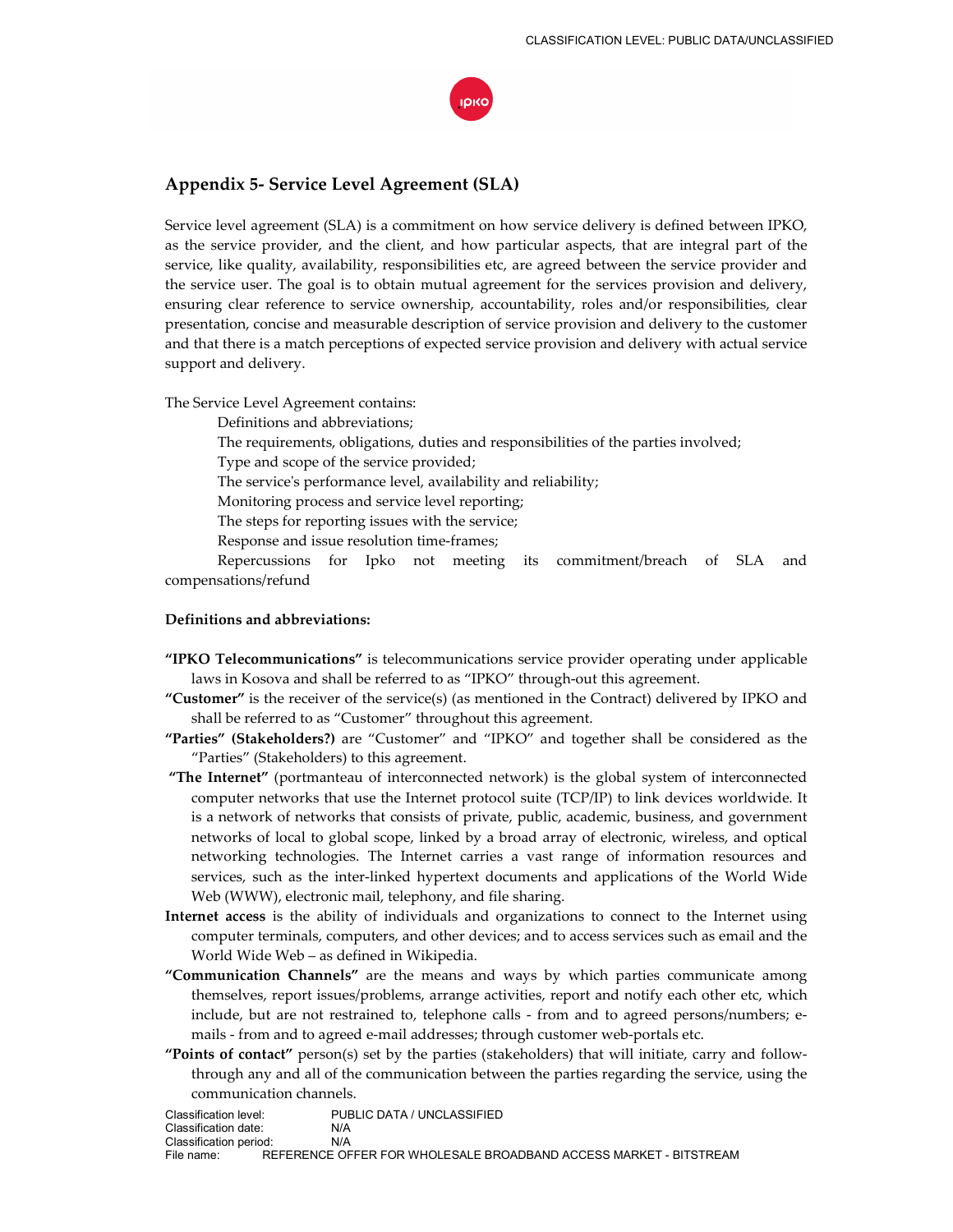

- **"Monitoring process"** is done by IPKO monitoring system, by exchanging ICMP packets with the end nodes/CPEs, doing SNMP queries to get the device port status or similar activities to check the availability of the service**.**
- **"Monitored Service"** is a specific way that IPKO deals with service(s) interruptions and/or outages. In this scenario IPKO will monitor, via ICMP and/or port or link status, the availability of the service for the customer and, in the case of outage, the system will automatically open the trouble ticket, that will be received by the responsible teams, who will engage in the service restoration

#### **Requirements**

Customer requirements in support of this Agreement include:

- paying for the contracted services, according to the agreement signed by the Parties/Stakeholders;
- providing customer representative(s) that will be point(s) of contact with IPKO, that will, via communication channels, contact IPKO and report and/or raise any issue/problem with the service; the same person(s) who will be notified about service(s) status and any planned interruptions of the service(s) or when resolving a service related incident or request;
- notify IPKO about any eventual issues and/or problems with the service as a whole or a particular segment of the service or;
- in the case of monitored services, notify IPKO about any factors and/or activities that will, could, did cause or could have caused any issue and/or problem with the service(s);
- providing an appropriate location (related to physical safety, air cooling and air humidity, etc) and the power source for the equipment, that comply with telecom standards and will be evaluated during service setting-up.
- Enable and allow the monitoring process

Service Provider requirements in support of this Agreement include:

- Meeting response times associated with service related incidents;
- Appropriate notification to Customer for all scheduled maintenance;
- Availability, at times stated in the agreement, of the technical support (and/or sales representative?), via communication channels, to receive, acknowledge and address the issues and/or problems reported by the customer.

#### **Duties and responsibilities**

 IPKO, in its best efforts, will provide to the Customer the agreed service of internet access and supporting services, defined by parameters as bandwidth capacity, availability, reliability, etc; IPKO will intervene, at time-frames stated in the agreement, at the Customers location, when it determines necessary to do so;

 The equipment installed at the Customers location are property of IPKO, therefore the Customer is obliged to exercise maximal caution for the equipment installed in its location; The customer is responsible for the theft of the installed equipment within the Customers' location. When the customer realizes that the equipment has been stolen he is obligated to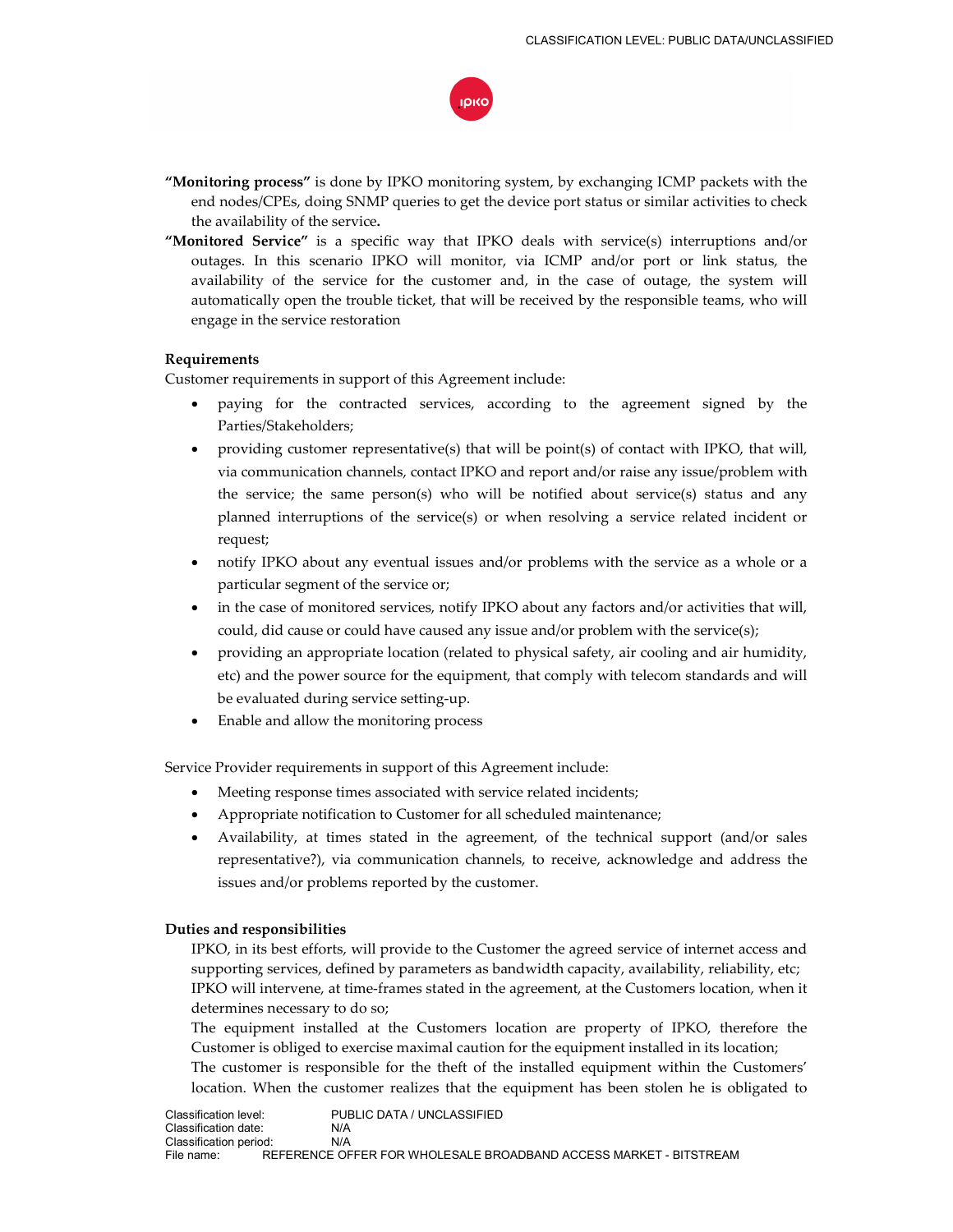

inform IPKO and the police immediately, in this case the Customer is obligated to cover all the expenses for the stolen equipment. In case the police find the perpetrators and return the stolen equipment to IPKO, then IPKO will reimburse the sum of money paid by the Customer for the stolen equipment in his location.

If the Customer changes the location IPKO must be informed 48 hours in advance. Relocation of the equipment will be charged on the Customers' account according to the IPKO's price list.

In case of termination of the contract the equipment has to be returned to IPKO at least ten days from the day the contract was terminated. The Customer is obligated to assist IPKO in collecting the equipment from Customer's location. – must be part of the Terms and Conditions? Along with a lot of other segments

 This agreement cannot be changed without written consent of both parties. In case that IPKO wants to change the terms of agreement, IPKO should inform the Customer 30 days in advance, by placing the announcement on its web page or by sending the announcement by mail to the Customer

 The use of IPKO's products and services is expressly limited to the Customer, whose name appears in the contract. Benefits, rights and obligations accepted with this agreement by the Customer cannot be transferred to the third party without a written consent by IPKO.

 The Customer is obligated to use the services in accordance with applicable laws, otherwise IPKO reserves the right to cooperate with competent law enforcement agencies and end or change the service and/or remove installed equipment.

 IPKO is not responsible for damages arising from usage of IPKO's services or products by the Customer or from Customer's inability to use IPKO service

 If any or more paragraphs in this agreement are considered unenforceable or invalid, this agreement and all other paragraphs will remain valid.

 Communication systems, including internet access, are subject to degradation of service from factors and causes beyond reasonable control and responsibility of IPKO. This must be taken into consideration when evaluating the SLA.

 Other terms and conditions of this agreement are fully set forth in the standard policies of IPKO. Customer is advised to request explanations from IPKO when any of the conditions of this agreement are not clear to them.

Terms of this agreement replace all previous oral, written and electronic statements

#### **Type and scope of the service**

IPKO will provide to the Customer the following services and equipment for use during the term of this agreement:

- a) internet access service twenty-four hours a day, seven days a week, with bandwidth capacity as agreed on the contract and with parameters like availability, reliability, time frames for response and service resolution as mentioned in the tables below;
- b) Equipment according to the service.

This can be changed based on the services agreed between the parties.

#### **The service's performance level, availability and time frames**

IPKO, for SLA1 (Premium/Gold), commits to offer a reliable service, with these performance levels as noted in table 1.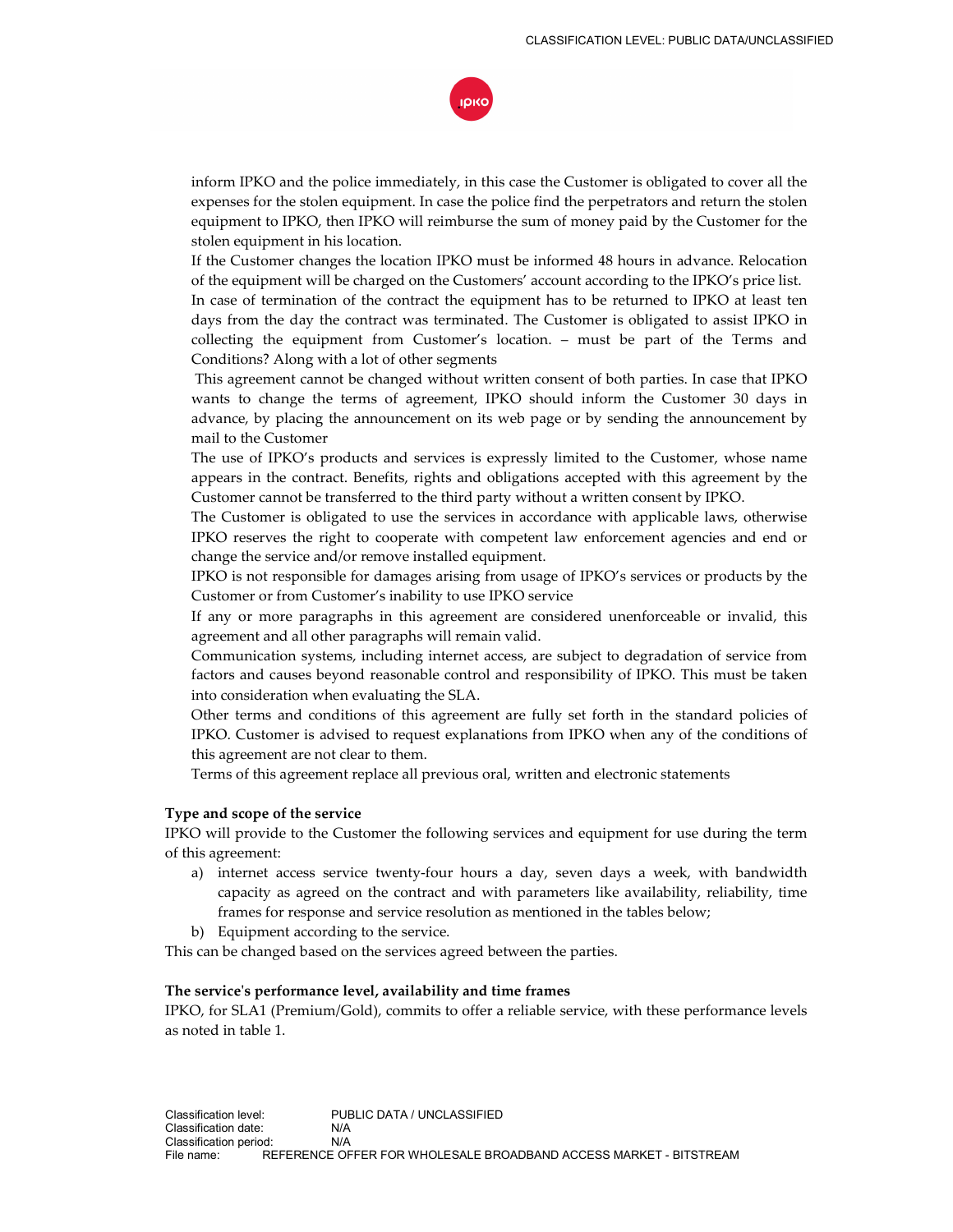

| No.            | <b>Item</b>          | Description                                 | Comment                      |
|----------------|----------------------|---------------------------------------------|------------------------------|
| 1              | Service              | Defines the service type and its other      | Specified under service      |
|                |                      | parameters like: speed, technology etc.     | contract                     |
| $\mathcal{P}$  | Availability         | Defines committed availability of the       | This level is set to 99.5%   |
|                |                      | service contracted, and measured annually   |                              |
|                |                      | (one year period)                           |                              |
| 3              | Response time        | Defines time to acknowledge reported        | This level is set to 15 min. |
|                |                      | outage                                      |                              |
| $\overline{4}$ | Time to repair       | Defines the time from reported service      | This level is set to 4h      |
|                |                      | outage up to the time of restoration of the |                              |
|                |                      | service.                                    |                              |
| 5              | Hardware replacement | Defines the process of what will be         | This process implies when    |
|                |                      | replaced and how it will be completed       | IPKO delivers HW to          |
|                |                      |                                             | customer                     |

*Table 1: Service availability and time frames* 

Note that any planned activity during IPKO maintenance windows and any event or case beyond reasonable control and responsibility of IPKO that cause service interruptions and disruptions will be taken into consideration in evaluating the SLA.

## **Monitoring process and service level reporting**

The monitoring of the service will be done by ICMP (using ping utility) from IPKO monitoring system to the end devices at customer premises. These statistics will be collected and available to the customer via customer web portal, protected by the credentials that IPKO will set.

This performance levels are monitored and supervised by gathering of different type of statistics, at arranged time-lines and frequency. These statistics will be collected and available to the customer via customer web portal. Statistics gathering include, and are not restricted to: bandwidth utilization graphs, speed test tools, ICMP or other queries towards customer equipment, port on a switch or on a router status, wireless link status or any other industry standard monitoring and supervising mechanism upon which IPKO and the customer has agreed upon.

## **Service issue reporting**

Customer shall report to IPKO all issues and problems with the service they are using. This will be done by the points of contact using the communication channels, noting as clearly as possible the details, such as identification of the service, description of the problem etc. Please refer to the table 1 for the time ranges for response and repair.

IPKO shall contact the point of contact and inform them about planned or unplanned interruptions of the service.

## **Response and issue resolution time-frame**

Response time-frame is the time period by which IPKO will acknowledge reported outage and start the investigation of the issue.

Issue resolution time-frame is the time from reported service outage up to the time of restoration of the service.

## **Repercussions for IPKO not meeting its commitment/breach of SLA and compensations/refund**

Classification level: PUBLIC DATA / UNCLASSIFIED Classification date: N/A Classification period: N/A<br>File name: REFERENCE OF REFERENCE OFFER FOR WHOLESALE BROADBAND ACCESS MARKET - BITSTREAM If IPKO is not able to meet the committed levels of the service performance, as stated in the table 1, then it will face the consequences that can include customer's right to ask for a